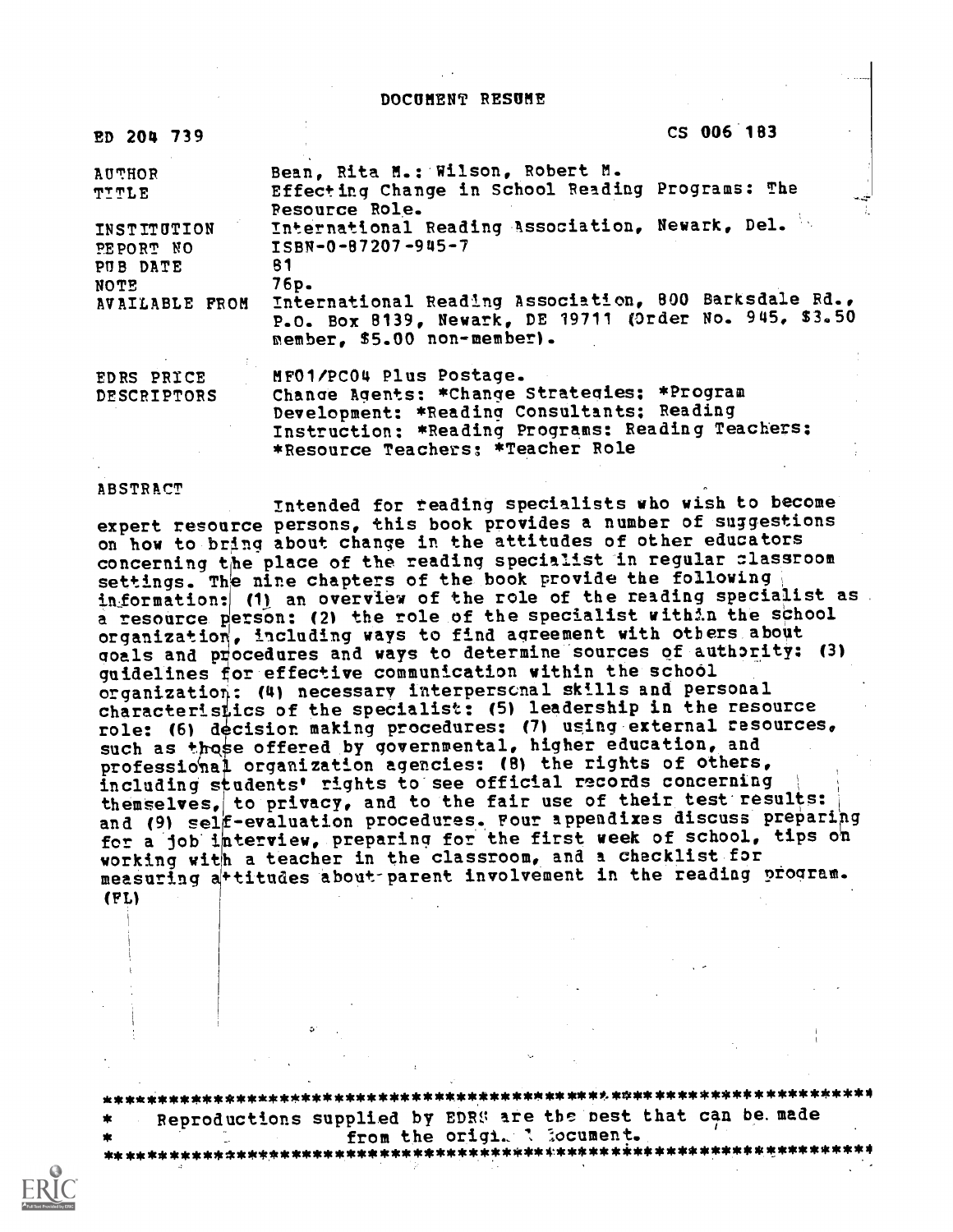U.S. DEPARTMENT OF EDUCATION NATIONAL INSTITUTE OF EDUCATION EDUCATIONAL RESOURCES INFORMATION U.S. DEPARTMENT OF EDUCATION<br>
EDUCATIONAL RESOURCES INFORMATION<br>
CENTER (ERIC)<br>
CENTER (ERIC)<br>
This document has been made to improve<br>
only only and the person or organization<br>
only the production quality.<br>
Center of the p

received from the person or organization

originating it.<br>[.] Minor changes have been made to improve

CENTER (ERIC)<br>
CENTER (ERIC)<br>
This document has been reproduced as<br>
originating it.<br>
CHANGE<br>
CHANGE<br>
CHANGE<br>
CHANGE Points of view or opinions stated in this documont do not necessarily represent official NIE position or policy.

# EFFECTING CHANGE IN SCHOOL READING PROGRAMS:

#### The Resource Role

by

 $\theta$ 

Rita M. Bean

University of Pittsburgh

and

Rober: M. Wilson University  $\odot$   $\ensuremath{\mathsf{N}}\xspace^i$  ary<br>land

"PERMISSION TO REPRODUCE THIS MATERIAL HAS BEEN GRANTED BY International Reading

Association

TO THE EDUCATIONAL RESOURCES INFORMATION CENTER (ERIC)."

25006183

International Reading Association 800 Barksdale Road Newark, Delaware 19711

 $\mathbb{R}$ 

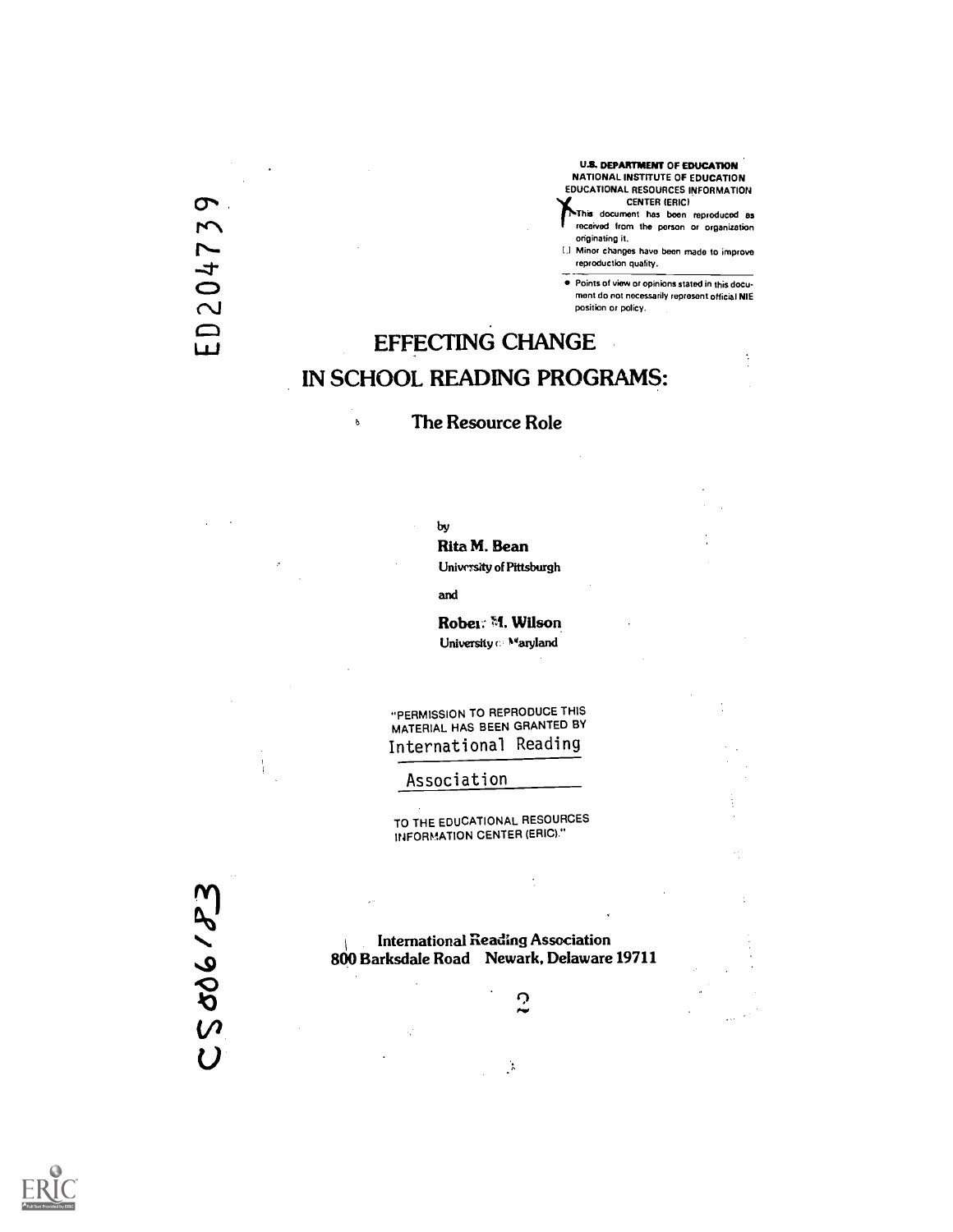#### INTERNATIONAL READING ASSOCIATION

#### **OFFICERS**

1981 - 1982

President Kenneth S. Goodman, University of Arizona, Tucson

Vice President Jack Cassidy, Millersville State College, Pennsylvania

Vice President Elect Ira E. Aaron, University of Georgia, Athens

Executive Director Ralph C. Staiger, International Reading Association

#### DIRECTORS

Term Expiring Spring 1982

Nicholas P. Criscuolo, New Haven Public Schools, Connecticut Bernice E. Cullinan, New ,York University, New York City Patricia S. Koppman, San Diego Unified Schools, California

Term Expiring Spring 1983

Elizabeth Hunter-Grundin, Schools Council, I oodon, England Dianne L. Monson, University of Washington, Scattle Alden J. Moe, Purdue University, West Lafayette, Indiana

Term Expiring Spring 1984

Phylliss Adams, University of Denver, Colorado John Downing, University of Victoria, British Columbia, Canada Sara Scroggins, St. Louis Public Schools, Missouri

Copyright 1981 by the International Reading Association, Inc.

#### Library of Congress Cataloging in Publication Data

Bean, Rita M.

Effecting change in school reading programs.

| Includes bibliographies. |                               |                   |  |
|--------------------------|-------------------------------|-------------------|--|
|                          | 1. Reading-Remedial teaching. | I. Wilson.        |  |
| Robert Mills.            | II. Title.                    |                   |  |
| rb1050.5.b4              | 428.4'2                       | 81-8231           |  |
| isbn 0-87207-945-7       |                               | AACR <sub>2</sub> |  |

3

 $\ddot{\mathbf{i}}$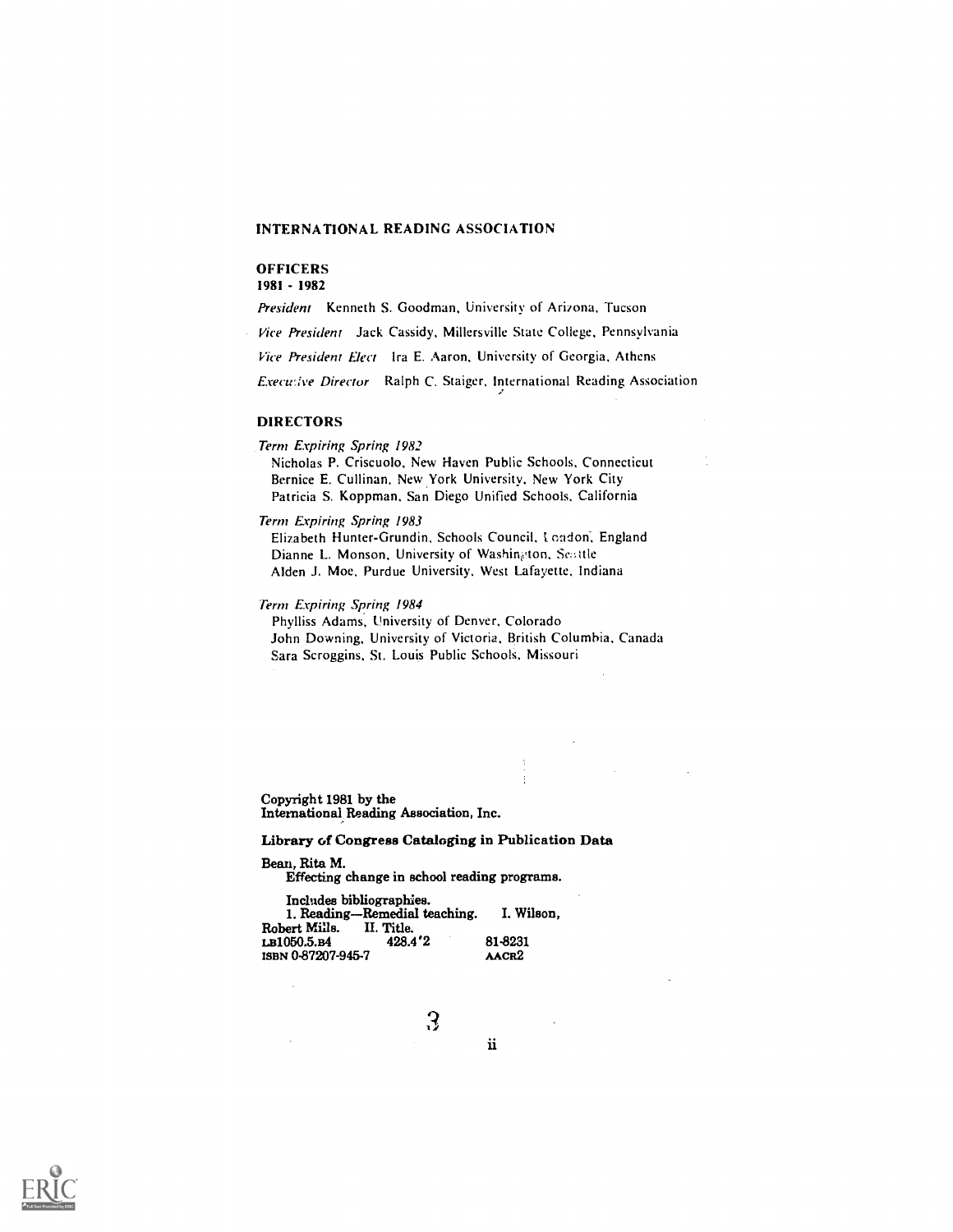#### **Contents**

#### Foreword v

- <sup>1</sup> Reading Specialist, as a Resource Person A Historical Perspective 2 A Shift in Emphasis 3 Current Status of Specialists 4 Competencies Needed in Resource Role 6
- 9 The Specialist within the Organization Finding Agreement about Goals 11 Finding Agreement about Procedures 12 Understanding Authority 14
- 16 Communicating Effectively Guidelines to Effective Communication 17 ÿ. Communications in the Resource Role 18
- 21 Interpersonal Skills Essential Characteristics 21 Suggestions for Self-Assessment 24
- 26 Leadership in the Resource Role Educational Leadership-What Is It? 26 Skills of Leadership 27 Suggestions for the Resource Person 30
- 35 Decision-Making Stages in Decision-Making 35 Factors Affecting the Decision-Making Process 40 Guidelines-for Facilitating the Decision-Making Process 42.

iii

43 External Resources Government Resources 43 Higher Education Resources 45

 $\boldsymbol{A}$ 

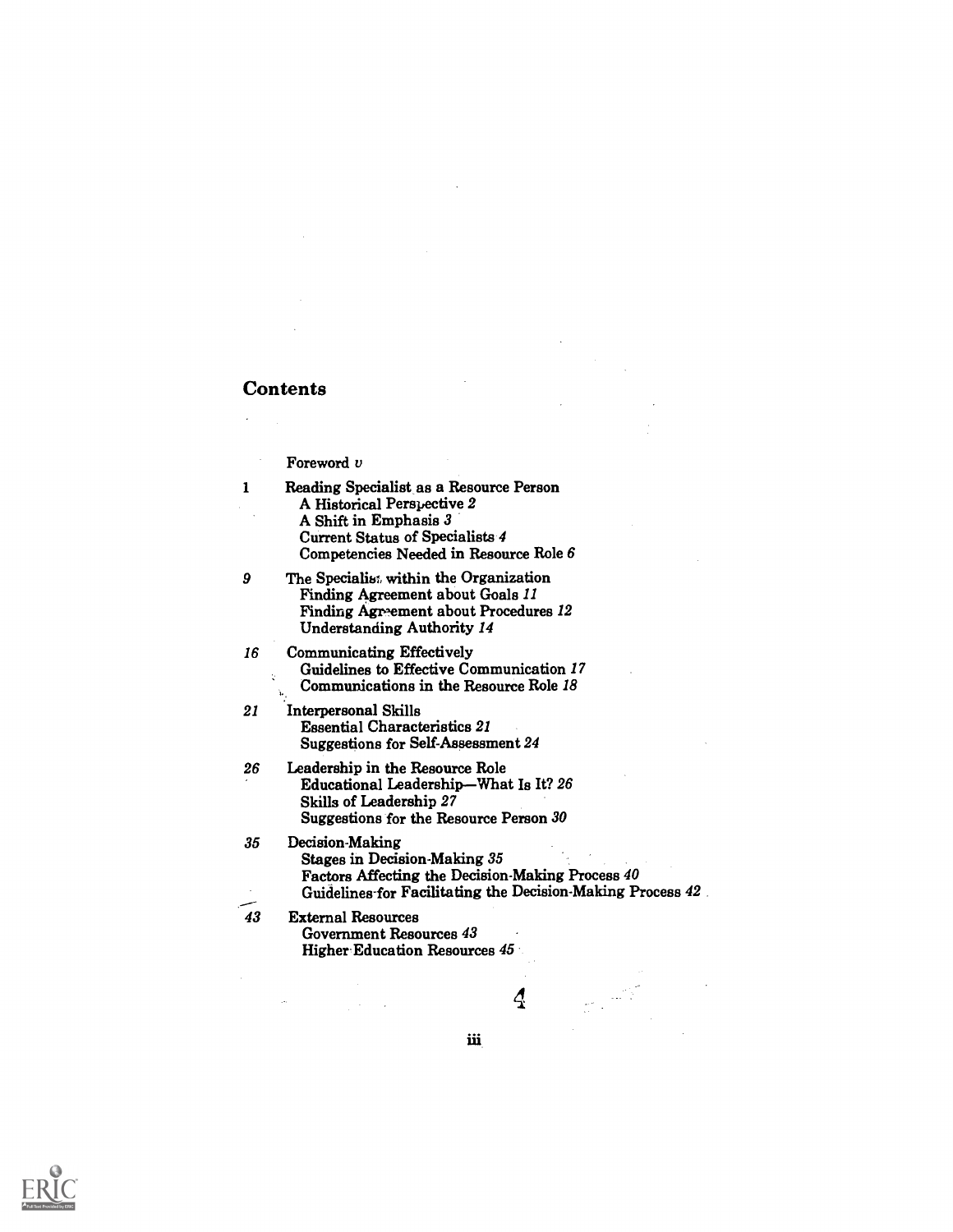Professional Organization Resources 46 Parents 47

- 53 The Rights of Others Right to Official Records 54 Right to Privacy 54 Right to Fair Treatment 54 The Use of Test Results 55
- 57 Evaluation

 $\ddot{\phantom{a}}$ 

Process of Self-Evaluation 57 Self-Evaluation Techniques 58 Difficulties with Self-Evaluation 59 Evaluation of Teachers 60 Evaluation of Students <sup>61</sup>

Appendix A Job Interview 62

Appendix B Preparing for the First Week 64

Appendix C Working in the Classroom 66

Appendix D Attitudes about Parent Involvement 68



iv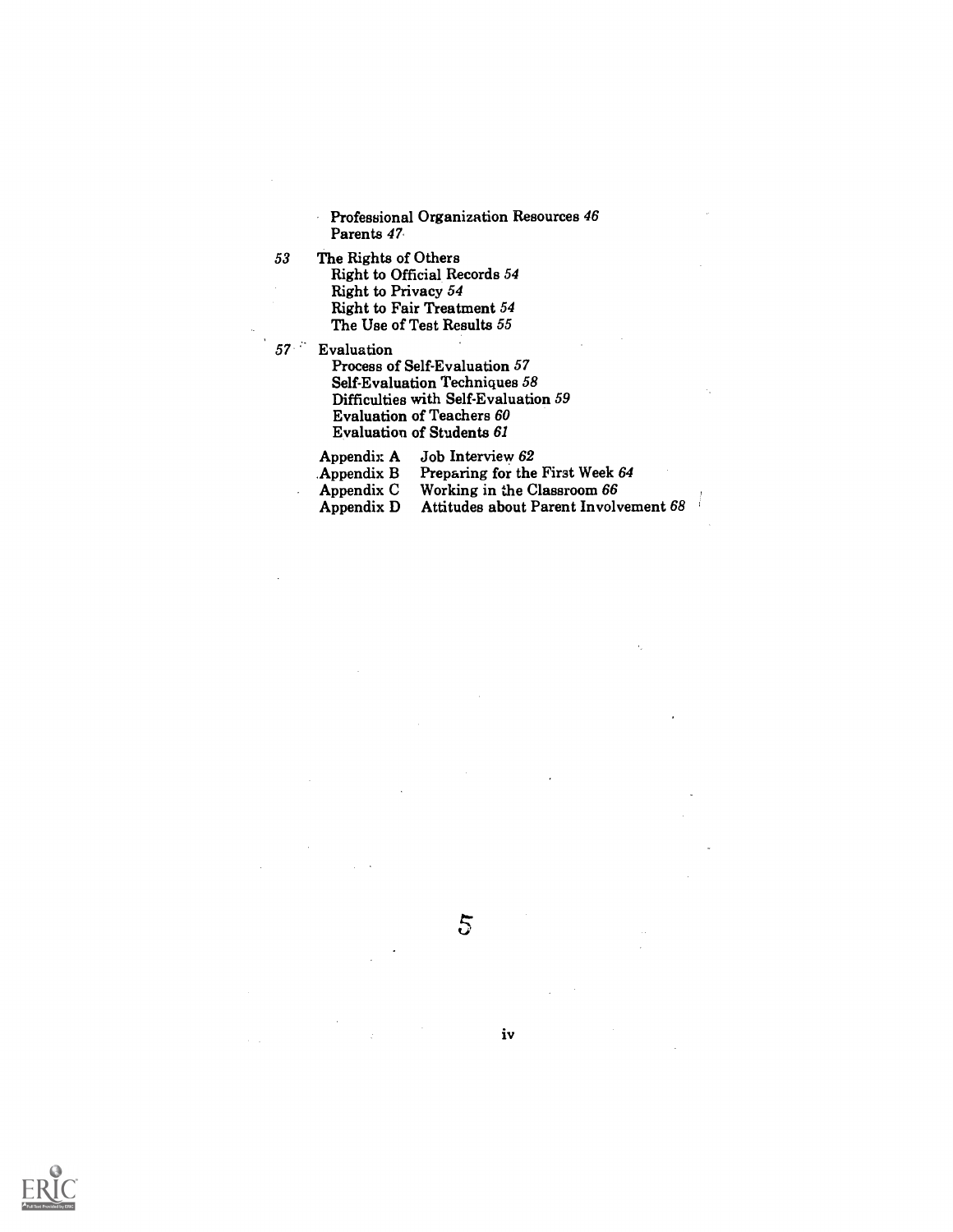#### Foreword

In recent years the role of the reading specialist as a resource person has achieved prominence in theory and, to some extent, in actual practice. While no one denies that the need exists for remedial instruction, the idea persists that improved initial teaching can spare many children the experience of remedial instruction. Hence the rationale for more emphasis on the role of the specialist as a resource for classroom teachers in their efforts to teach more effectively.<br>Improvement involves change. Bringing about change-

especially change in the attitudes, habits, and skills of practicing adults-is never easy. It requires information and skills which have not traditionally been a part of the education of reading specialists. It also requires personal characteristics which specialists can work to develop in themselves once they understand the importance of these characteristics in their role as change agents. For some time, business and industry have recognized

the responsibilities of persons who work with other adults to bring about change in corporation policies and operation. Seminars and training courses "on company time" abound for these individuals. Education has generally left it to the reading specialists themselves to figure out how to become expert resource persons.

Effecting Change in School Reading Programs: The Researce Role addresses the issue and offers many worthwhile and very practical suggestions.

 $\mathbf{v}$ 

Olive S. Niles, President International Reading Association 1980-1981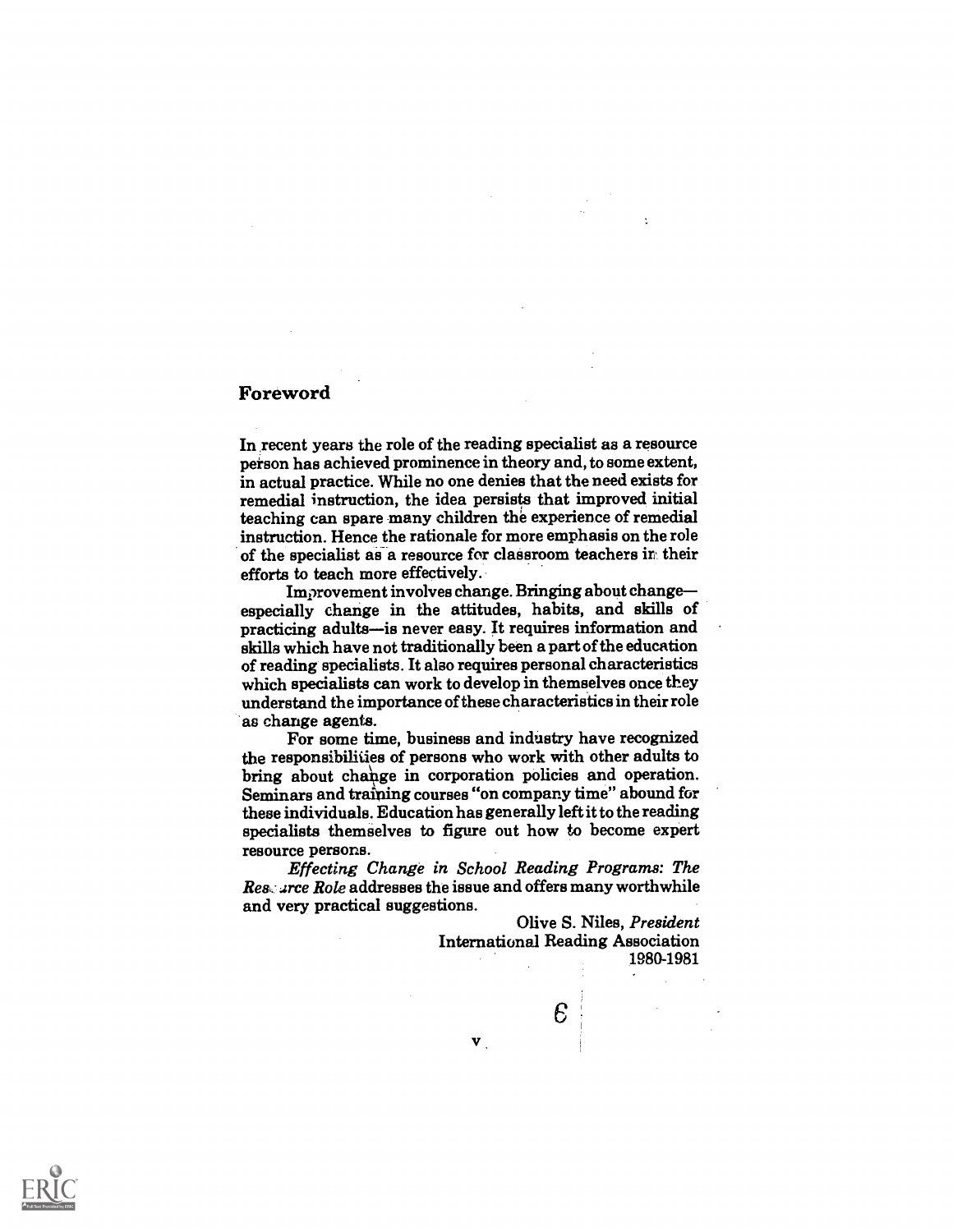IRA PUBLICATIONS COMMITTEE 1981-1982 Robert B. Ruddell, University of California at Berkeley, Chairing . Phyllis J. Adams, University of Denver . Roach Van Allen, University of Arizona . Rosalinda B. Barrera, New Mexico State University • Janet R. Binkley, IRA • Faye R. Branca, IRA • Mary Anne Hall, Georgia State University . W. Dorsey Hammond, Oakland University . Martha L. King, Ohio State University . Lloyd W. Kline, IRA . Carol Kuykendall, Houston, Texas, Independent School District . Grover C. Mathewson, Florida International University . Joan Nelson, State University of New York at Binhamton . Lloyd O. Ollila. University of Victo ia · P. David Pearson, University of Illinois at Champaign · Maria Elena Rodriguez, Asociacion Internacional de Lectura, Buenos Aires · S. Jay Samuels, University of Minnesota . Lyndon W. Searfoss, Arizona State University . Ralph C. Staiger, IRA · John C. Stansell, Texas A&M University · Marcella J. Taylor, Indiana Department of Public Instruction, Indianapolis . M. , terry Weiss, Jersey City Statc College . Joanna Williams. Teachers College, Columbia University . Rosemary Winkeljohann, St. Ursula Villa Elementary School, Cincinnati.

The International Reading Association attempts, through its publications, to provide a forum for a wide spectrum of opinions on reading. This policy permits divergent viewpoints without assuming the endorsement of the Association.

7



Vi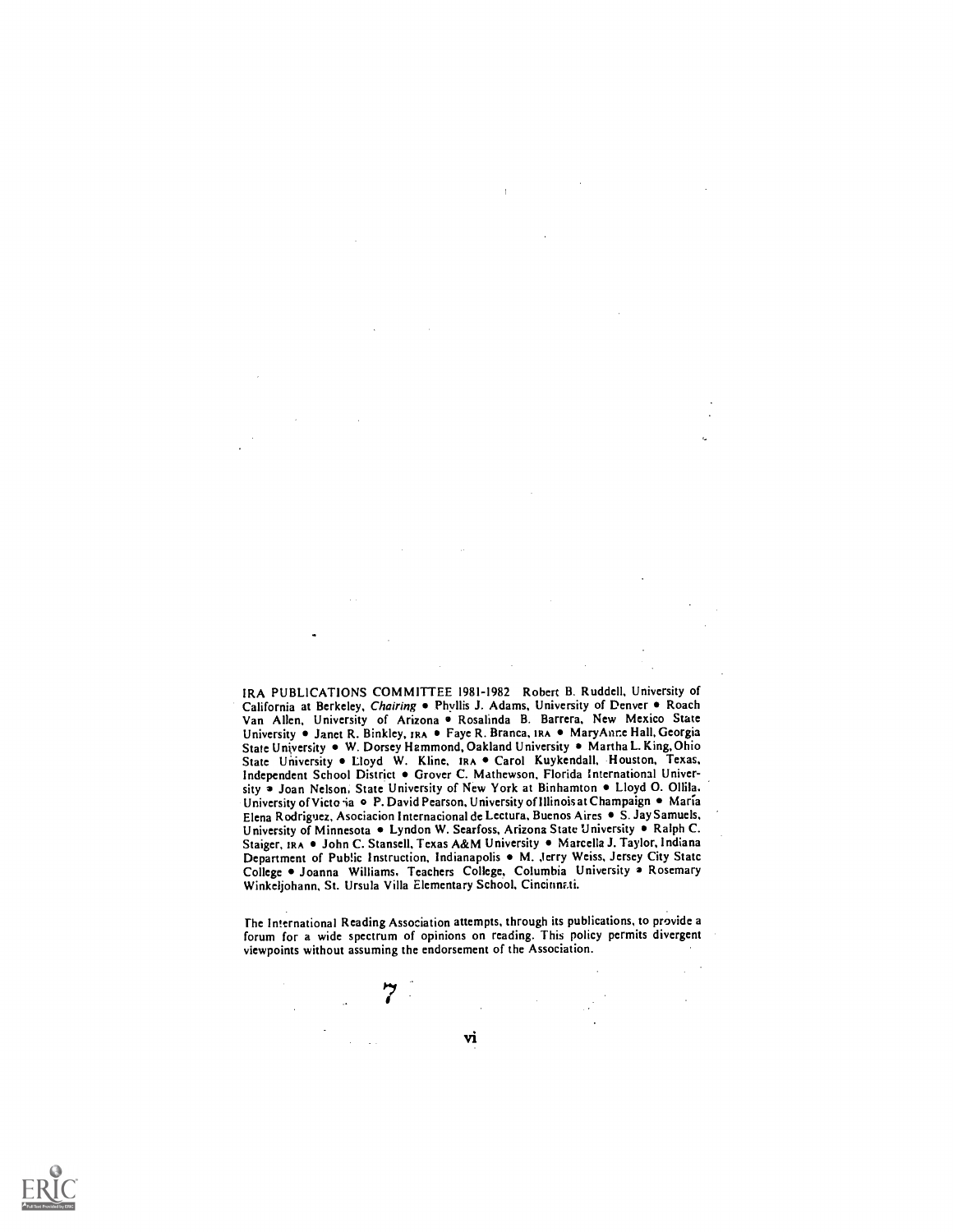# Chapter One

 $\frac{1}{2}$ 

#### Reading Specialist as a Resource Person

The continuing emphasis on the "three Rs" and the inclusion of special reading programs within schools have contributed to the demand for reading specialists in both elementary and secondary schools. Through their professional organizations educator. have recognized the importance of the reading specialist and, in many instances, have made the hiring of reading specialists one of their topmost priorities in negotiating contracts. Furthermore, the continuing emphasis on individualized instruction supports the need for additional personnel who have the expertise to diagnose and make recommendations for adaptive instruction.

Although there seems to be little argument about the need for reading specialists (Harsh, 1971), there is not much empirical evidence as to the role or functions these specialists must perform in order to have a positive effect on the reading abilities of children. The functions of the specialists might be viewed on a continuum. Remedial reading teachers at one end of the continuum have little opportunity to interact with teachers; generally, they spend most of their time instructing students who have difficulty with reading. Conversely, reading specialists who function as resource people may never work with children. These specialists spend much of their time on bothinformal and formal staff development. Between these extremes, one may find many different arrangements, with

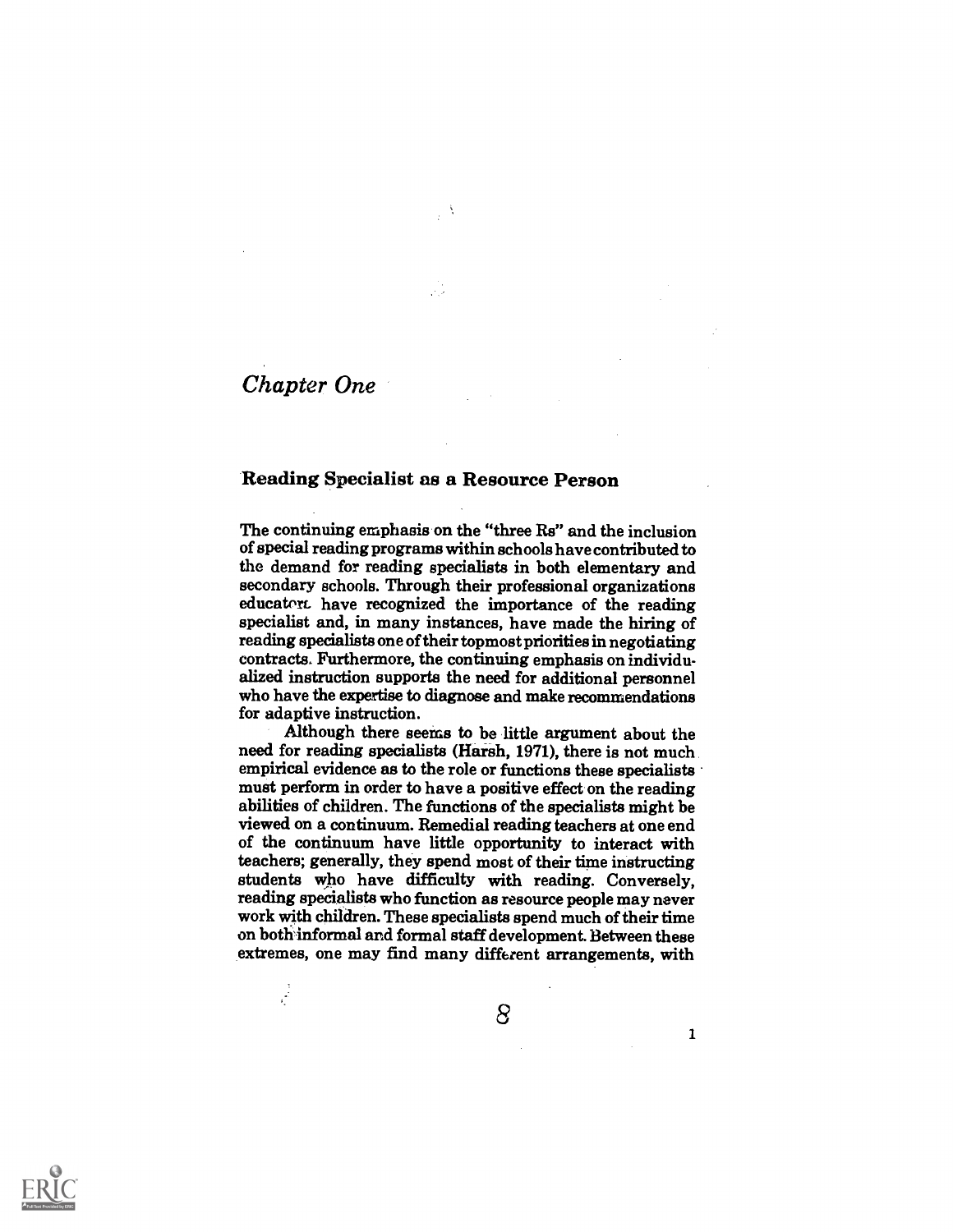specialists assuming resource roles as well as instructional ones. These resource specialists may work with content teachers, or they may assist in coordinating developmental programs with remedial programs while maintaining their roles as remedial teachers. Many factors contribute to these differing role emphases: the type of program within a school, the expectations of a specific institution, and the qualifications and values of the individual assuming the role.

#### A Historical Perspective

In looking at the evolution of the reading specialist as a support person, it is interesting to note that the early specialists (1930s) were essentially supervisors who worked with teachers to improve the reading program. It was after World War II, in response to the raging criticism of the schools and their inability to teach children to read, that "remedial reading teachers" became fixtures in many schools, public and private, elementary through secondary. The primary responsibility of the specialist was to work with individuals or small groups of children who were experiencing difficulty in learning to read. As stated by Briggs and Coulter (1977)

Like Topsy, these remedial-reading services just "growed," aided and abetted by government at all lr.vels and by private foundations quick to provide grants of funding for such programs (p. 217).

Guidelines for reading specialists developed by the International Reading Association in 1968 strongly supported the remedial role; five of the six functions described for the "Special Teacher of Reading" related directly to instructional responsibilities. One of the stated functions suggested that the specialist had a responsibility to classroom teachers: "Interpret student needs and progress in remediation to the classroom teacher and the parents."

Although there was a great deal of emphasis on the remedial role of the specialists, many educators decried this focus and pushed for a different role for the specialist; that of resource to the classroom teacher. In aneditorial in the March 1967 Reading Teacher, the theme of which was the role of the reading specialist, Stauffer described the remedial role as one

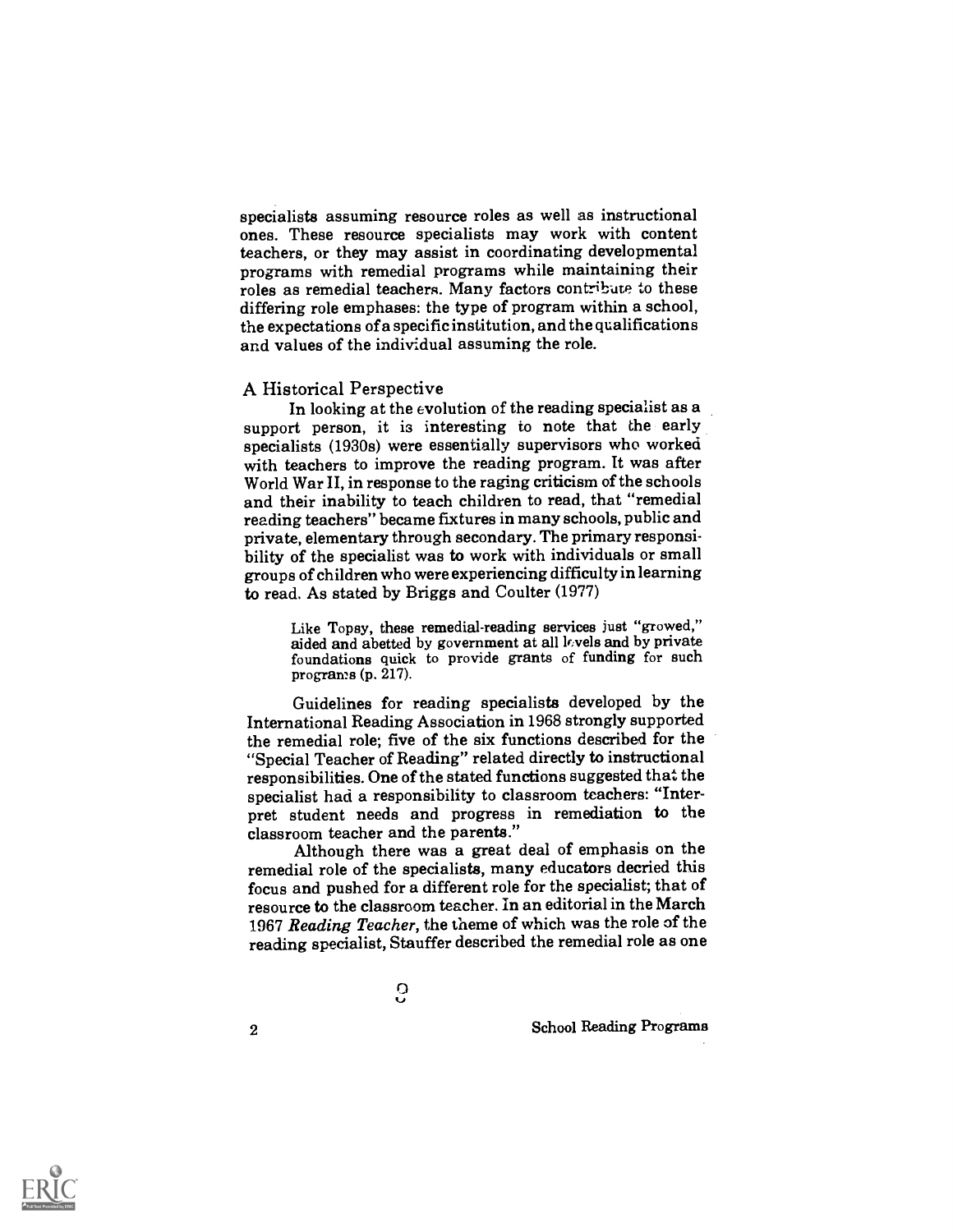of working in a "bottomless pit." He supported what he saw as the changing role of the specialist, from that of remedia. teacher to reading consultant (p. 474).

Not only can support for the resource role be found in the writings of many reading educators (Briggs and Coulter, 1977; Wilson, 1981; Robinson, 1967), but in addition the Guidelines for the Professional Preparation of Reading Teachers (1978) developed by the Professional Standards and Ethics Committee of the International Reading Association include many attitudes, concepts, and skills that are directly related to the resource or consultative role.

#### A Shift in Emphasis

Although the remediation role can be beneficial for some children who are participating in the program, the pitfalls for the teacher who assumes only the remediation role include the following:

1. Numbers. Given the inflexibility in guidelines regarding admission to special programs and the limitation in teaching time, specialists may have difficulty serving all of the children who could profit from individualized help.

2. Separation of classroom and specialist's program. Probably the greatest pitfall is this one. If the remedial program is completely divorced from the ongoing program of the school, benefits to children may be minimal. Children with reading problems may return to classrooms where they are asked to learn from materials that are too difficult and to participate in instructional activities that have little meaning. Specialists and classroom teachers may have little opportunity to plan congruent objectives for children, thereby creating a dissonance between the remedial and developmental programs.

3. Stigma of the remediation program. Children may dislike and resent being singled out to receive remedial help if the remedial classes are labeled in a manner which suggests that only specific types of children are selected. Too often the remedial classes become dumping grounds for children with behavior problems or students labeled as slow learners.

4. Concept of reading as a separate subject. If teachers believe that it is the responsibility of the specialist to teach reading, then little effort may be exerted by the classroom

# 10

Reading Specialist as a Resource Person 3

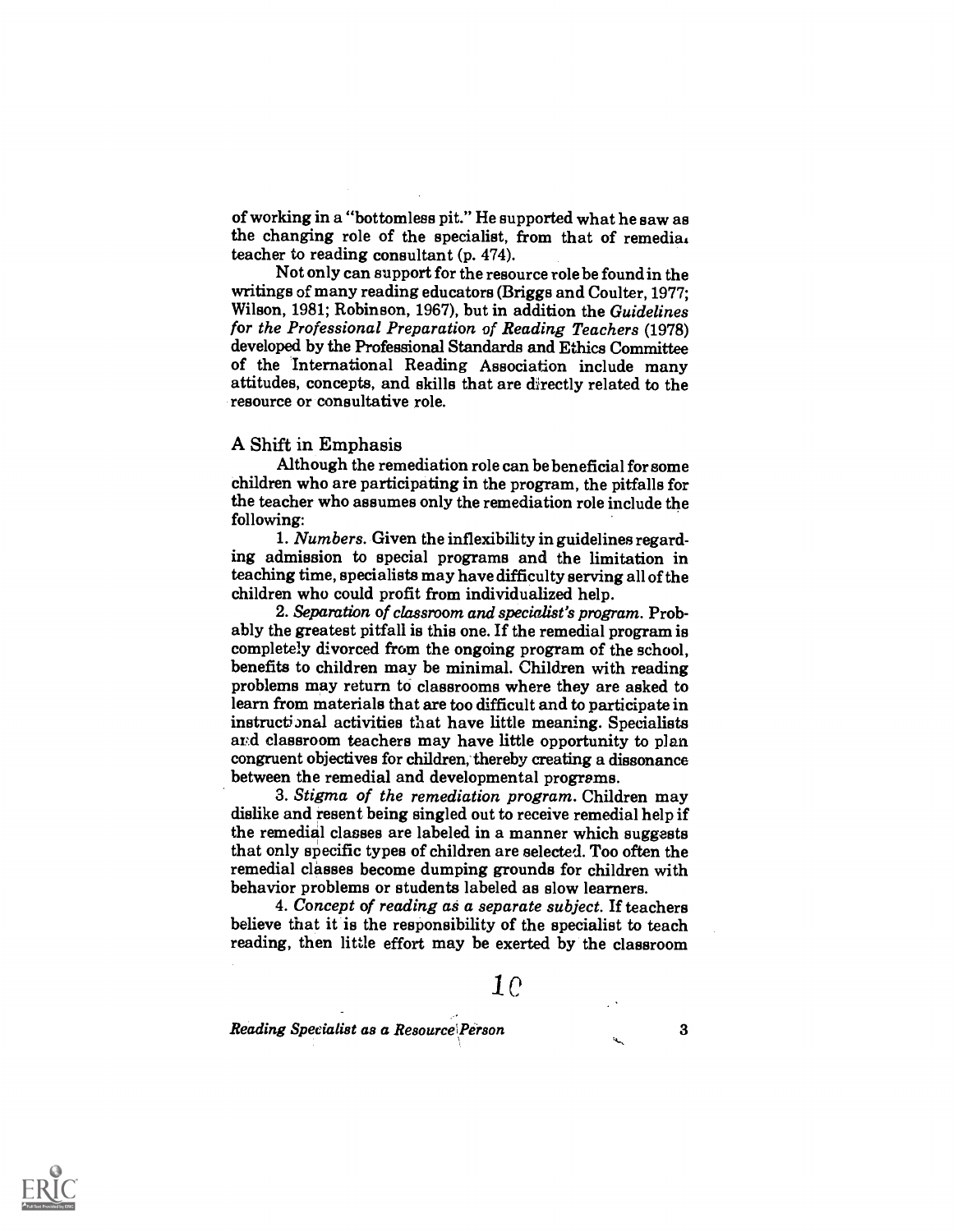teachers, both reading and content teachers, to provide for the reading needs in their classrooms.

These limitations have hindered the effectiveness of specialists and speak to the need for increased emphasis on the resource role.

#### Current Status of Specialists

There does not appear to be overwhelming evidence that the role of the reading specialist has changed. Indeed, the results of a study (Garry, 1974), in which specialized reading personnel in Pennsylvania were asked to rate the importance of various tasks, indicate that there is a "wide diversity of practices and policies in the employment of specialized reading personnel" (p. 608). In a survey conducted by the International Reading Association and analyzed by Pertz (1976), the four most frequent activities of reading specialists who were members of the IRA were: remedial instruction, diagnostic work, development of instructional materials, and teaching of developmental reading. This evidence suggests that reading specialists still function primarily as remedial teachers. Nevertheless, the need for specialists serving as resource

persons appears to be growing. Federal legislation, for example, Public Law 94-142, should certainly affect the role of specialists. In this law that applies to students who require special education (including those labeled as learning disabled) there is a requirement that an individual plan of study be prepared for each student. In addition, there is support for the notion of mainstreaming, the process of placing a handicapped child in the regular classroom. Certainly specialists with their knowledge of diagnostic teaching can be helpful to teachers who must prepare these individual educational programs. More importantly, the current emphasis on mainstreaming can be implemented effectively only if classroom teachers and specialists work together to facilitate the integration of the child into the regular program. The specialist can serve as an important resource to the teacher who must provide for the reading needs of the child with a learning disability or of the child who has impaired vision.

The provision of special programs for the gifted may also provide new direction for the specialist in the resource role.

11

 $\mathbf{4}^{\neq}$ 

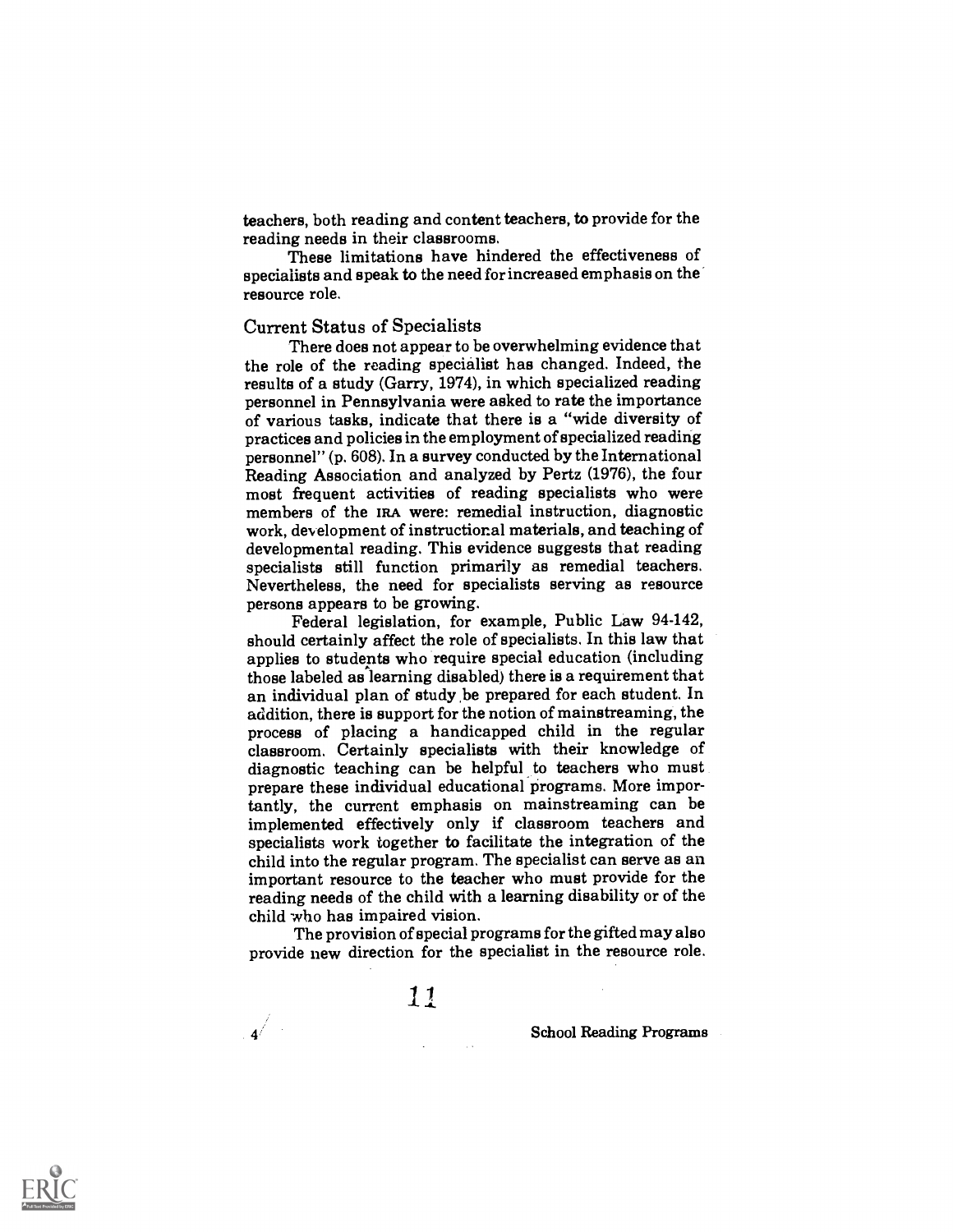Teachers may need support as well as educational materials to enable them to develop and implement instructional programs for these children.

classroom teacher. In a 1981 project directed by Bean, specialists' roles and their impact on the reading achievement of students as well as on teachers, were studied. Each  $s_t$  ecialist assumed four major functions: diag At the conclusion of the project, teachers were asked to evaluate the various functions according to their impact on the children. It was found that three of the four most highly valued<br>roles were those demanding that the specialist function as a resource to the teacher (providing inservice, developing materials, and conferring). Instruction of children by the specialist was rated fourth in importance. The teachers valued most whatever enabled them, the classroom teacher, to become better instructors of reading.

specialists, even those whose  $p_i$  mary responsibility is that of remediation. The need for continuous interaction with the classroom teacher, both for obtaining information about children and for giving feedback about in for the individual needs of children.

have the competencies to perform effectively? In a study conducted by Ivers (1975), a group of reading specialists, classroom teachers, principals, and reading supervisors were asked to identify and compare their concepts within the four groups, there were differences between ideal and actual practices on certain key items. As stated by Ivers,

...the five statements concerned with reading specialist<br>behaviors involved in assistance to the classroom teacher,<br>which were considered by major contributors in the field of<br>reading to be among the most important, were n

 $12$ 

Reading Specialist as c. Resource Person 5

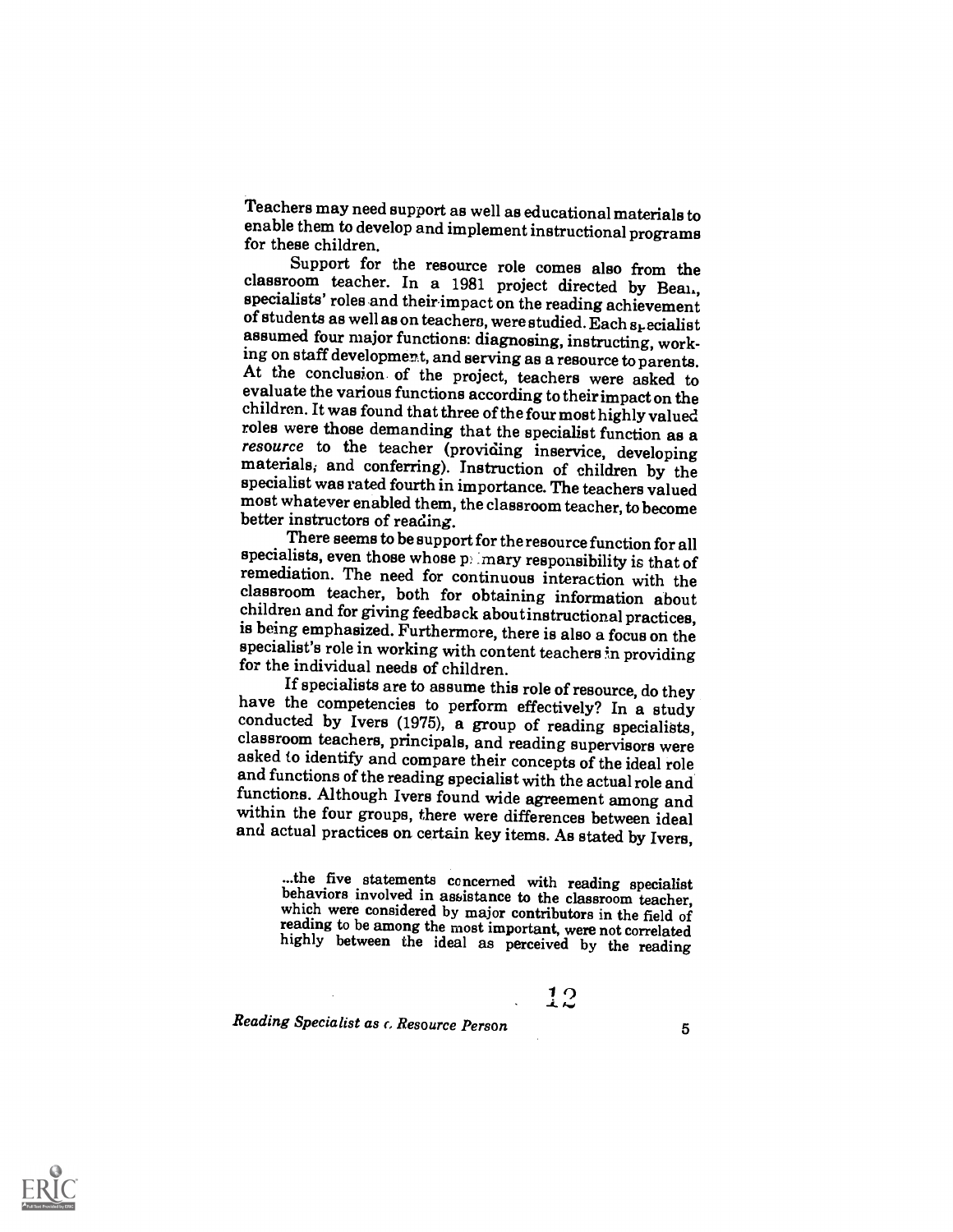specialists or the classroom teacher, and actual practice as perceived by both groups (pp. 104-105).

The findings of this study suggest the need for improving communications between the classroom teacher and the reading specialist so that remedial reading programs can function more effectively. Apparently specialists had difficulty assuming the resource role.

# Competencies Needed in Resource Role

It is not enough to state the importance of the resource role. Instruction for specialists in the field, as well as those in certification programs, must be provided. As early  $\varepsilon$ s 1967, Dietrich (1967) suggested the need for certain "personal qualifications" which would enable the specialist to: establish rapport with teachers, administrators, parents, and students; communicate effectively with teachers by listening carefully before evaluating; and encourage teachers to perform their instructional tasks effectively (pp. 484-485). Dietrich stressed the importance of communication skills in the effective performance of specialists.

The following list of competencies have been identified as essential for individuals assuming a resource role.

1. Understanding of and ability to relate to the social system or educational context in which one works.

2. Ability to communicate ideas effectively and accu-

rately.<br>3. Awareness of one's own interpersonal skills and ability to establish excellent working relationships with others.

4. Ability to assume leadership roles and to develop leadership in others.

5. Ability to use appropriate decision-making processes.

6. Knowledge of the legal rights of children and teachers.

7. Understanding of the means by which the role of the specialist can be evaluated.

8. A thorough understanding and knowledge of the communication process and ways in which to promote children's growth in speaking, listening, reading, and writing.

In this book, various ways in which the specialist can

 $\begin{array}{c} \text{1 } \text{3} \\ \text{-} \end{array}$  School Reading Programs

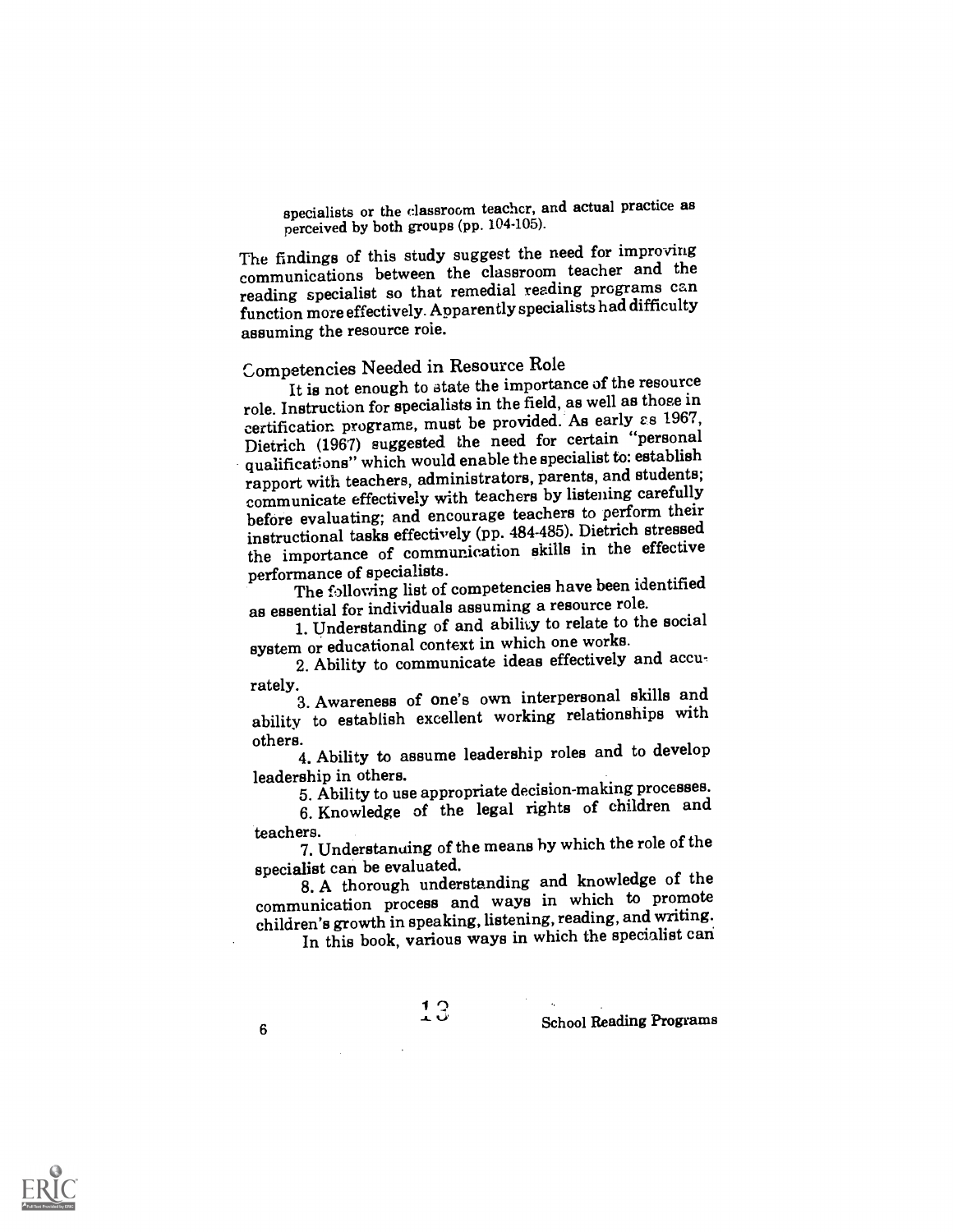develop skills as a resource person will be presented. The focus will be on the first seven competencies since the eighth competency, which addresses the importance of the "knowledge base" for specialists, is presented quite thoroughly in many methods textbooks and in graduate programs for specialists.

The authors' concept of "resource" focuses on the need for a partnership of the classroom teacher, the parent, the administrator, other resource persons, and the specialist. This partnership must be based on mutual trust and respect. Indeed, Cogan's (1973) concept of "colleagueship" is appropriate here: the reading specialist and the teacher must work together as "associates and equals...bound together by a common purpose ...the improvement of students' learning..."(p. 68).

#### References

Bean, Rita M. Role of the reading specialist: A multifaceted dilemma. Reading Teacher, 32 (January 1979), 409-413.

- Briggs, Daniel A., and Florence C. Coulter. The reading specialist. Reading problems a multidisciplinary perspective. Reading, Massachusetts: Addison-Wesley, 1977, 215-236.
- Cogan, Morris. Clinical supervision. Boston: Houghton Mifflin, 1973.
- Dietrich, Dorothy. Standards and qualifications for reading specialists. Read-<br>ing Teacher, March 1967, 483-486.
- Garry, V.V. Competencies that count among reading specialists. Journal of Reading, 17 (May 1974), 608-613.
- Guidelines for the professional preparation of reading teachers. Professional Standards and Ethics Committee. Newark, Delaware: International Reading Association, May 1978.
- Harsh, J. Richard. Nature and extent of current practices in educating those who teach reading. In Reginald Corder (Ed.), The informational base for reading: A critical review of the information base for current assumptions regarding the status of instruction and achievement in reading in the United States. Final Report, Project No. 0-9031, DHEW. Berkeley, California: Educational Testing Service, 1971.
- Ivers, Merle Hairston. School personnel perceptions of the elementary reading specialists' rolc. Unpublished doctoral dissertation, Ohio State University, 1975.
- Peitz, Doris L., and Ozeal Brown. The reading specialist in IRA: An analysis and interpretation of the Position Description Survey of 1976, unpub-
- Robinson, H. Alan. The reading consultant of the past, present and possible future. Reading Teacher, 20 (March 1967), 475-482.
- Roles, responsibilities, and qualifications: Minimum standards for profession. al training of reading specialists. Newark, Delaware: International Reading Association, 1968.
- Stauffer, Russell G. Change, but-Reading Teacher, 20 (March 1967), 474-499.

## $1.1$

Reading Specialist as a Resource Person 7

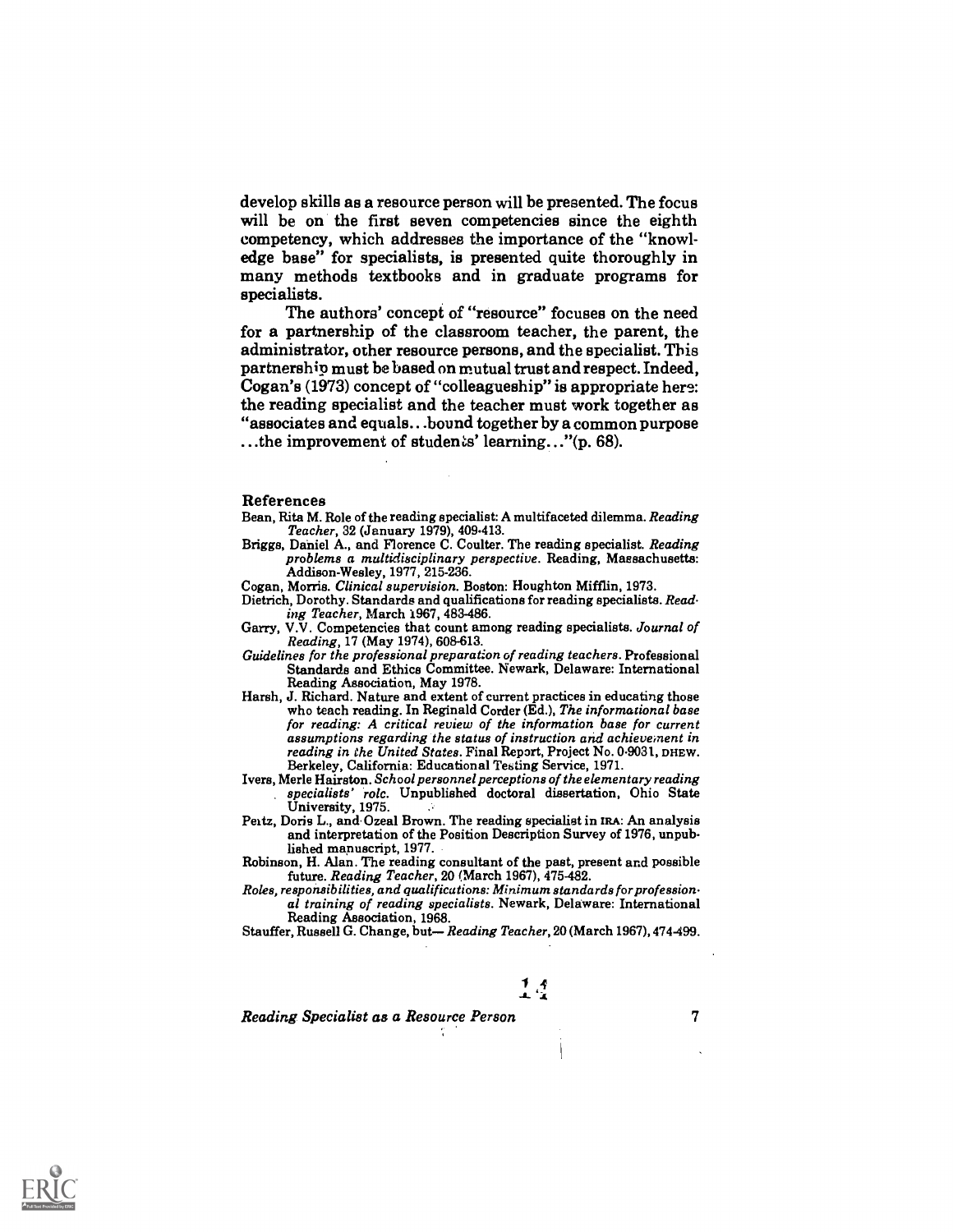Wilson, Robert M. Diagnostic and remedial reading for classroom and clinic. Columbus, Ohio: Charles Merrill; 1981.

### Further Readings

Burg, Leslie A., Maurice Kaufman, Blanche Korngold, and Albert Kovner. *The complete reading supervisor tasks and roles*. Columbus, Ohio: Charles

Merrill, 1978. Smith, Richard J., Wayne Otto, and Lee Hansen. The school reading program. Boston: Houghton-Mifflin, 1978.



 $\cdot$ 

8 School Reading Programs  $\mathcal{I}$ 

 $\zeta$   $\sim$ 

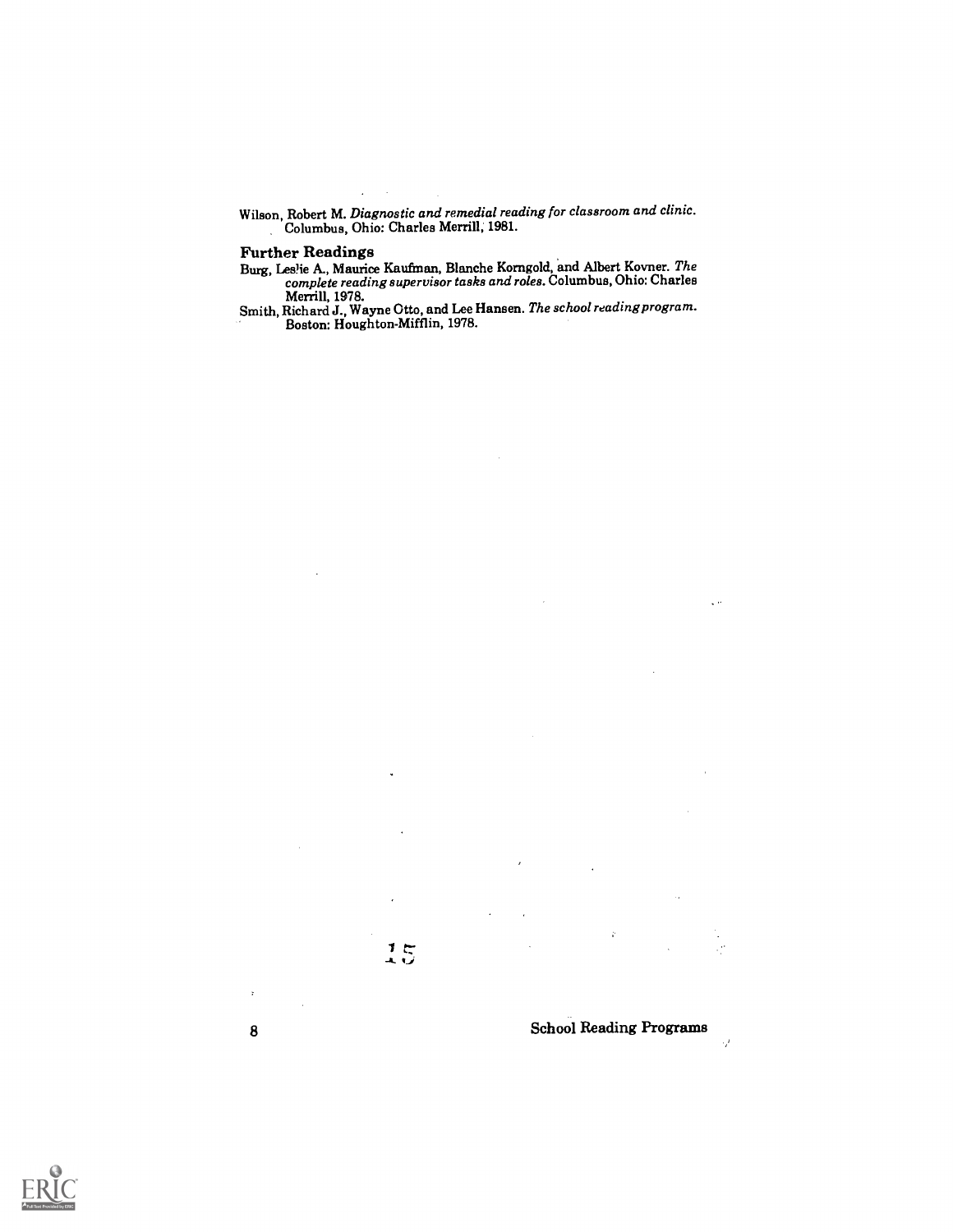# Chapter Two

### The Specialist within the Organization

Success in a resource role may depend to a large extent on the specialist's ability to work effectively within a school organization. Too often, people who work in large, complex organizations have problems because they violate the norms or standards (overt or covert) of that organization. For example, in writing about one of the early cycles of Teacher Corps and its problems, Corwin (1973) indicates that teacher interns working within the schools were "relatively ineffective" because they ignored or violated customs and rules of the organization in which they worked (p. 375). Teachers may even lose their jobs because they do not fully understand their school systems. They do not get along with the administration or their colleagues; they ignore rules or procedures that are part of the institution's demands. They have difficulty knowing how to make changes by working within the system. As society becomes increasingly more complex and school systems larger and more bureaucratic, careful consideration must be given to the study of organizations or institutions, and the roles within those institutions.

The conceptual framework developed by Getzels and Thelen (1960) for describing the classroom as a social system is quite useful in viewing the specialist's role. The nomothetic dimension describes the normative or standard aspect of the social system: What does the institution expect? The idiographic dimension describes the personal dimension of activity in the

16

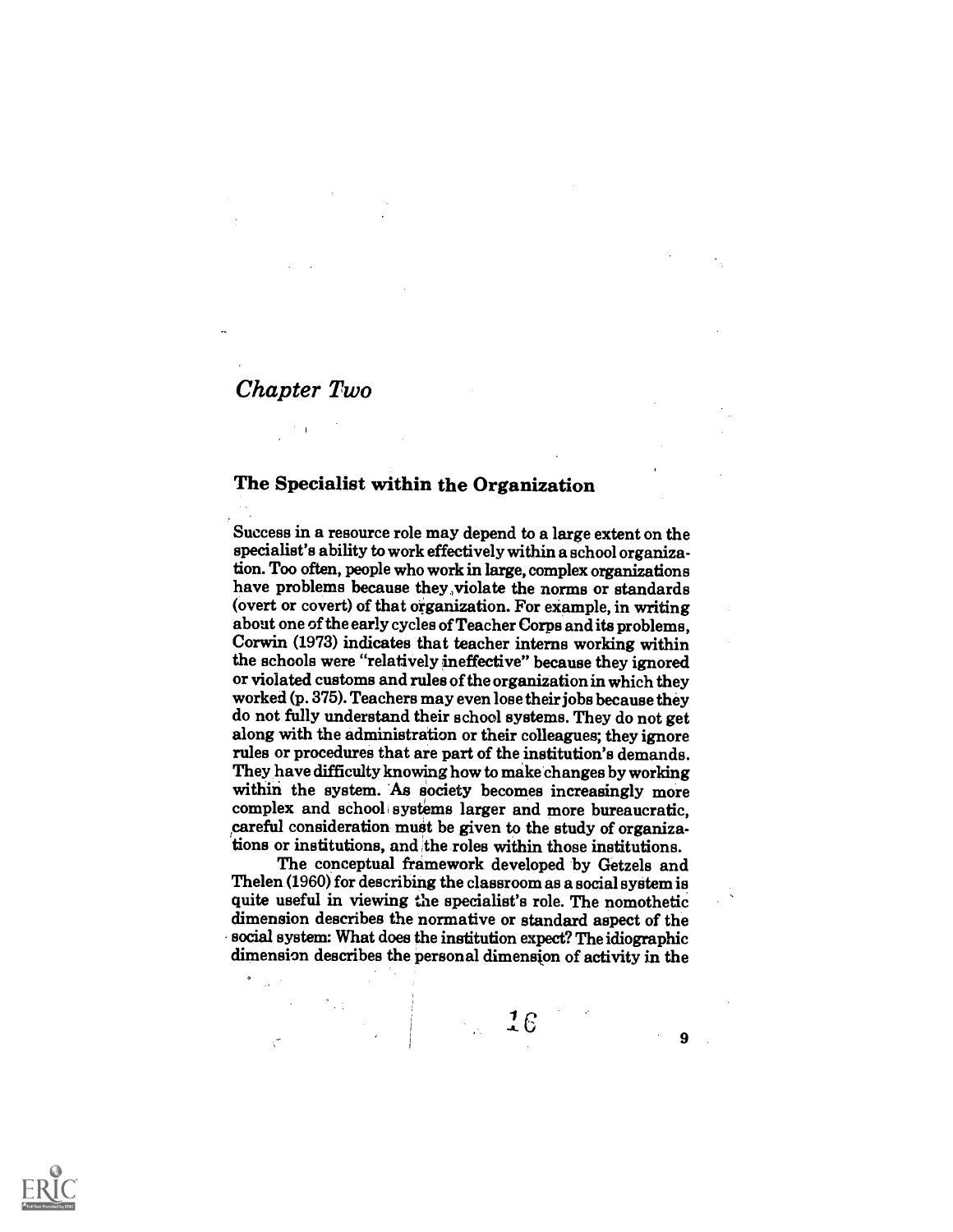social system: What does the individual bring to the institution? These two dimensions can be described separately but, in reality, there is continuous interaction. Getzels and Thelen (p.68) represent their model as follows:

Nomothetic Dimension  $\blacktriangleright$ Institution — Social Observed System Behavior Personality --Need-disposition Idiographic Dimension

The application of this framework to the role of the specialist illustrates several of the problems and concernsthat must be faced by specialists if they are to be successful in their resource rele.

The school or school district (institution) in which the specialist works has certain expectations for the person functioning as a specialist (role). These role expectations may include such responsibilities as tutoring small groups of children, diagnosing children who have reading problems, conferring with parents and teachers. The school at the same time gives certain powers or privileges to persons serving in that role. Specialists may have more "planning" time than regular classroom teachers; they may have smaller classes; state or federal regulations may prohibit them from assuming clerical 37 supervisory tasks (bus duty, home room responsibilities). The institutions may or may not view the resource role as part of the specialist's responsibility. In institutions in which specialists are seen as a resource to teachers, time, materials, etc., will be allotted to enable specialists to fulfill that specific role. In institutions in which specialists are viewed as remedial reading teachers, there probably will be no support for the resource role since the institution does not include "resource" as one of the role expectations for the specialist.

No matter how specific the role expectations of the institutions, the observed behavior of various specialists will be different because these roles are filled by individuals with their own personality and need dispositions. One need only visit two classrooms in the same school building to have this point illustrated: same grade level, same materials, same

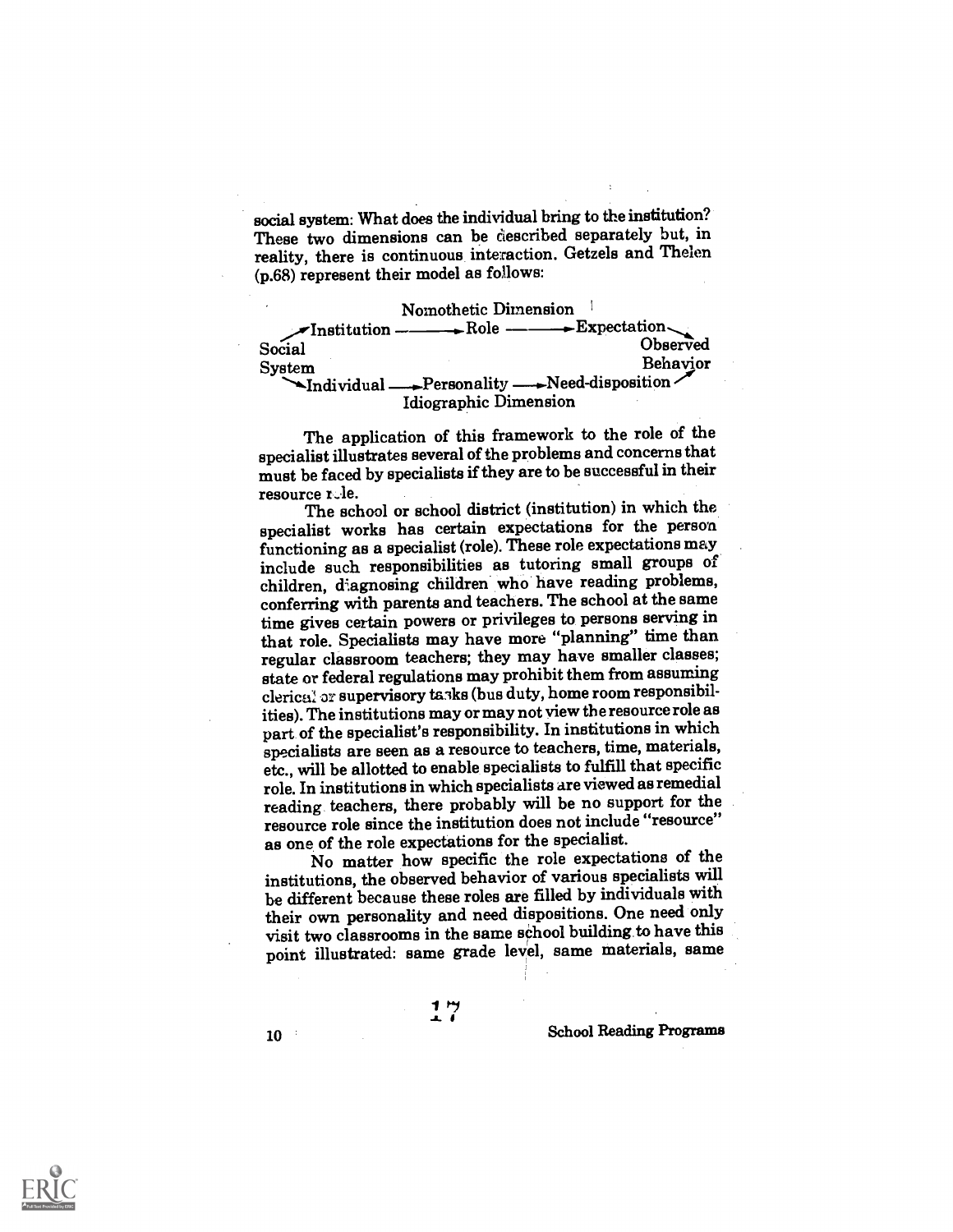methodology, same procedures, but a different teaching style. It is the individual who "stamps the particularrole he occupies with the unique style of his own characteristic pattern of expressive behavior" (Getzels and Thelen, p. 67). Furthermore, problems may arise when the individual assuming a specialist position views, that role differently from the institution.

The dilemmas of the individual functioning in the resource role may vary from problems arising from the nature of the goals and expectations of the institutions to problems that arise because of the personality and need dispositions of the individual. Because Chapters 4 (Interpersonal Relations) and 5 (Leadership Skills) focus on the individual, the focus here will be on those concerns which may occur because of the institution. Specific attention will be given to the following:

1. Finding agreement about goals. What are the roles of

specialists?<br>2. Finding agreement about procedures. How should<br>specialists achieve goals?

3. Understanding authority. What do specialists have the authority to do? What do they have the power to do? Who has the authority in the organization?

Finding Agreement about Goals From the initial job interview to the day-by-day activities in the school, the resource teacher will be obtaining information about goal expectations from the principal, supervisor, and others. Since goal expectations change, resource teachers need to be alert to cues relating to role expectations from many sources.

The resource teacher should start thinking about goals before accepting the position. If there is written policy, one can save considerable time andeffort by being prepared to discuss unclear items. The job interview\* and the first meetingwith the principal are good times to clarify any questionable areas. Many resource teachers are responsible to a supervisor and will find that person to be most informed about the policy for

the roles of the position. Teachers are another source of information about role expectations. Teachers develop role expectations for the

\* See Appendixes A, B, c for suggestions about learning to work within the system.

 $\overline{1}$   $\overline{Q}$ 

The Specialist within the Organization  $\sim$  11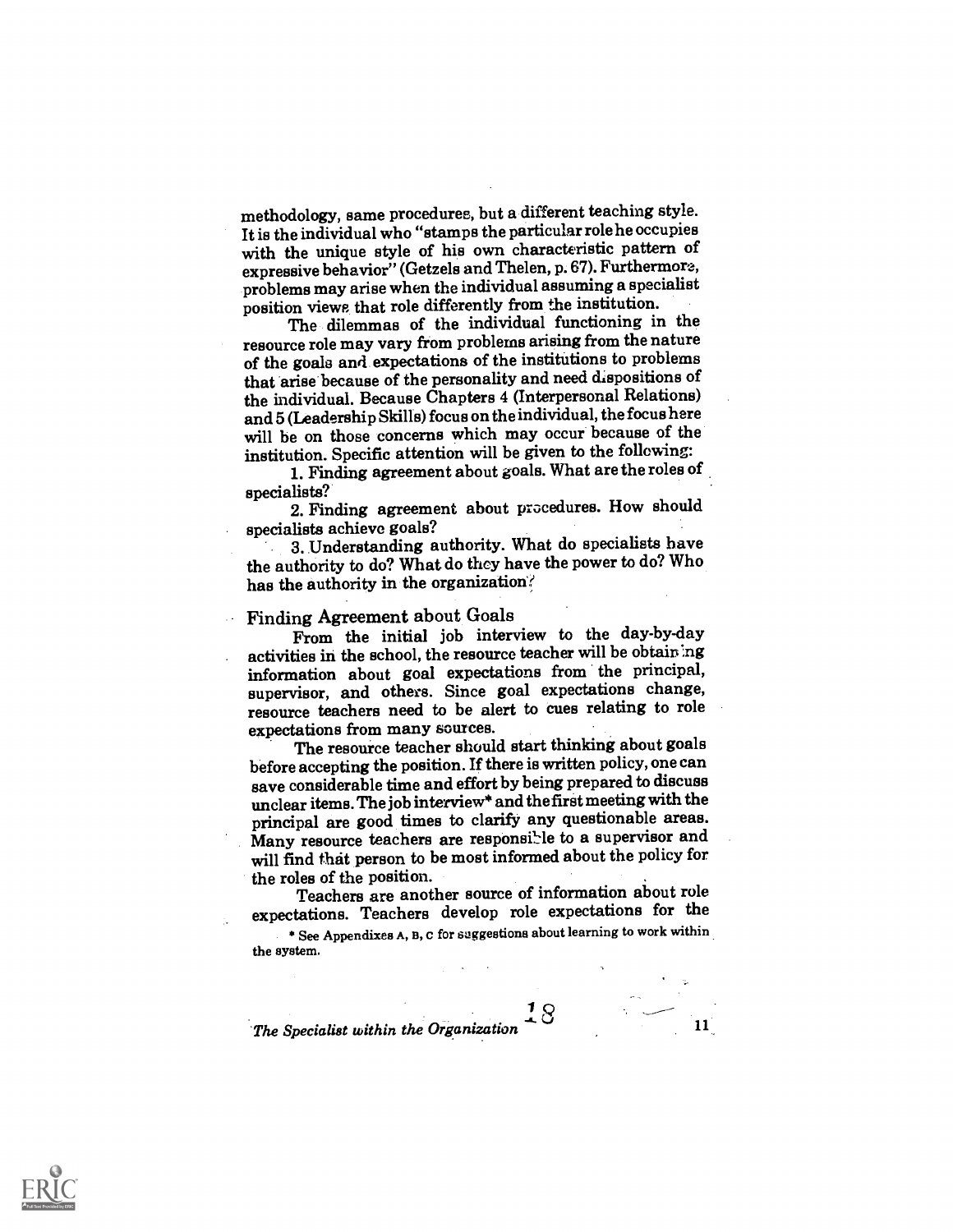resource person in several ways. They might expect the role to be identical to that assumed by the previous reading specialist. They might have needs for diagnostic or instructional support. They might have developed their role expectations from ideas mentioned in staff meetings. In a given staff there probably will be a variety of role expectations from various teachers and it is important to know what those expectations are, how they differ from each other, and how they vary from the expectations of other sources such as administrators and supervisors. For example, some teachers might have a role expectation that the reading specialist will work with students in instruction while others may expect the resource person to provide ideas for instructional intervention.

Cues can be obtained from any of the above individuals concerning role expectation changes while on the job. The role andy change for a variety of reasons. There may be a change because of the skill of the resource teacher. For example, if the resource teacher is skilled at helping teachers use new materials, then that might develop into a role expectation that had not been there originally. Roles can also change as leadership personnel change or as new directives are received from the board of education. Resource teachers should be aware of teacher and administrative reactions to their role. When there is disagreement about goals, these differences must be discussed and solutions reached. Otherwise, resource persons will find themselves in untenable positions.

#### Finding Agreement about Procedures

Once there has been initial agreement about goals, the resource teacher will need to become aware of procedures necessary to achieve those goals. Some procedures are likely to be spelled out in clear detail while others might be somewhat ambiguous. For example, procedures for working with small groups of students are likely to be described in detail and be a part of the overall school schedule, while the details of working with teachers in their classrooms might never be articulated in detail. For example, one teacher might need help with one reading group each day for several weeks while another might need only ten minutes on one occasion to talk over a teaching strategy that has been attempted recently.

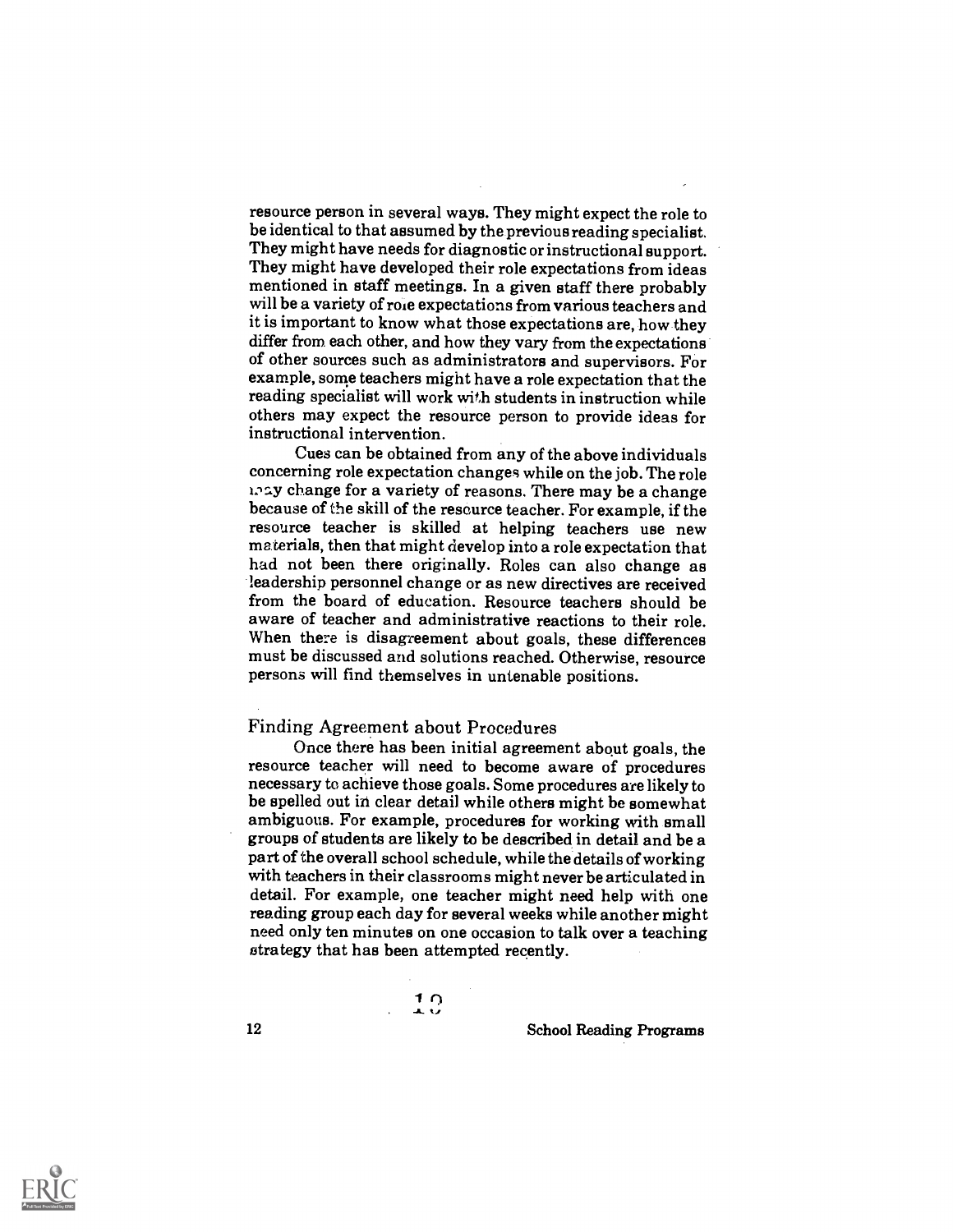When procedures have not been articulated explicitly, it is important to obtain as much information as possible from a person in authority, such as the principal or the supervisor. When working within a specific classroom, it is always best to discuss procedures with the teacher. For example, when conducting a demonstration lesson in a teacher's classroom, the resource person should be acquainted with classroom management procedures normally used in that classroom. How do children move from group activities to their seats; how are they excused from the room; how are they expected to approach thr teacher? It may be necessary for the resource persons to modify procedures if they make a teacher uncomfort-

able.<br>Procedures, like goals, tend to change from time to time, so the resource teacher needs to plan procedures with built-in flexibility.

When there are procedural difficulties, resource teachers will need to rely upon their skills in developing effective personal relations. Part fo this task is to develop and maintain credibility. To some extent all educators lose a little credibility the moment they leave the classroom. Although no pat answers can be given for maintaining credibility, skill in working within the social system is important.

1. Always work with children as part of regular activities. As you discuss the progress of children with teachers, let them know you have concerns and frustrations, too.

2. Abide by the same school rules and regulations as teachers. Being on time, performing your share of nonteaching duties, and working a full schedule will be seen as your effort  $\cdot$ be a working member of the faculty. On the other hand, seeking special privileges, taking too many breaks, and avoiding extra duties will quickly tell teachers that you think, you are special.

3. Be certain to know students. Know their interests, behaviors, and concerns. Try to put test results into perspective with what is observed. Ask for teacher opinion and information; be certain that you do not create the impression that you have all the answers.

' 4. Be available to teachers. At times it will seem as though there are no more minutes in the day, but be available

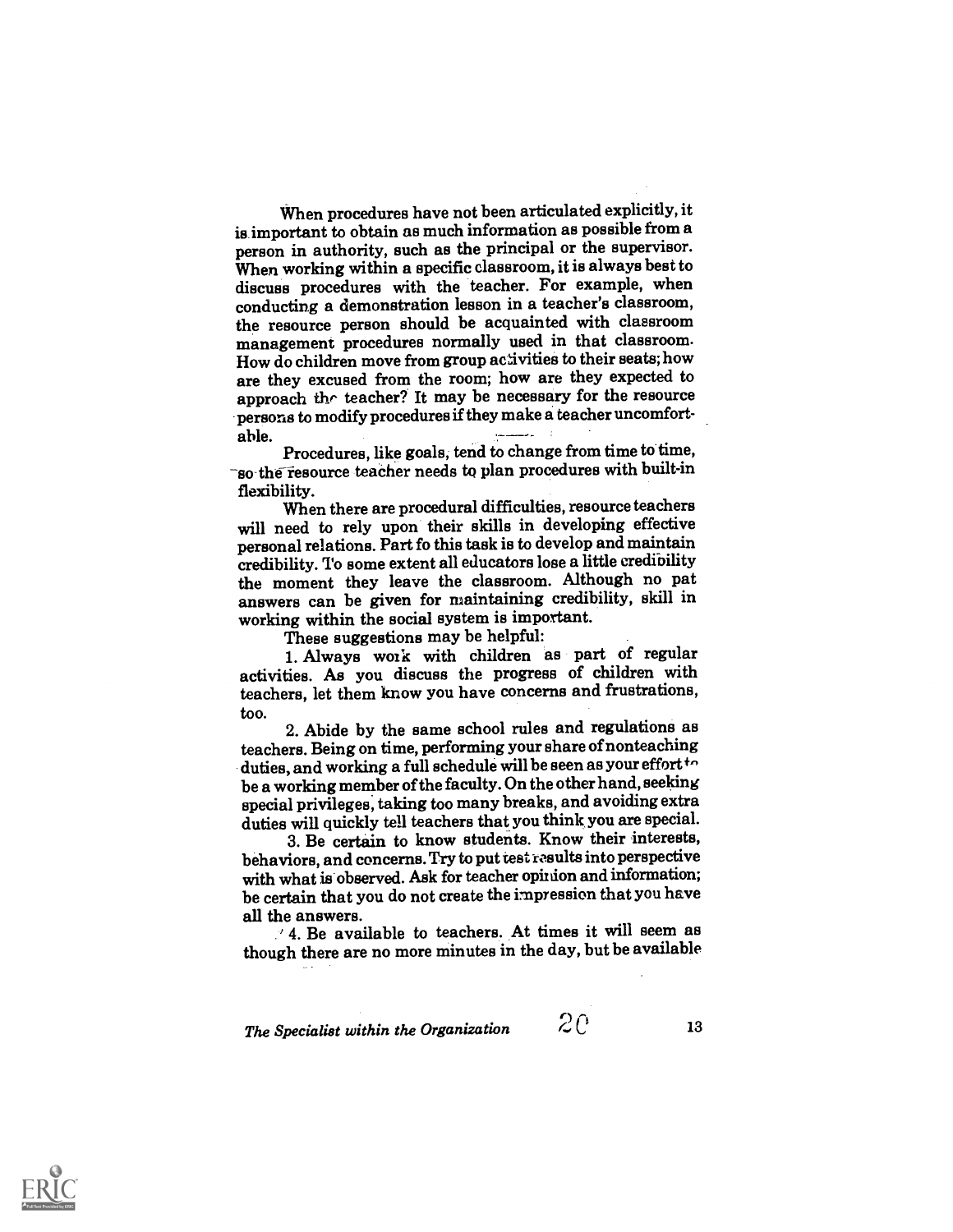to discuss concerns or offer services. Delays and excuses will not be regarded highly.

5. Provide feedback as quickly as possible. After testing a child, give information to parents and teachers immediately. Written reports might come later.

6. Keep confidences. Communications with teachers must be seen as privileged.

7. Offer to work on school events, such as an upcoming PTA meeting or a school fair.

#### Understanding Authority

For teachers, the source of authority within a school is usually easily determined. For resource teachers, however, there may be considerable confusion about where authority lies. Often resource persons are responsible to more than one person, and such a situation can create serious problems. For with several parents at the same time that the reading supervisor expects the resource teacher to conduct an inservice session in another school. Specialists working in this type of situation can get quite confused and frustrated, and steps have to be taken to identify the procedures for handling the conflict. Generally, the supervisor or someone in charge of support personnel must be notified and asked to meet with all staff so that a clarification of authority and responsibility can be made.

Resource teachers should determine as quickly as possible what authority or control they have over such matters as budget, scheduling, and curriculum development. It is not a matter of gaining power, but a matter of knowing one's responsibility. If specialists have little or no authority, then they need to know which staff member assumes that responsibility.

Final authority often rests with persons who control budgets. The person who evaluates the resource teacher is another source of authority. Moct people work effectively when they know what is expected of them. Few work effectively when they do not.

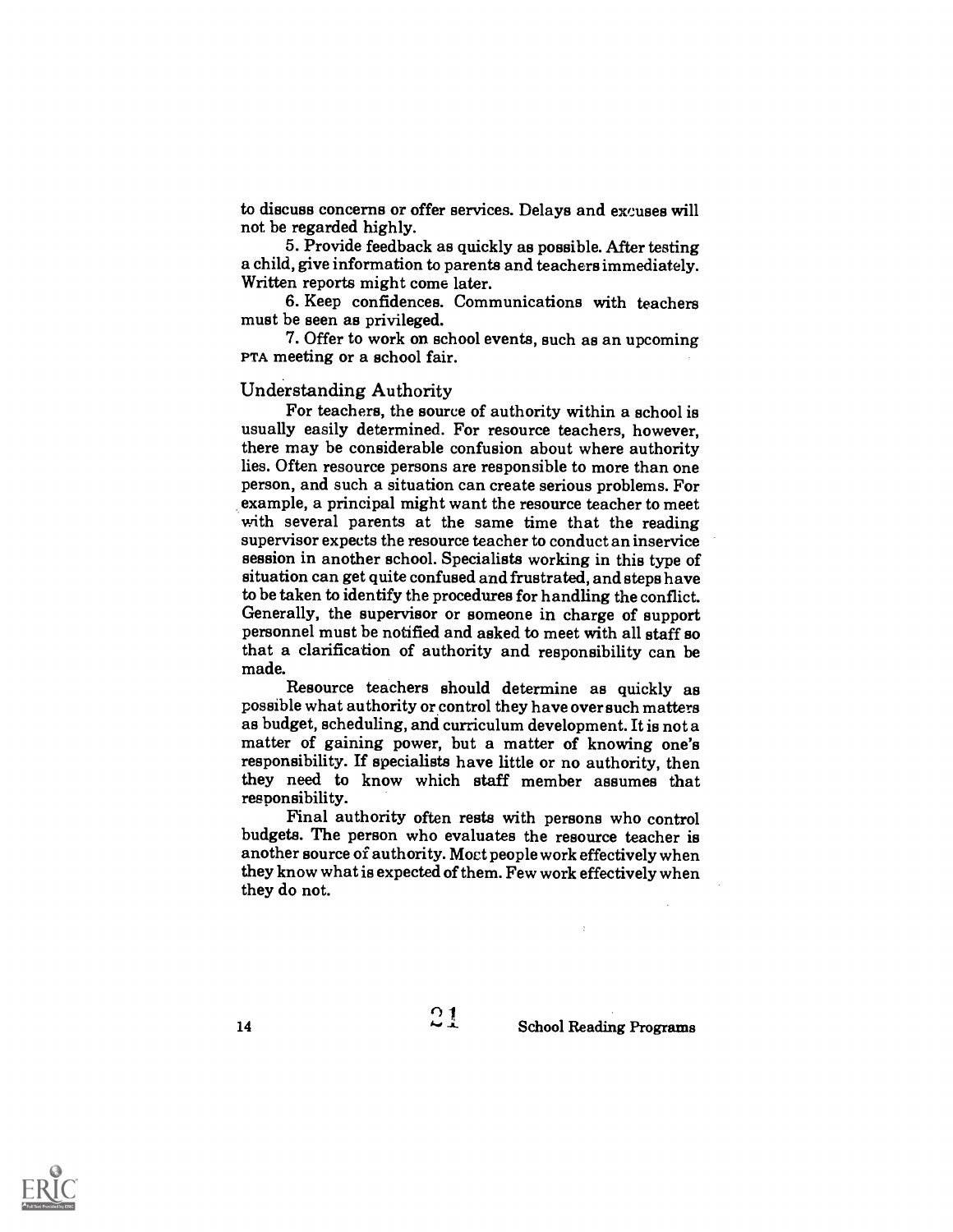#### References

- Corwin, R.G. Reform and organizational survival: The teacher corps as an instrument of organizational change. New York: Wiley-Interacience, 1973.
- Getzels, Jacob W., and Herbert A. Thelen. The classroom group as a unique social system, Fifty-ninth yearbook of the national society for the s*tudy of education, Part II*. Chicago: University <sub>C</sub>. Chicago Press, 1960, 65-82.

#### Further Readings

- Corwin, Ronald G., and Roy Edelfelt. Perspectives on organizations' view- points for teachers. Washington, D.C.: American Association of Colleges for Teacher Education, 1976.
- Herriot, R.E., and B.J. Hodgkiss. American public education as an open sociocultural system. The environment of schooling: Formal education as an open social system. Englewood Cliffs, New Jersey: Prentice-Hall, 1973, 67-104.

ဥ၇

The Specialist within the Organization 15

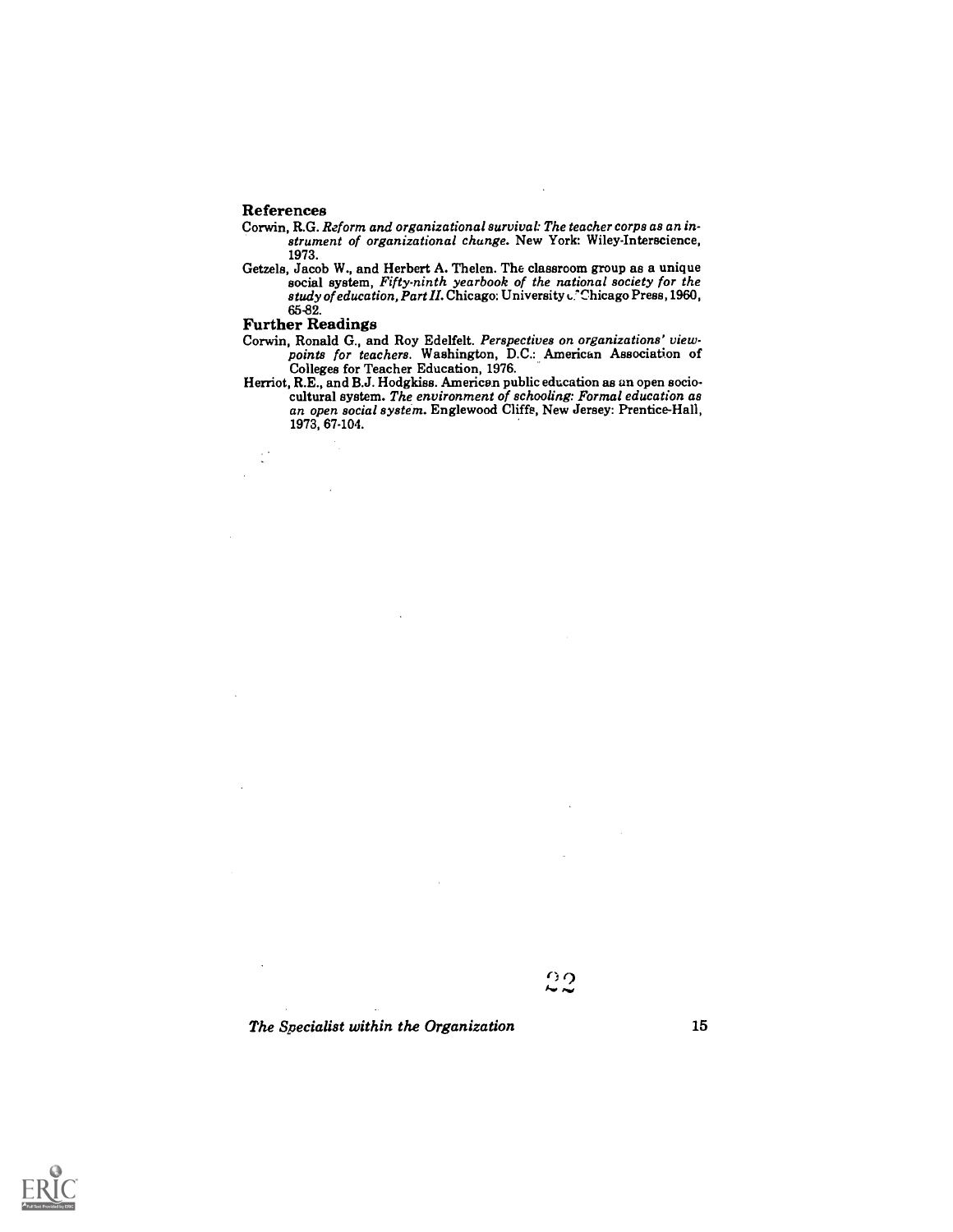## Chapter Three

### Communicating Effectively

Communication is a process in which symbols are used to translate ideas and information into meaning. Communication involves a sender who encodes a message by deciding what messages to send and designing a verbal or nonverbal symbol system to send it. Communication also involves a receiver who decodes the message by using sensory systems to get the symbols to the brain for interpretation and evaluation.

All aspects of individuals' environments have effects on their communication systems. Attitude, time of day, health, location—all touch and affect communication. This makes the process of communicating a changing process. Educators need to be aware that symbols can mean different things at different times, in different places, with different people.

Communication breakdowns may occur for two reasons. First, the meanings attached to the symbols being used are different for two individuals. Both persons can possibly leave the communication session believing they understand the message that has been received or sent. However, the meaning difference may cause a lack of communication. For example, "She runs a structured classroom" may mean different things to different people.

Second, if either person in a communications situation is preoccupied with other matters (fatigue, disinterest, or distraction) there may be a communications breakdown. Teachers'

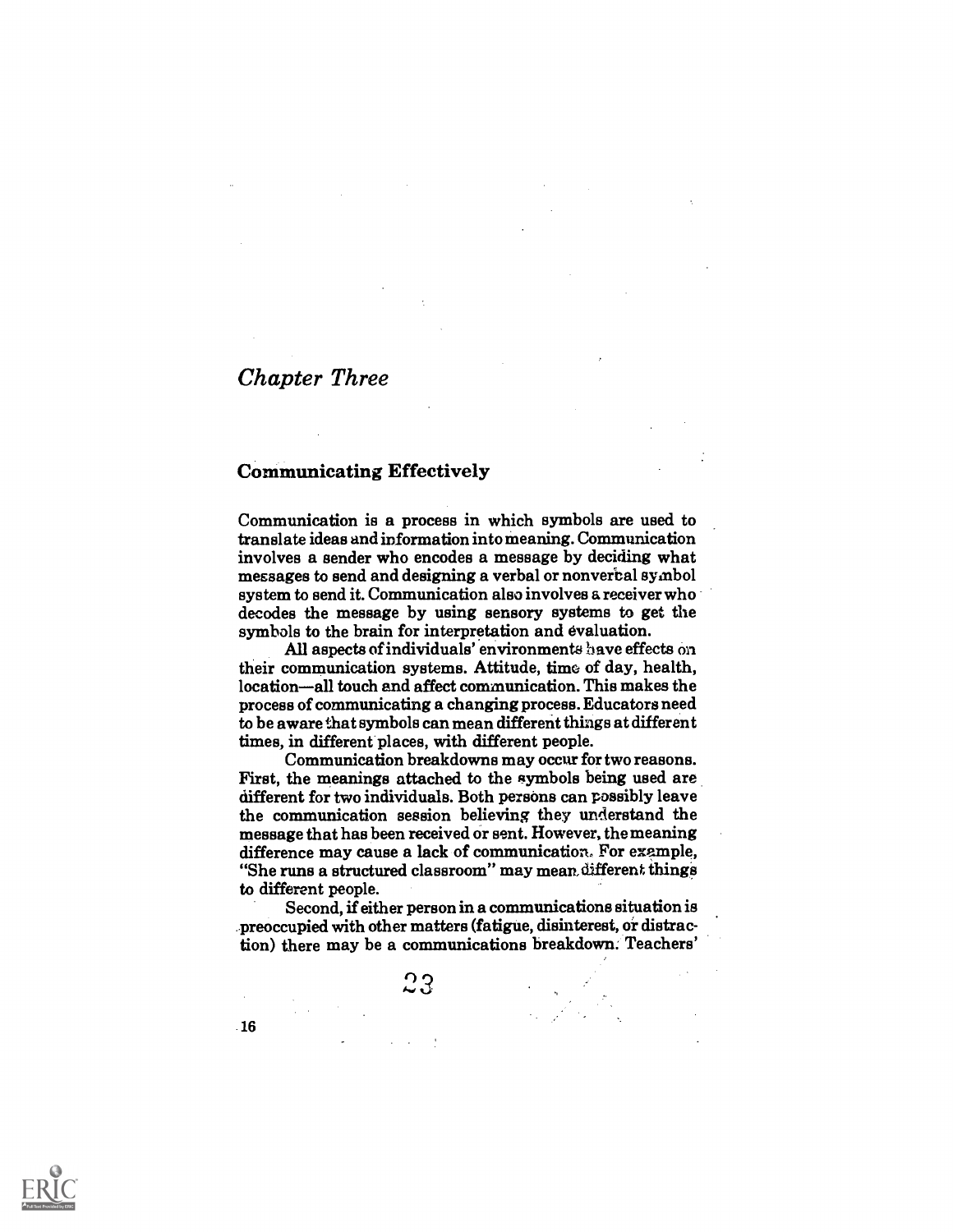meetings following a strenuous day in the classroom might

Effective communication, on the other hand, involves two people actively involved with each other's ideas. Each cares about what the other wants to express and is able to respond to it. Outside distractions tend to disappear, and the moment is total. dedicated to the ideas being expressed.

#### Guidelines to Effective Communication

Some guidelines to effective two-way communication are:

1. Be a good listener. The first step in effective communication is the ability and desire to listen actively to the ideas being expressed. Active listening usually involves asking questions to obtain clarification about and expansion of ideas. At times it is difficult to be an active listener, but the skill can be developed. As the speaker realizes that you are actively listening to what is being said, you greatly increase the chances that you will be listened to by the other person.

2. Be well organized. As one organizes ideas before expressing them, the chances of effective communication increase. Organization indicates that the speaker has thought the ideas through and has taken the time to express them clearly. Rambling and meaningless dialogue will interfere with effective communication.

3. Separate fact from opinion. When emotionally involved with the issue under discussion, a person tends to express opinion as fact, and communication suffers. Couching statements with terms such as "I believe," "It is my opinion," "I'm not sure, but I think," helps the listener to properly weigh various ideas and improves communication.

4. Be aware of timing. The skill in recognizing appropriate moments for dialogue is important. In order for communication to be effective, the persons involved must be in a position to listen. Being aware of factors in the life of another which might be much more important than your ideas at the time can lead you to wait for a better moment to discuss an idea. For example, when a teacher is eager to get to an unattended class, every second of delay causes anxiety-a poor time to discuss yesterday's inservice presentation.

 $\n *Comminicating Effectively*\n  $\sim 17$$ 

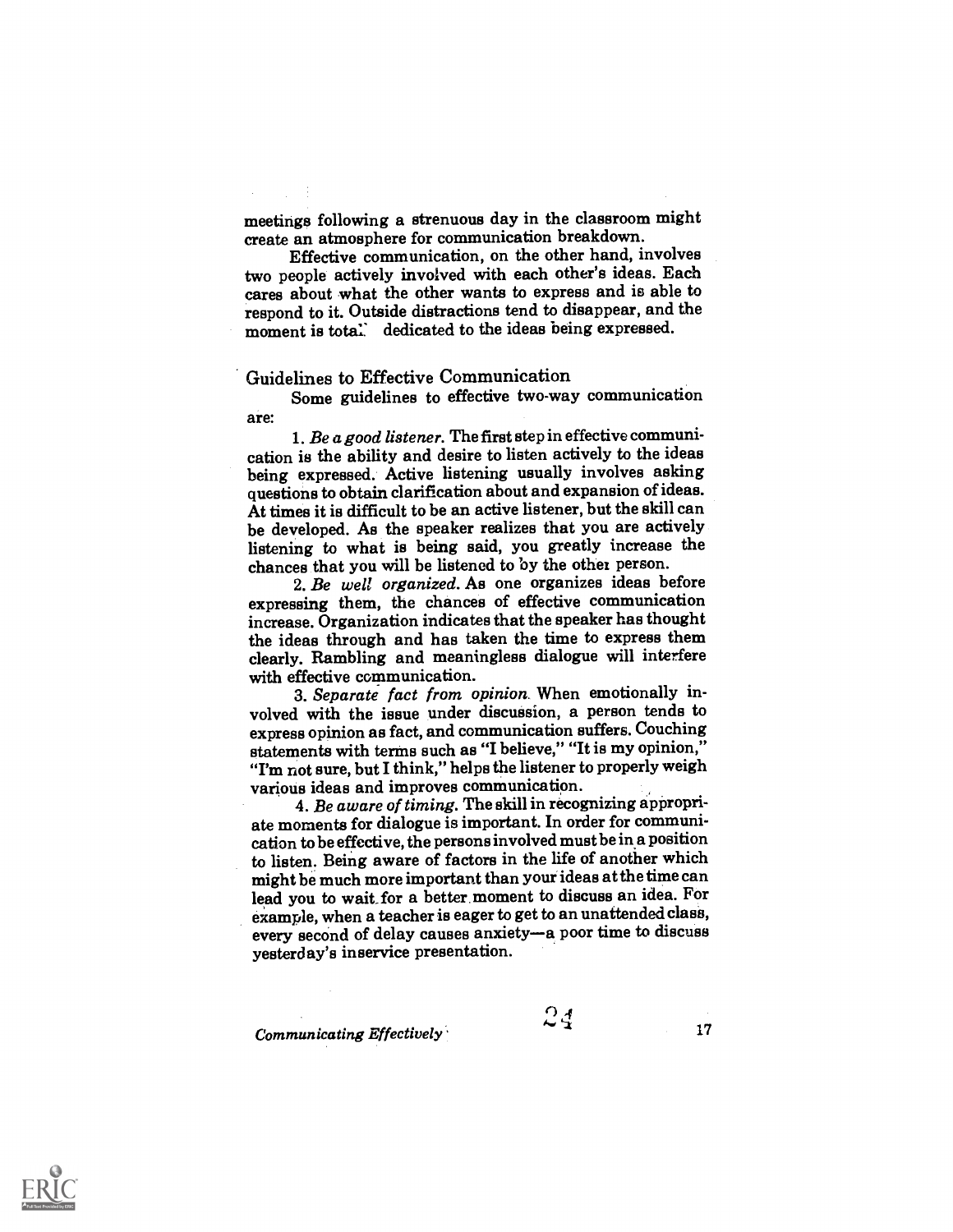5. Shared discourse. Since few people enjoy the lecture as a means of communication, resource persons must be sensitive to the problems of one-way communication. Although no specific amount of time can be recommended, one might plan to include some discussion and reaction time in most formal presentations.

6. Use multiple channels. By using conversation, notes, and visual aids, one increases the possibility of effective communication. The note or the visual aid may carry the same message as the conversation or may add to it. In either case, it will serve to reinforce and clarify the message.

7. Be sensitive tc the feelings of others. One tends to communicate best wher comfortable and relaxed. If people feel threatened, communication usually suffers. Resource persons should be sensitive to the feelings of others and take positive action to reduce or remove threat.

#### Communications in the Resource Role

While the guidelines mentioned hold for communication in general, they also hold special meaning for the resource teacher. The following considerations are strategies that can be used to facilitate communication between the resource teacher and others.

1. As you develop an understanding of the school, a first social system. Establish procedures for teachers to get information to you and for you to get information to teachers. Consider both informal and formal communications. Chats in the teachers' rooms, meeting teachers by grade levels, sending newsletters, joining car pools, loaning books or other materials are all ways of opening communication pathways. Use the communication system to obtain information and deliver information. As people see you as an effective communicator, you will find more information being made available to you.

2. Consider all communication as privileged information. Keep all information private unless permission is given for sharing it. As you become viewed as a helpful person who can be trusted, your role as a resource person will be made easier.

3. Be prepared to share duties—even those which are not desirable. Take your share of lunch room duty, bus duty, and

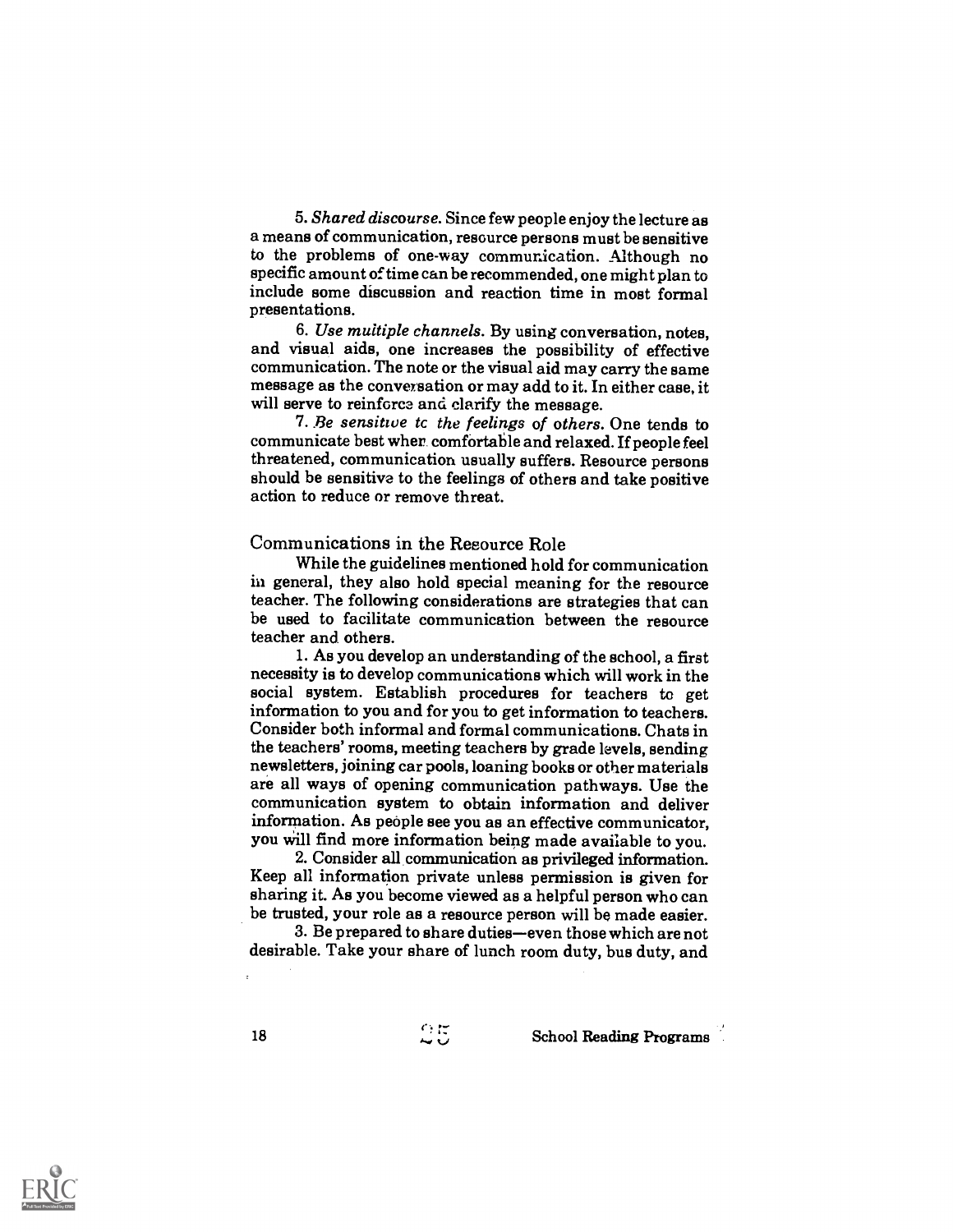playground supervision. Being a member of the team in every possible way facilitates communication.

4. Attend to the needs of teachers by being a good listener. Show interest by being available as a listener even when there is little you can do to solve problems. Be certain to communicate that you are able to keep confidences.

5. Be aware of your nonverbal communication. Eye contact while someone is talking with you tends to increase communication. Nods and other nonverbal signals communi- cate that you are actively listening.

6, People vary greatly in the amount of distance they prefer when talking with another. While some prefer a two or three yard distance between speakers, others are more comfortable if the distance is less than a yard. Try to become aware of these preferences and honor them. Also be aware of your own comfort distance.

7. Resource persons can easily fall into the habit of making judgments about ideas and performances of others. Avoid the use of terms such as right/wrong or good/bad when dealing with others. One can show approval without voicing it. For example, "I think I'd like to try that idea with some of my children," shows approval without voicing it directly. If teachers feel you are judging their ideas and performances, open communication will diminish quickly.

The resource person can enhance communications by focusing on strengths of others. Find the strengths of others and communicate to them that you recognize those strengths. Positive comments following a visit to the classroom, a note of at the end of a hard day are examples of things resource teachers can do to show that they value and respect the strengths of another person.

Effective communication is essential in all teaching. An awareness of the nature of communication breakdowns, the complexity of the whole process, and guidelines for effective communication will help resource teacher to be more effective in their roles.

#### Further Readings

سيم

Hurt, H. Thomas, Michael D. Scott., and James C. McCroakey. Communication in the classroom. Reading, Massachusetts: Addison-Wesley, 1978.

Communicating Effectively  $\sim$  19

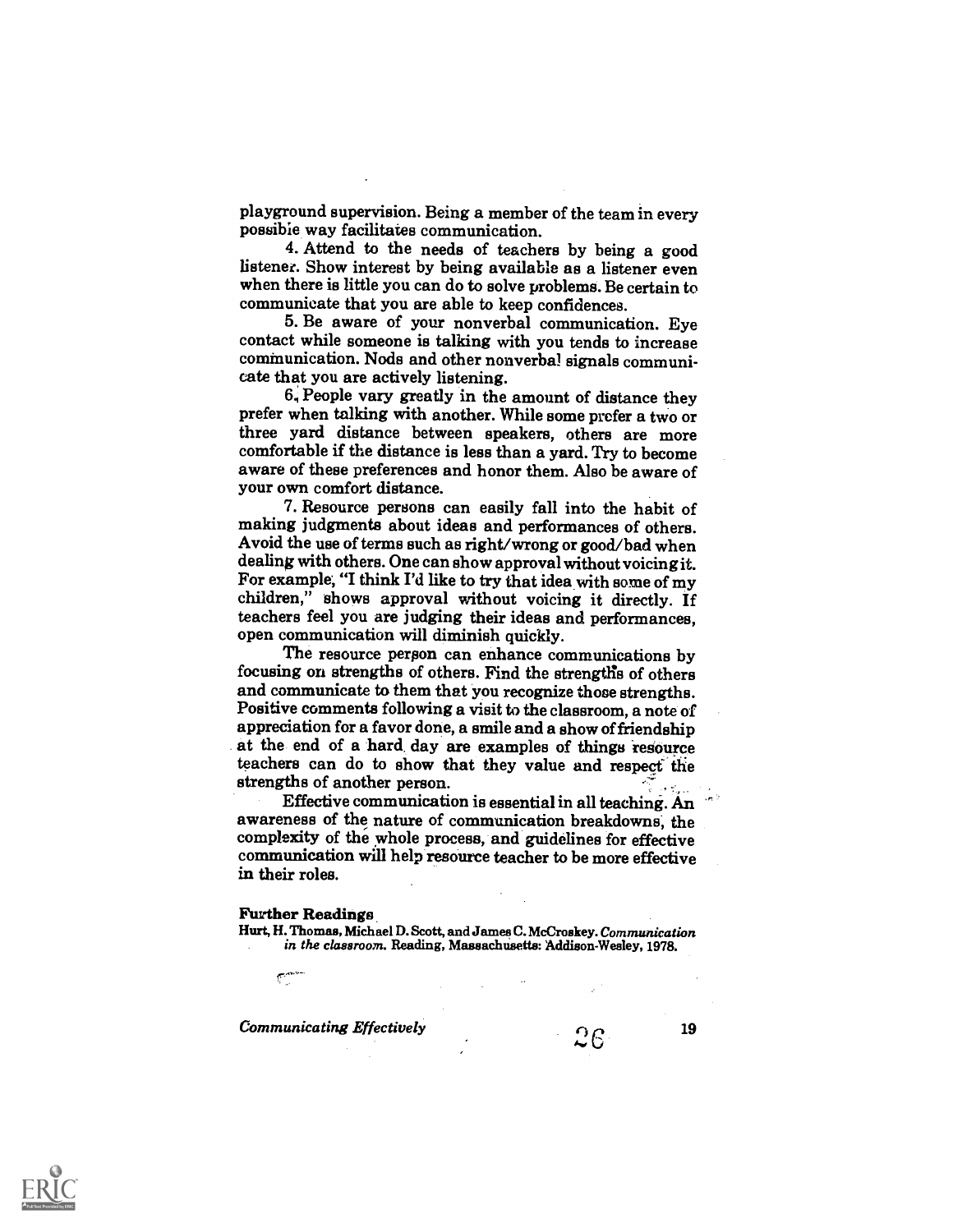Johnson, David W., and Frank P. Johnson. Joining together, group theory and group skills. Englewood Cliffs, New Jersey: Prentice-Hall, 1975. Pfieffer, J. William, and John E. Jones. A handbook of structured experiences for human relations training. LaJolla, California: University Associates, 1974.

<sup>20</sup> School Reading Progrania

 $27$ 

Ĭ.  $\mathcal{A}$ 

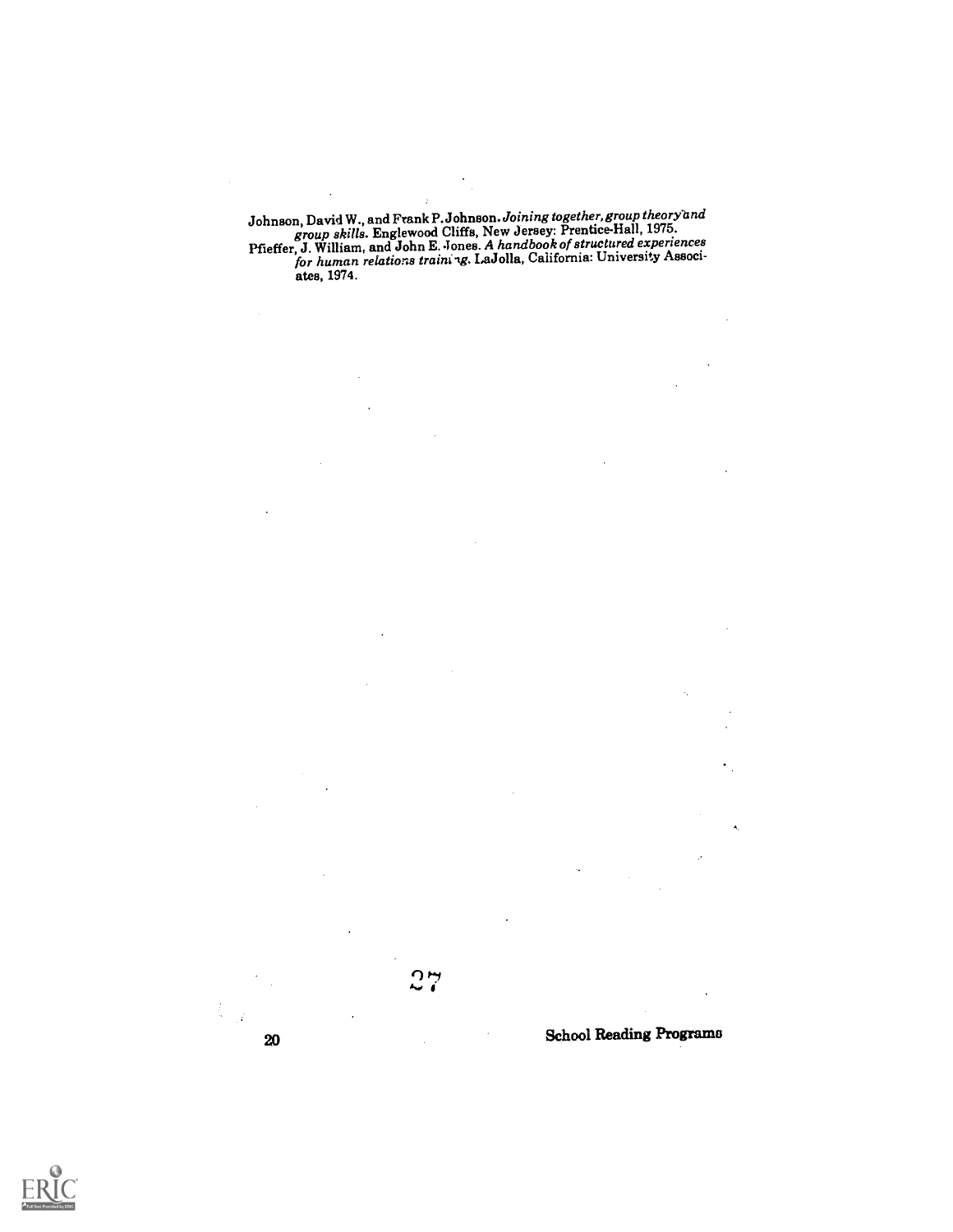# Chapter Four

### Interpersonal Skills

Whether specialists serve as remedial or resource persons, they meet and interact with a number of people during the school day-children, classroom teachers, administrators, and par-<br>ents. These contacts, if they are to be successful, require excellent interpersonal skills-skills which encourage and develop positive relationships between individuals.

Combs, Avila, and Purkey (1973) state that "the specific acts or behaviors employed by the helper are far less important to the helping process than the nature of the relationships established between helper and helpee" (p. x). Their findings indicate that effective helpers are people-oriented, have a positive view of the people with whom they work, and have a positive self-image (pp. 289-298). Certainly reading specialists are members of the helping profession—whether their focus is on children or on teachers—and, as helpers, they need to become aware of their own interpersonal skills and the ways in which they relate to others.

#### Essential Characteristics

The following six interpersonal characteristics are essentials for specialists if they are to function successfully in their roles.



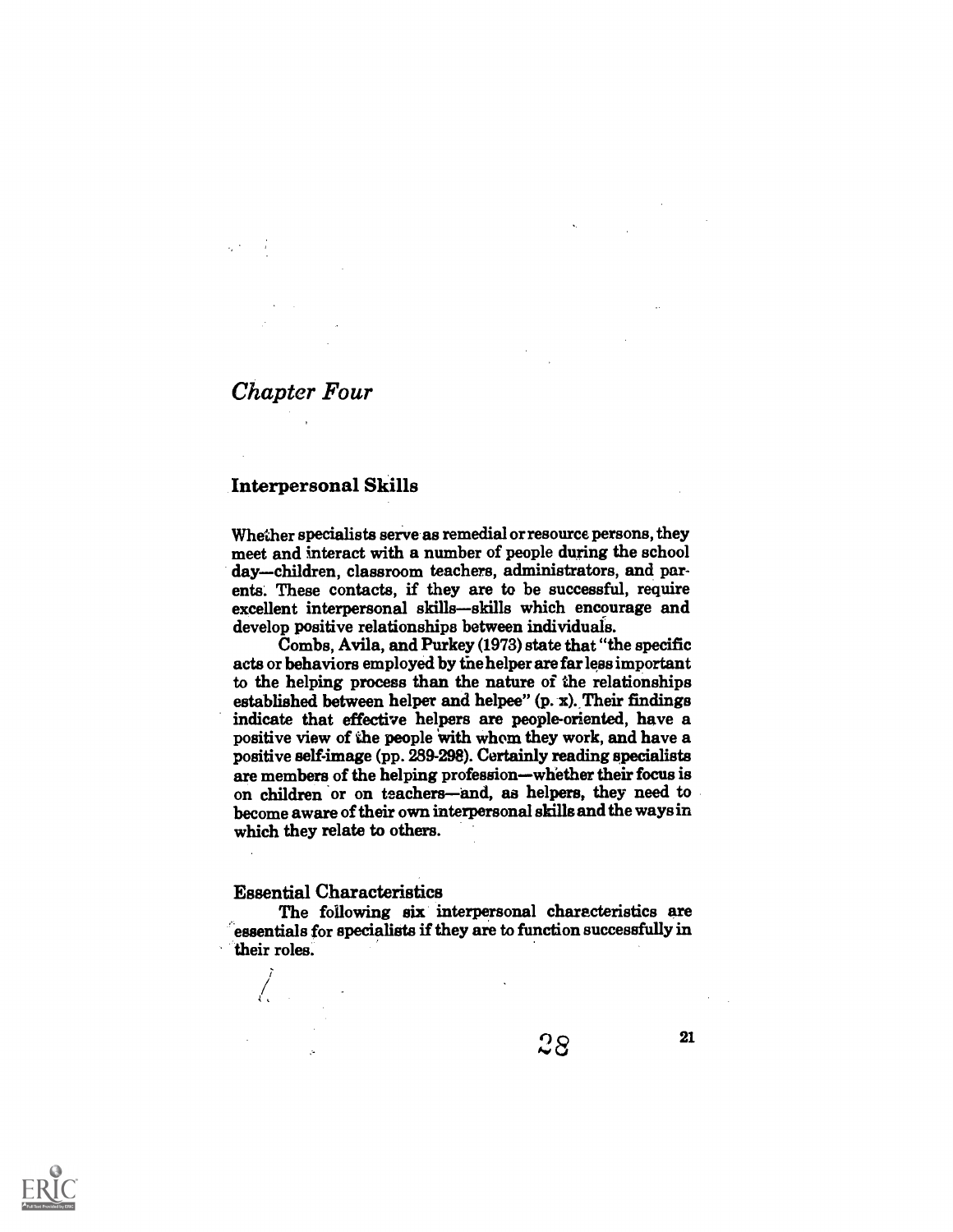1. Acceptance. Effective specialists must be able to disagree with various viewpoints and accept and work with individuals who profess divergent views. Effective specialists realize that persons with whom they work have varying opinions, some quite different from their own, and that the beliefs of these individuals are important and real to the set For  $\,$ example, specialists who reject teachers because of their  ${\bf negativism}$  toward the reading program miss the opportunity a) to learn from those individual how the reading program could be improved, or b) to work with those persons to make changes in their beliefs about the program.

2. Realness or genuinenessi Genuine persons are those who can be trusted. Their concern for students and for teachers with whom they work is authentic and comes through in their interactions with others. Specialists who truly care about the people with whom they work and who are honest in their working relationships with others will be better received by teachers than those who are perceived negatively. Specialists who make all sorts of promises about materials, support and resources, and then do not deliver, soon lose credibility.

3. Sensitivity. Specialists must be sensitive to the feelings and beliefs of the individuals with whom they work. They must learn to "read" the nonverbal and verbal cues of individuals that tell them how their messages are being received. For example, specialists working with a beginning or inexperienced teacher must know when to stop making suggestions and begin providing support. Specialists must be aware that there are appropriate times and places to discuss sensitive and delicate matters. The teachers' lounge is no place to meet when teacher and  $sp<sub>e</sub>$  Mist are discussing management or discipline problems. Likewise, the teacher who has just been observed by the principal or supervisor may not be receptive to a thorough discussion with the specialist about a child's need for supplemental reading instruction.

4. Empathy. The dictionary defines empathy as "imaginative projection of one's own consciousness into another being." Specialists must be able to "feel with" the teacher who has had a difficult parent-teacher conference, or the child who comes to a reading class angry and hostile because of an unhappy experience in a previous classroom. Although

> 0 n n<br>C

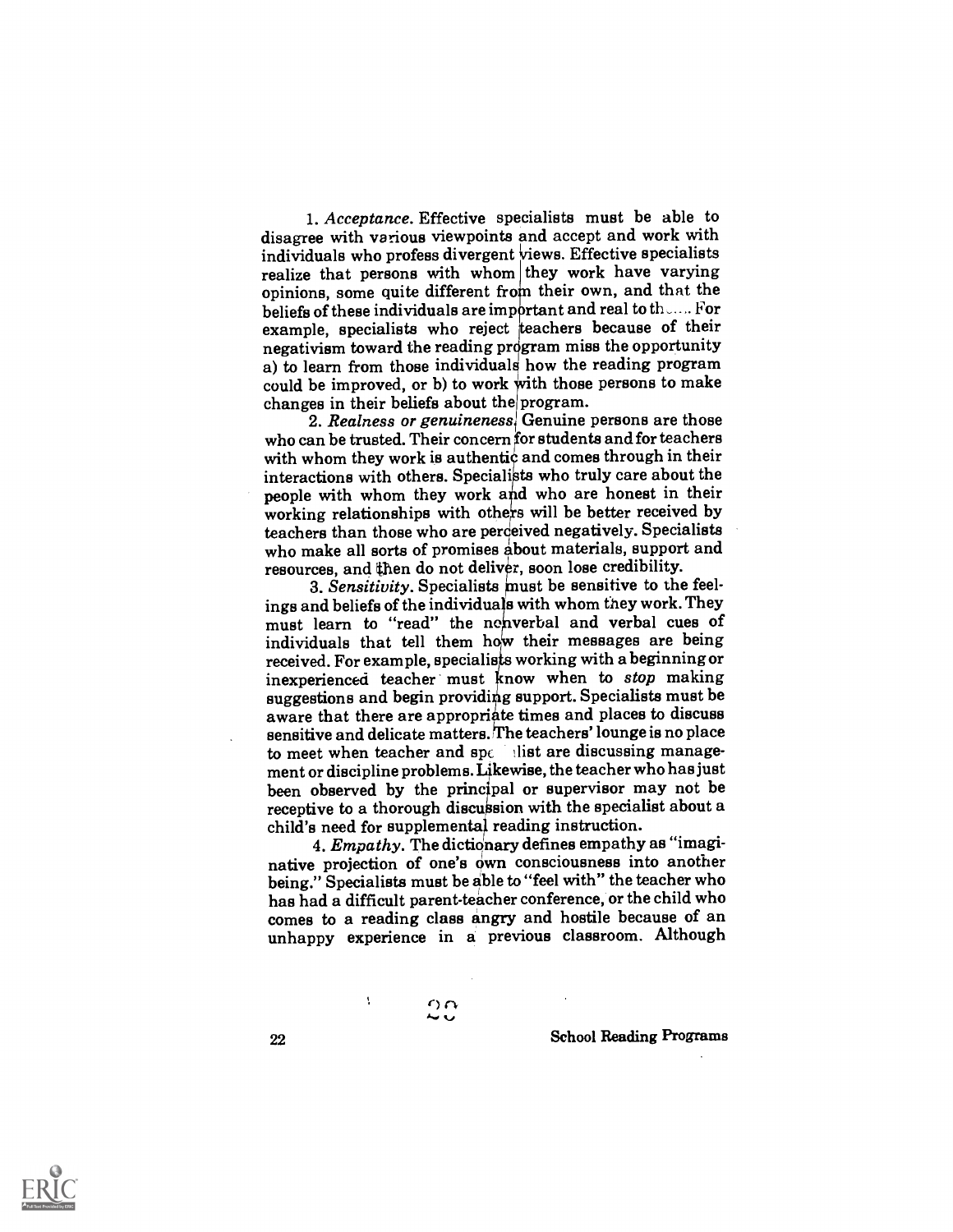individuals cannot be 100 percent effective in putting themselves into another's experiences, resource persons must consider how others feel and think. Sometimes the simple verbalization of another's feelings may help that person come to grips with deep emotions—and to realize that there is understanding and caring:

"Johnny, I'm sure you must be very angry because you were sent to the principal's office."

"It must have been very difficult to meet with those parents--it must make you very sad and bitter after you have tried to provide good experiences for Ruth."

A caution! Having empathy does not mean that the specialist is not going to work with individuals to help them to change and grow. Rather, it identifies a bond between specialist and teacher and helps to create an atmosphere of openness and trust.

5. Assertion. Effective specialists need to be assertive without being aggressive. They must be willing to assume responsibility, indeed, to request opportunities for additional responsibilities. Remedial reading teachers, for example, may have opportunities to provide staff development if they are willing to volunteer for such an assignment. Specialists who are assertive present their ideas along with excellent justification for their beliefs. They seek opportunities to make improvement not only in their own roles but also in the organization and structure of the reading program. Effective specialists must be willing and eager to assert themselves-to express their views intelligently and precisely.

6. Initiative. This quality is closely related to assertion. Specialists who wish to become successful resource people must be willing to take the initiative—to sense an opening and to follow through. For example, the specialist who hears a teacher say, "I'd like to try language experiences in my classroom but I'm not quite sure how to do it," will seek every opportunity to work with that teacher. The extent of support may range from providing materials to modeling several language experience lessons, depending on the needs of the teacher. The initiative of the specialist may be the key to developing and extending the resource role.

 $\mathcal{G}\odot$  and  $\mathcal{G}\odot$  23

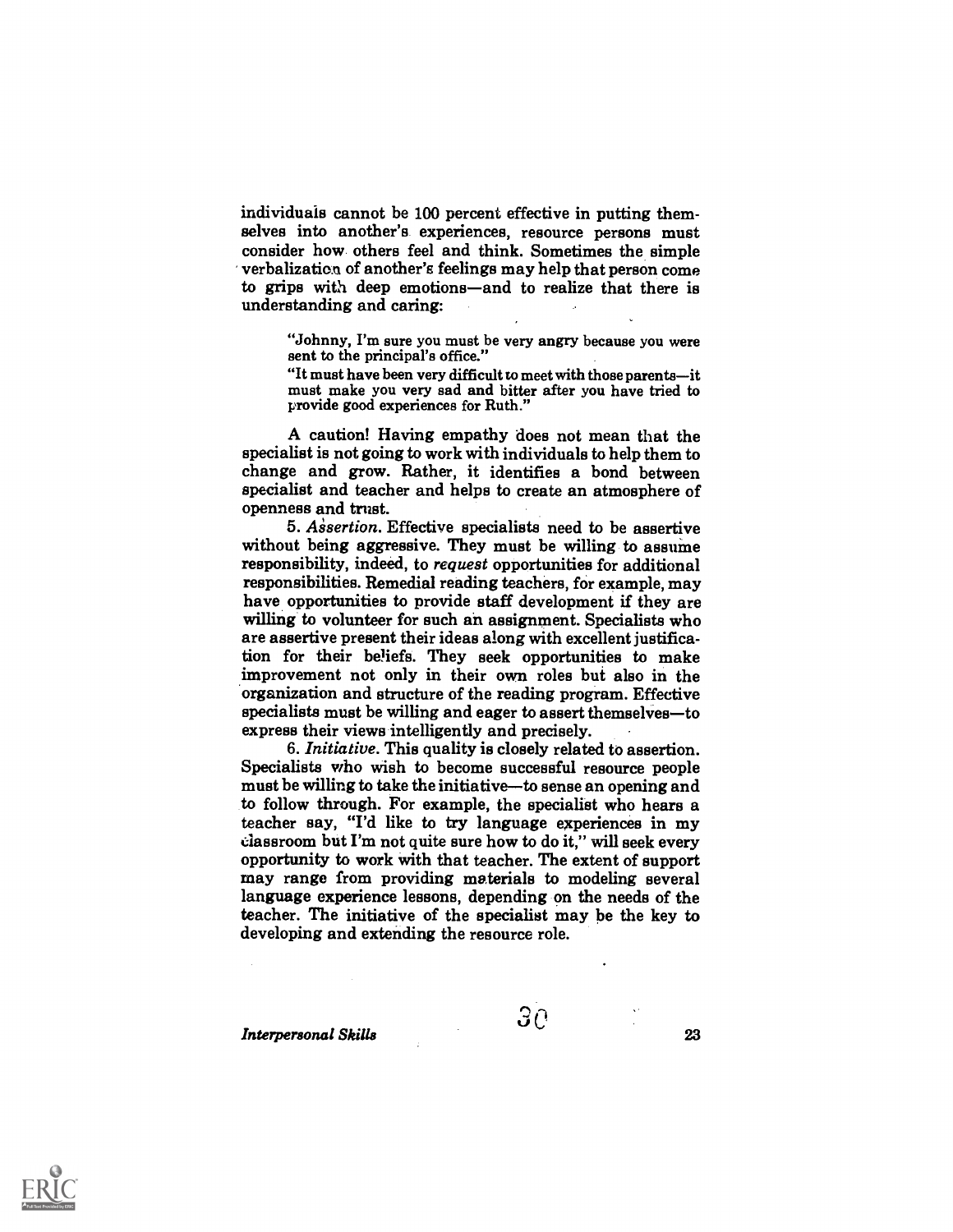Suggestions for Self-Assessment

As a reading specialist eager to improve interpersonal skills, you might consider several ways in which to assess as well as to improve interpersonal abilities. Described below are several such approaches:

1. Read through the descriptions of each of the interpersonal characteristics above, and assess your strengths as well

as your needs.<br>2. Ask several of your colleagues with whom you work closely (and who will be honest with you) to make an assessment of your strengths and needs. You might provide them with a list of the six characteristics above, and ask them to rank you, beginning with those qualities which are your strengths. You might also ask them to use a checklist such as the one that follows to rate you on your interpersonal skills. the one that follows to rate you on your interpersonal skills.

#### Interpersonal Skills Checklist for the Specialist

|                                                                     | Needs<br>Improvement Satisfactory Excellent |   |
|---------------------------------------------------------------------|---------------------------------------------|---|
| a. Is accepting of peo-<br>ple with divergent<br>views and beliefs. | 0                                           | 2 |
| b. Appears to have a<br>genuine interest in<br>people.              | o                                           | 2 |
| c. Is sensitive to feel-<br>ings and beliefs of<br>others.          | 0                                           | 2 |
| d. Shows empathy for<br>others.                                     | 0                                           | 2 |
| e. Is assertive without<br>being aggressive.                        | O                                           | 2 |
| f. Takes initiative in<br>program improve-<br>ment.                 |                                             | 2 |

3. You might then compare your perceptions with those of your colleagues. Others may perceive us differently from the way we perceive ourselves.

4. If you sense a need for improving your own interpersonal skills, attempt to put into practice one or two of the skills

31

 $\sim 10^{11}$ 

School Reading Programs

÷,

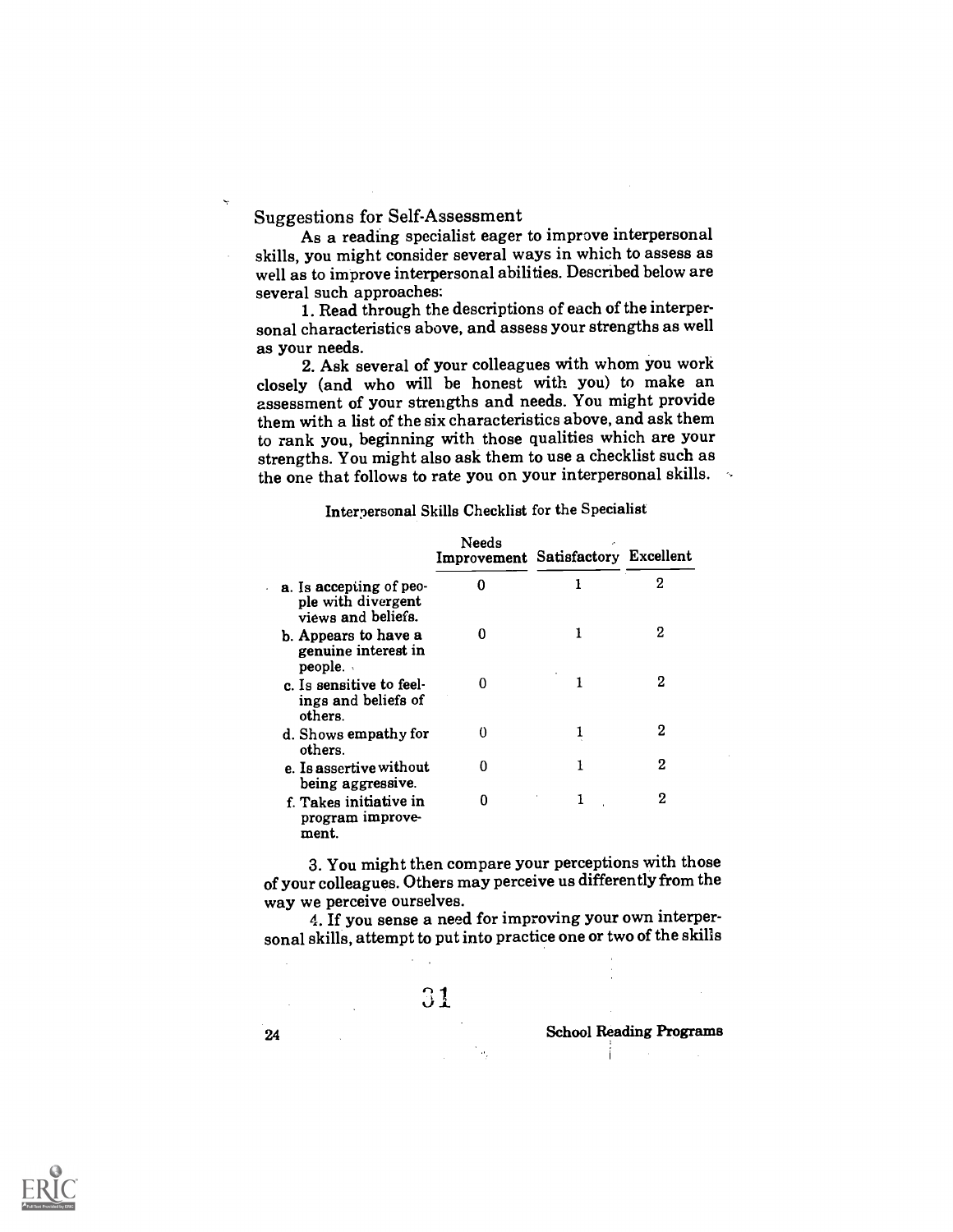which you have identified as needs. Continue to seek feedback from y our colleagues. This issue of interpersonal relations is indeed an important one. Carl Rogers summarizes it well in his book, *i'reedom to Learn* (1969):

I'n! sorry I can't be coolly scientific about this. The issue is too urgent. I can only be passionate in my statements that people count, that interpersonal relationships *are* important, that we know something about releasing human potential, that we could learn much more, and that unless attention to the human interpersonal side of our educational dilemma, our civilization is on its way down the drain (p. 125).

#### References

ويورد الجامر

Combs, Arthur W., Donald L. Avila. and William W. Purkey. Helping relationships: Basic concepts for the helping professions. Boston: Allyn and Bacon, 1973.

Rogers, Carl. Freedom to learn. Columbus, Ohio: Charles E. Merrill, 1969.

Webster's new collegiate dictionary. Springfield, Massachusetts: G.C. Merriam Company, 1959.

#### Further Readings

Johnson, David W., and Frank P. Johnson. Joining together, group theory and group skills. Englewood Cliffs, New Jersey: Prentice-Hall, 1975.

Mosher, Ralph, and David E. Purpel. Supervision: The reluctant profession. Boston: Houghton-Mifflin, 1972.

# **Interpersonal Skills**  $32$   $25$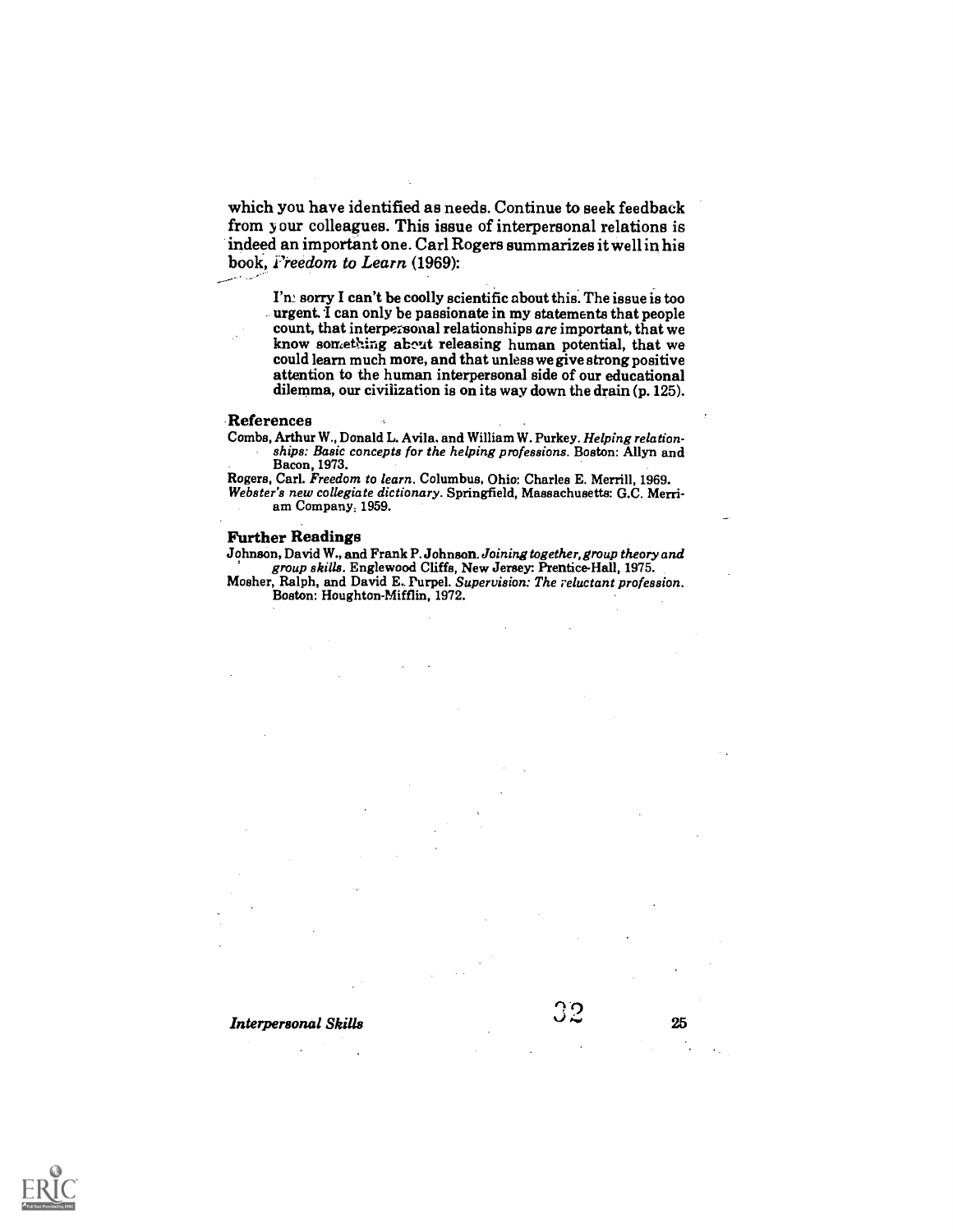# Chapter Five

#### Leadership in the Resource Role

.A leader is best

When people barely know that he exists, Not so good when people obey and acclaim him,

Worse when they despise him.

Fail to honor people They fail to honor you.

But of a good leader, who talks little,

When his work is done, his aim fulfilled,

They will say,

"We did this ourselves."

Lao-tzu (604 B.c.)

In this chapter, the discussion will focus on the concept of leadership and ways in which the resource person can effectively assume a leadership role.

#### Educational Leadership-What Is It?

One can define educational leaders as individuals who take responsibility for making instructional improvements within a school. Certainly there are individuals whose primary task is that of leadership--principals, supervisors, and others-whose designated role makes them accountable for the instructional programs in their schools. Given the broad definition of leaders above, however, all individuals within a school can and should assume leadership roles. Teachers, from

33

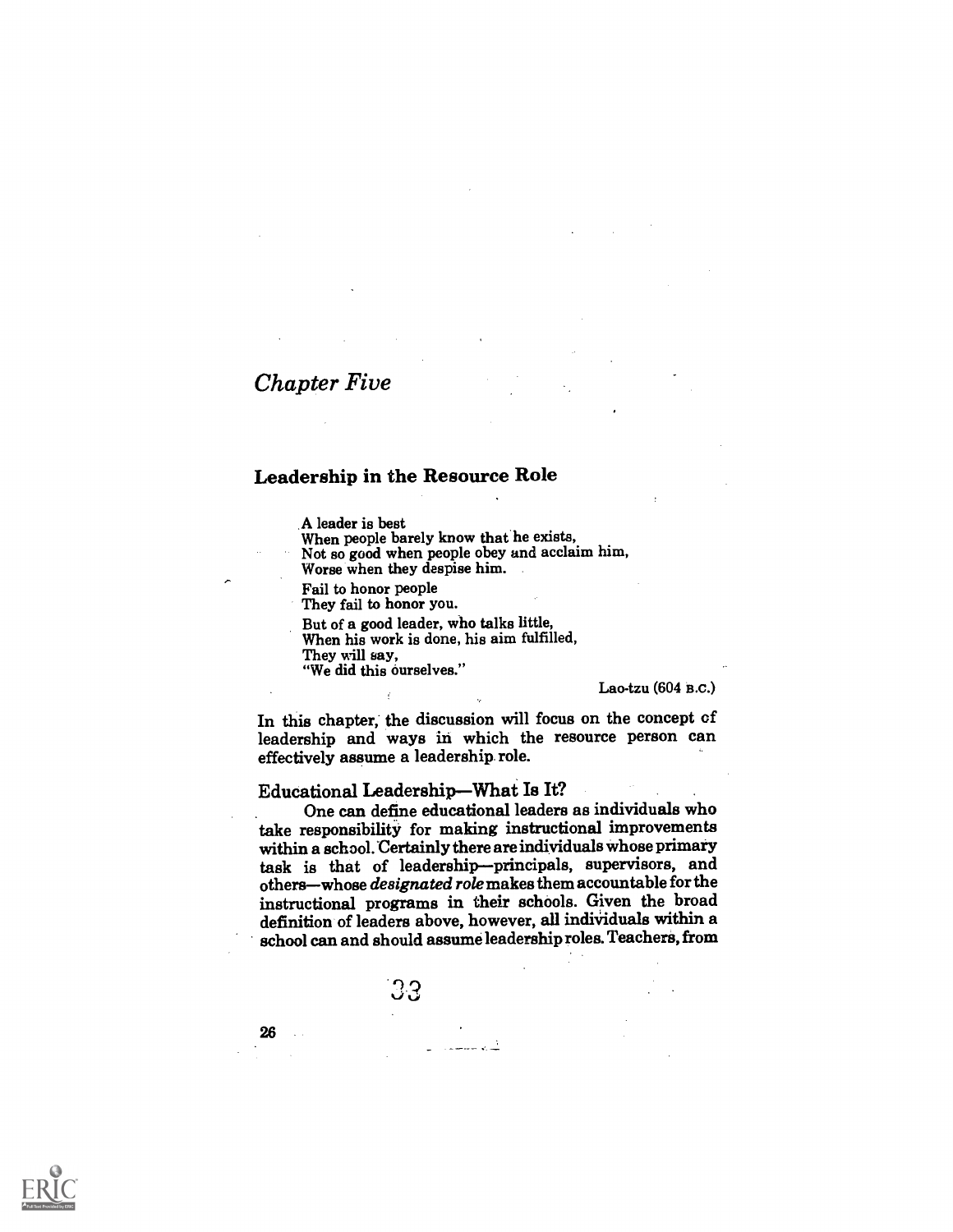their classroom perspective, have a great deal to contribute to decisions about curriculum and, instruction. The resource person, too, can be effective in creating change which improves the educational program for students.

The notion of shared or functional leadership is relevant to the person in the resource role. It implies that anyone working within a particular setting can assume leadership and help develop and encourage leadership in others. In most cases, resource persons are not designated leaders; they do not have the authority to make broad decisions about educational policy or. practice. However, resource persons who have effective leadership skills can informally effect changes within the educational context. Perhaps resource persons can help other individuals assume leadership roles that will have an impact on the educational program. Too often, resource persons say, "If I only had authority, I would Although authority might be helpful in some respects, the resource person has many opportunities to help in the development of the instructional program and, indeed, the fact that the resource person is a "teacher" may be beneficial in creating an atmosphere of trust and cooperation-an atmosphere conducive to creating educational change.

#### Skills of Leadership

Although past views of leadership stressed the innate characteristics that made individuals effective leaders, current theories of leadership stress the idea that individuals can be taught to develop good leadership abilities. Effective educational leaders must possess excellent interpersonal skills, communication skills, and curriculum and teaching expertise. They must also be aware of the forces or factors that affect their leadership: 1) knowing the people with whom one is working, 2) knowing the situation in which one is working, and 3) knowing oneself.

Knowing the individuals. Leaders should develop the skills that enable them to "read" the verbal and nonverbal behaviors of the people with whom they are working. They should be sensitive to those individuals who need to be encouraged, those who never say much but have a great deal to offer if they feel comfortable enough to contribute. Too often,

Leadership in the Resource Role  $\begin{array}{cc} \bigcirc & 4 \\ \bigcirc & \bigcirc & 27 \end{array}$  27

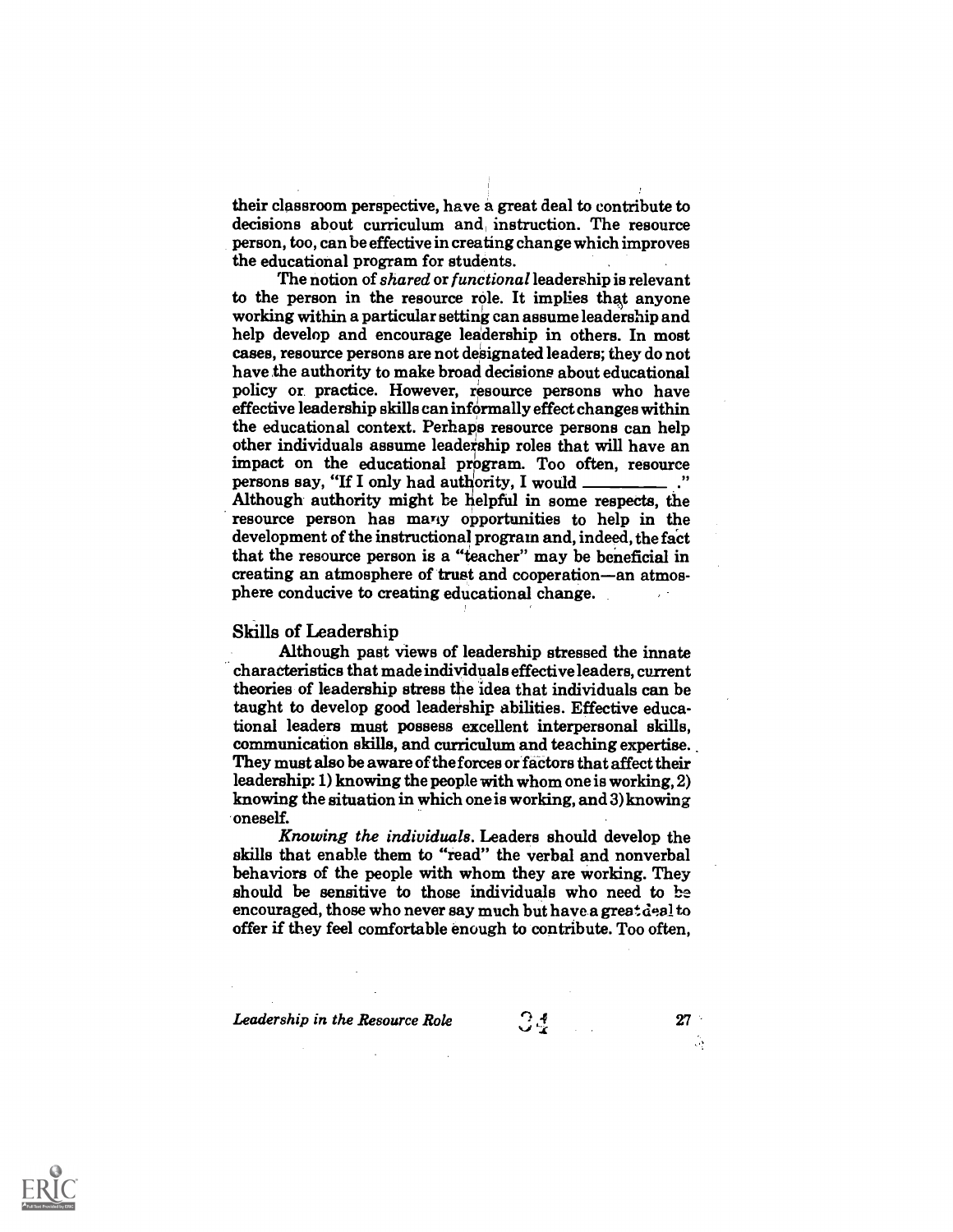the person who talks the most is thought of as the most knowledgeable or as "the authority." Leaders-must recognize the needs of those talkative individuals also—and be alert to opportunities which will use their strengths but reduce their tendency to monopolize a group meeting or discussion.

Leaders should also be aware of the knowledge level of the group members. Have they had experience with the topic, with decision-making processes? A group of inexperienced teachers involved in their first curriculum development meeting may need more structure and input than a group of veteran teachers. Too often, leaders are so eager to see change that they are not alert to the subtle signals that indicate group members are not ready to move as quickly as the leader would like. Leaders must be sensitive to the status of their groups and provide the information or knowledge that will assist the group in achieving its goals.

Knowing the situation. Leaders must be aware of forces within the school which may affect group or individual behavior. For example, leaders who schedule after-school meetings that require more time than that stipulated for inservice in the teachers' contracts should not be surprised if they see little enthusiasm. Even in working with individuals, leaders must be sensitive to forces that may influence their effectiveness. Resource persons who naively suggest "open classrooms" to teachers who have criticized the lack of discipline in the school should not be surprised if they receive negative reactions. Leaders should also be aware of the many implications of any topic or issue which they are presenting. A discussion focusing on "needs assessment" may heighten the defensiveness of teachers, for example, in a school which has just received its achievement test scores and a letter from the superintendent questioning the low performance of the students.

Leaders should carefully and systematically obtain as much information as they can about situations in which they find themselves so that they can anticipate some of the reactions and be prepared to respond to them.

Knowing oneself. It is easier to look at the strengths and needs of others than it is to reflect on one's own characteristics. Yet value systems, personality traits, and needs affect the way

 $\frac{35}{20}$ 

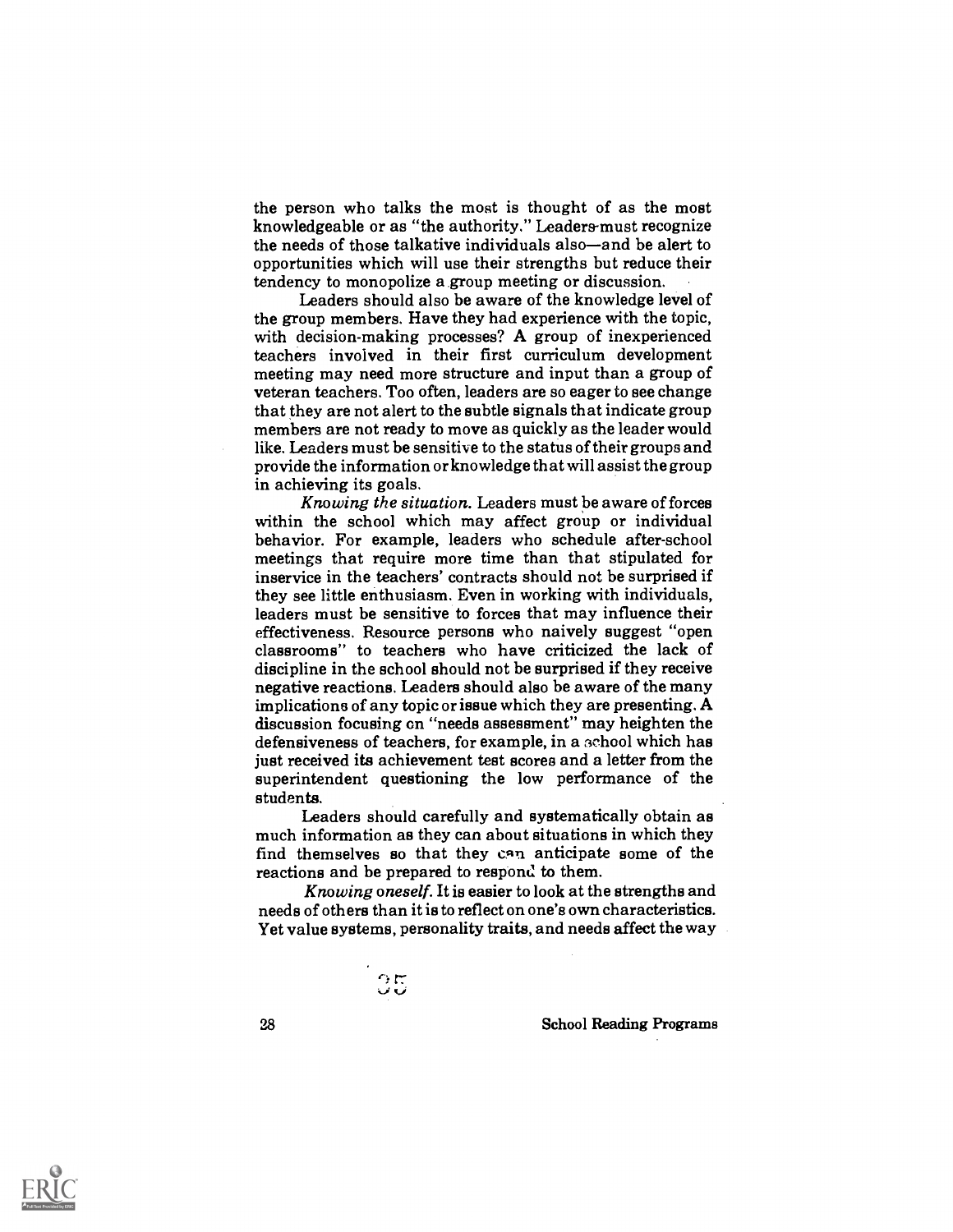people relate to others and the way they handle their authority. Effective leaders must be flexible; they must be willing to adapt to individuals and situations. People with whom leaders work will not all be at the same level. Few may be ready to proceed as quickly as the leaders. Others may think the leaders are accomplishing nothing and "dragging their feet." Leaders must be prepared to accept and respect the uniqueness of group members, and help them gain the skills which will enable them

to achieve their stated goals. All effective leaders must also be able to maintain a balance between task functions and maintenance functions when working with a group. Johnson and Johnson (1975) define task functions as those actions which facilitate goal achievement and maintenance functions as those actions which help the group work cooperatively and effectively in their progress towards the goal. Task functions include giving information and opinion, seeking information and opinion, starting, summarizing, testing reality. Some of the maintenance functions are encouraging participation, harmonizing, relieving tension, building trust (pp. 26-27). Remember, both task and maintenance functions are important. At times leaders will need to reduce their emphasis on task functions in order to help a group work through a particular problem which is hindering ability to work together effectively. The time spent on maintenance is not wasted; indeed, it can facilitate progress towards the goal. The good will and atmosphere of trust which is developed will facilitate achievement.

Interpersonal skills are particularly important to the leader who must work with a number of persons, both individually and in groups. Effective interpersonal skills will help develop and utilize the strengths of individuals within the system and minimize unproductive behavior.

The leader who lacks excellent communication skills has little hope of establishing a climate for change. The leader must be a good listener who hears the nuances in the words of others, as well as an effective speaker who is able to communicate precisely and clearly.

The person who lacks a knowledge of curriculum and teaching is soon discovered. Teachers, parents, and administrators expect 'reading resource persons to have an excellent

Leadership in the Resource Role  $36$ 

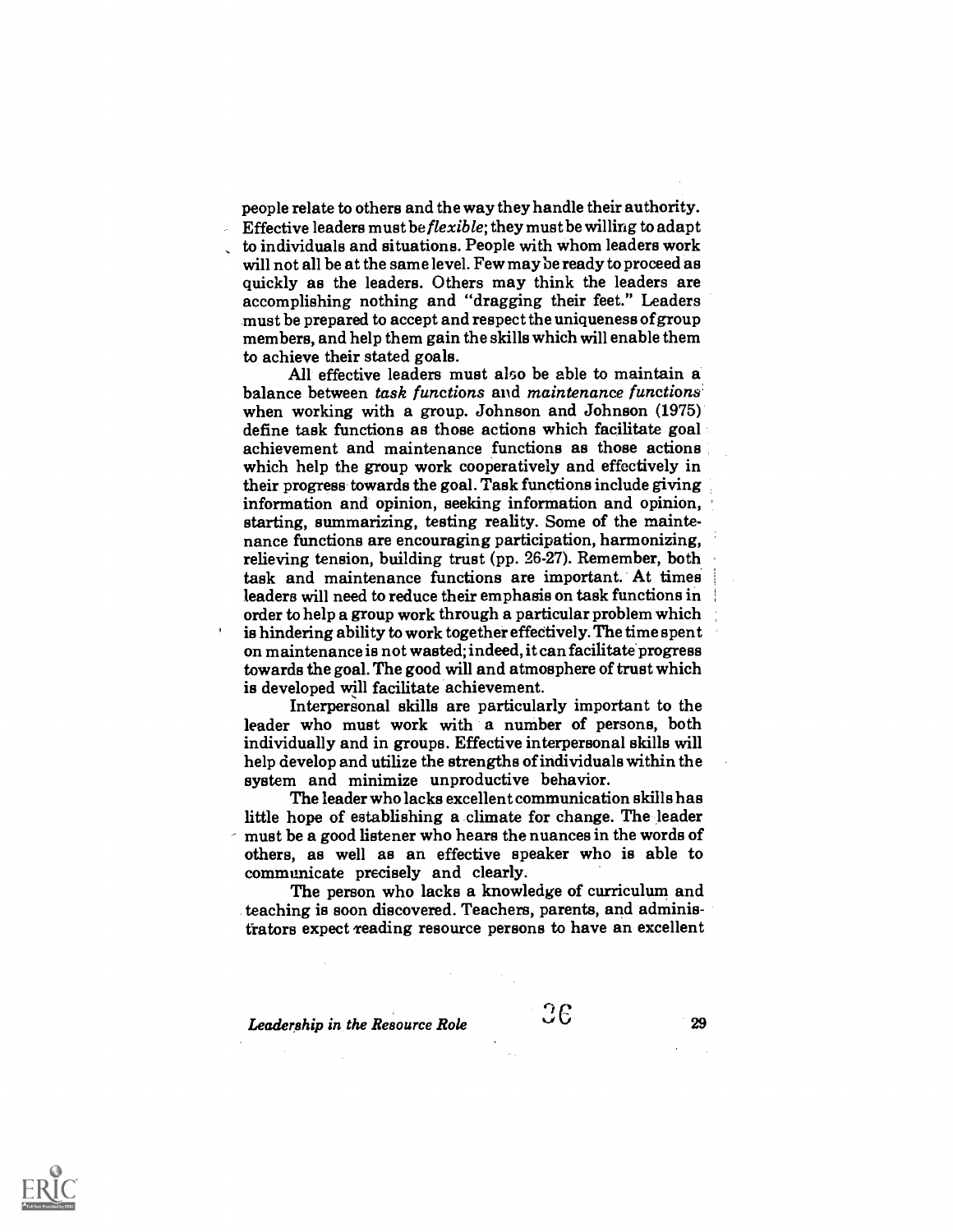understanding of the reading process as well as a knowledge of teaching strategies and methods. The most effective leaders are those who have a theoretical knowledge of curriculum, understand its sequence and structure, and have the vision to identify future as well as current curricular needs.

#### Suggestions for the Resource Person

Resource persons have unique roles as leaders. Seldom are they designated leaders; often, however, they have many opportunities to function as leaders with individuals and groups, both informally and formally. Because of the unique nature of the resource role, suggestions that follow should facilitate the resource person's role as leader. These strategies are divided into three stages. In Stage I, suggestions are provided for persons whose primary responsibility is that of working with children; they have little opportunity for formal leadership. The suggestions in Stage II are for persons who have dual responsibilities and work with both teachers and children. Finally, in Stage III, suggestions are listed for resource persons whose total responsibility is that of resource to teachers. Although these individuals may hold one of a number of titles—reading supervisor, consultant, coordinator, specialist, resource person—their primary task is to help teachers improve instruction in their classrooms. There is no fine line between these divisions, and many of the suggestions at any of the stages may he helpful to persons serving in the resource role.

## Stage I. Ideas for the Resource Person Whose Primary Task Is that of Working with Children

1. Take every opportunity to work informally with classroom teachers—reading as well as content teachers. You may have to begin in the teachers' lounge or the lunch room. Listen to teacher concerns and be willing to help if you sense receptivity. The initial help may be minor; you may offer some supplementa! materials to the teacher who expresses an interest in further individualization. However, these initial ventures are important first steps in assuming leadership.

2. Be positive! Look for the strengths of both teachers and children—and when you have opportunities to pass on

ا و م

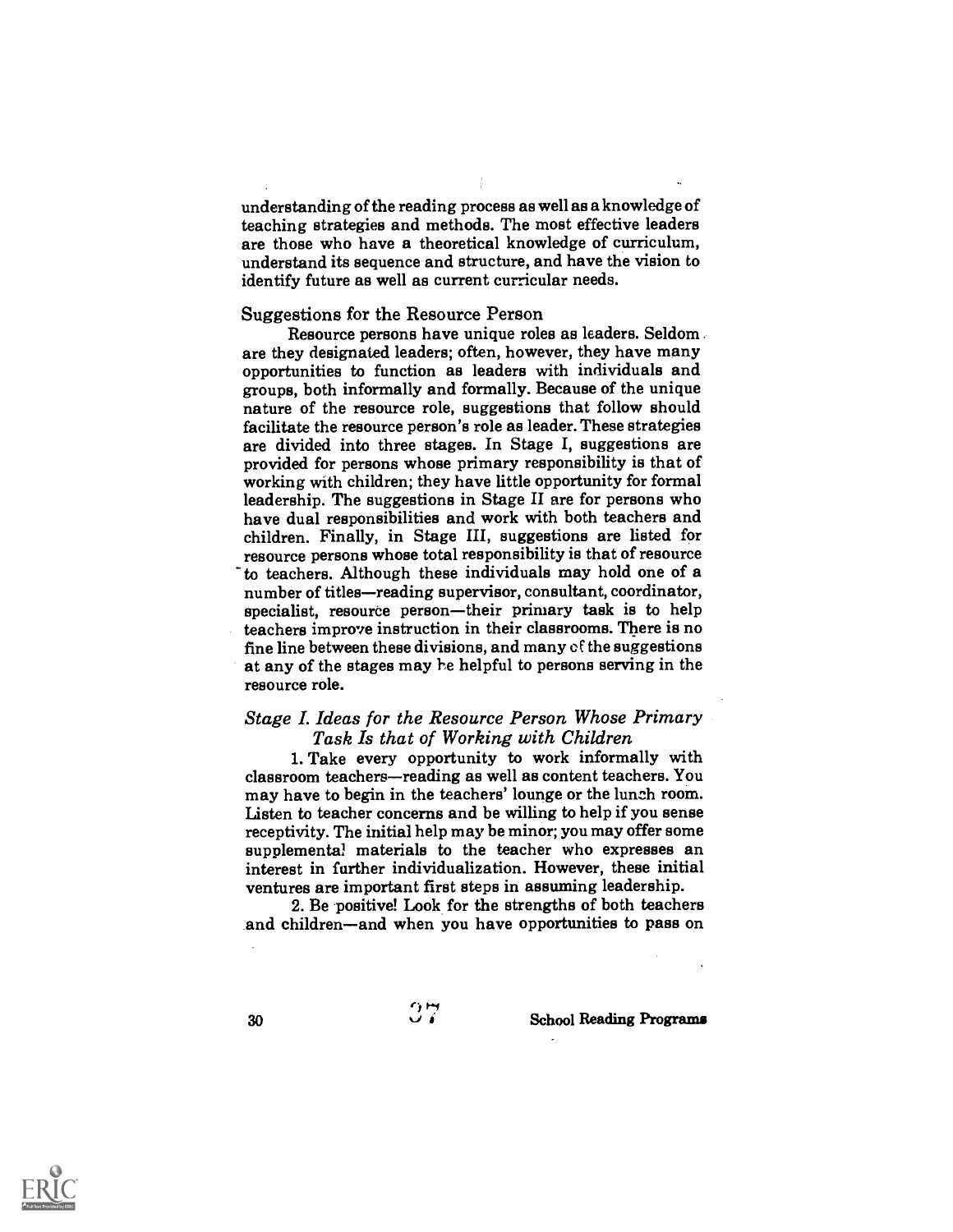compliments, do so. If a child in your remedial reading group If you notice some positive change in the behavior or achievement of a child, share the information with the teacher. The sense of trust and cooperation thatyou develop will enable you to function much more effectively as a leader.

performance of children for the purpose of assessing the overall status of reading achievement in the school. It might be wise to make some summary statements about the data-and to raise some questions about current practices in teaching reading. Information you have can be influential in deciding school priorities and goals.<br>4. Help others interpret test results. Some teachers may

have little experience working with group achievement or intelligence test information. Your experience with testing may be helpful in interpreting grade equivalent norms, stanines, or percentiles to teachers.

5. Work with individuals who request your services-<br>both in the classroom and in conferences.<br>6. Be willing to take risks when you are participating as

a group member. Volunteer for responsibilities sueh as note taking or chairing a subcommittee; make suggestions; and raise questions which indicate your interest and concern for improving the educational program for students. You will have many opportunities to function in this manner, in working with both advisory groups and various teacher committees.

## Stage II. Ideas for the Resource Person Who Has Dual Responsibilities

These individuals have more opportunities to function as leaders and, most likely, are considered leaders in the school. They may have specific responsibilities for developing inservice or working on the development of curriculum.

make about the reading program. A mandate coming from your office does not ensure implementation in the classroom. The more teachers are involved in a decision, the more chance there is of that decision being made a part of their classroom practice.

**Leadership in the Resource Role** city  $\cup$  31 31

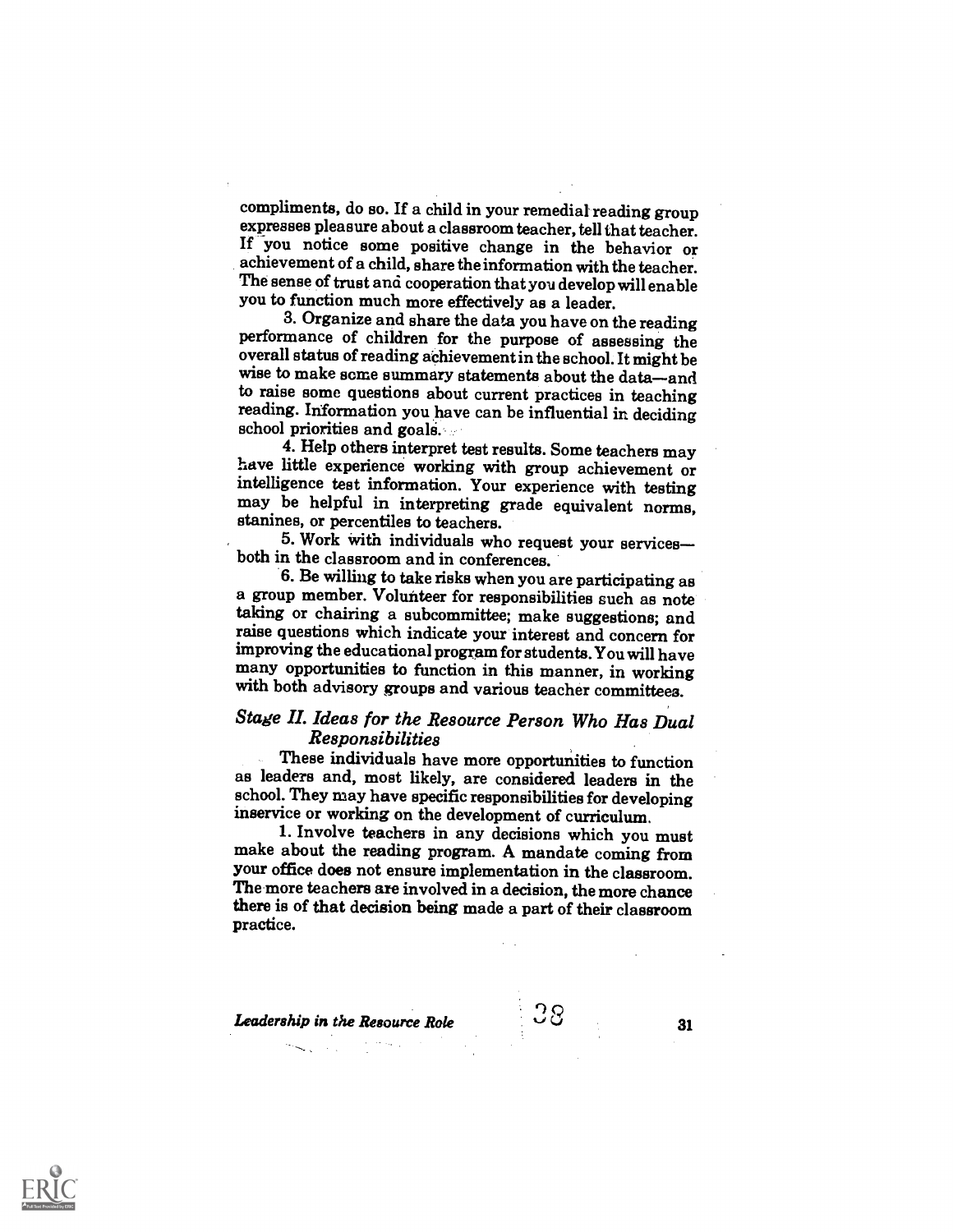2. Be quick to give credit to those who participate in an educational endeavor. The poem at the beginning of the chapter expresses it well: the best leader has quiet confidence in others-and a willingness to let others share in the accolades which come when the job is completed.

3. Follow through on your responsibilities. Although effective leaders must be creative and insightful, they must also be willing to handle the many details and administrative tasks which may make the difference between success and failure. For example, a School Reading Fair can work only if the responsibilities for publicity, organization, etc., are handled efficiently and effectively.

4. That you, the leader, work with children can be a benefit in the leadership role. You have established yourself as "one of us"; you know the strengths and weaknesses of the reading program.iYour concern about individuals and groups of children should provide the impetus for many individual and group meetings in which you can apply your leadership skills. Some possibilities include: a) meeting with teachers to discuss ways of integrating the remedial program with the discuss ways of integrating the remedial program with the classroom program, b) meeting with the content teachers to ascertain ways in which you can help to teach various study techniques or specialized vocabularies, c) meeting with teachers regarding selection of students for the remedial or resource program, 'and d) soliciting ideas for improving the remedial/resource program.

5. When you receive new materials, review them, try them with children with whom you are working, and then make recommendations to teachers about possible usage. Too often new materials sit untouched in closets because teachers are uncertain about their use. You can encourage appropriate use of supplemental materials in the classroom reading

program. 6. Respond promptly to requests that you receive for assistance. The teacher who asks to see you does not want to wait for several days. If your schedule is heavy, you can at least talk with that teacher to explain your dilemma and schedule a time for the two of you to meet.

> $\gamma$ ر، ب

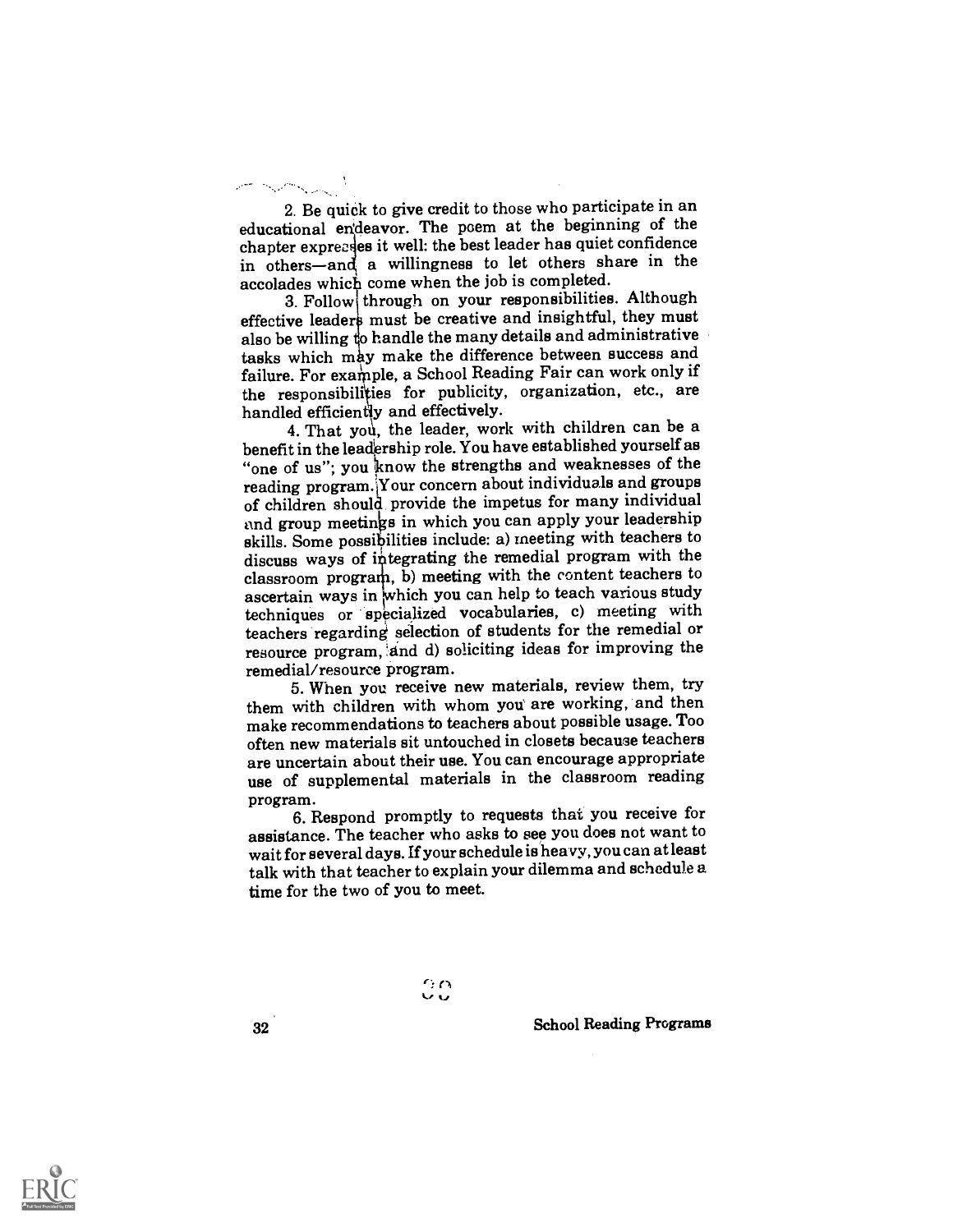## Stage III. Ideas for the Specialist Whose Primary Role Is Resource

Most of the suggestions in Stages I and Ii are applicable. The suggestions below provide some ways in which those suggestions can be expanded.

1. Use the strengths of teachers. Form several groups of interested teachers who can be working on various aspects of the reading program: reading in the content fields, assessing reading progress, reading readiness, etc.

2. Continue to work with children, even if only on a short term basis. You may teach and videotape several lessons for use at inservice programs or team with several teachers in implementing anew approach or method.

3. Establish effective and continuous communication with teachers. Suggestions in Chapter 3 should be helpful here.

4. Be accessible to teachers. Although the administrative responsibilities may be great, get out into the schools so that you are aware of the issues and concerns.

5. Establish with teachers the goals and directions for the future-both short term and long term. It may be your responsibility to assess the needs of the reading program so that priorities can be established. A scatter approach to curriculum development is seldom effective.

6. Support the teachers in your communication with administration. Represent them and their views professionally.

Leadership, as defined in this chapter, is that behavior which influences the actions of others. It can occur in informal and formal settings, in small and large groups. Althou is the leadership role can at times be frustrating for the resource person, it is an important part of that position. The resource person who effectively assumes leadership can make an impact on the broader instructional program and help to create a healthy educational environment for students.

#### Reference

Johnson, David W., and Frank P. Johnson. Joining together, group theory and group skills. Englewood Cliffs, New Jersey: Prentice-Hall, 1975.

Leadership in the Resource Role

40

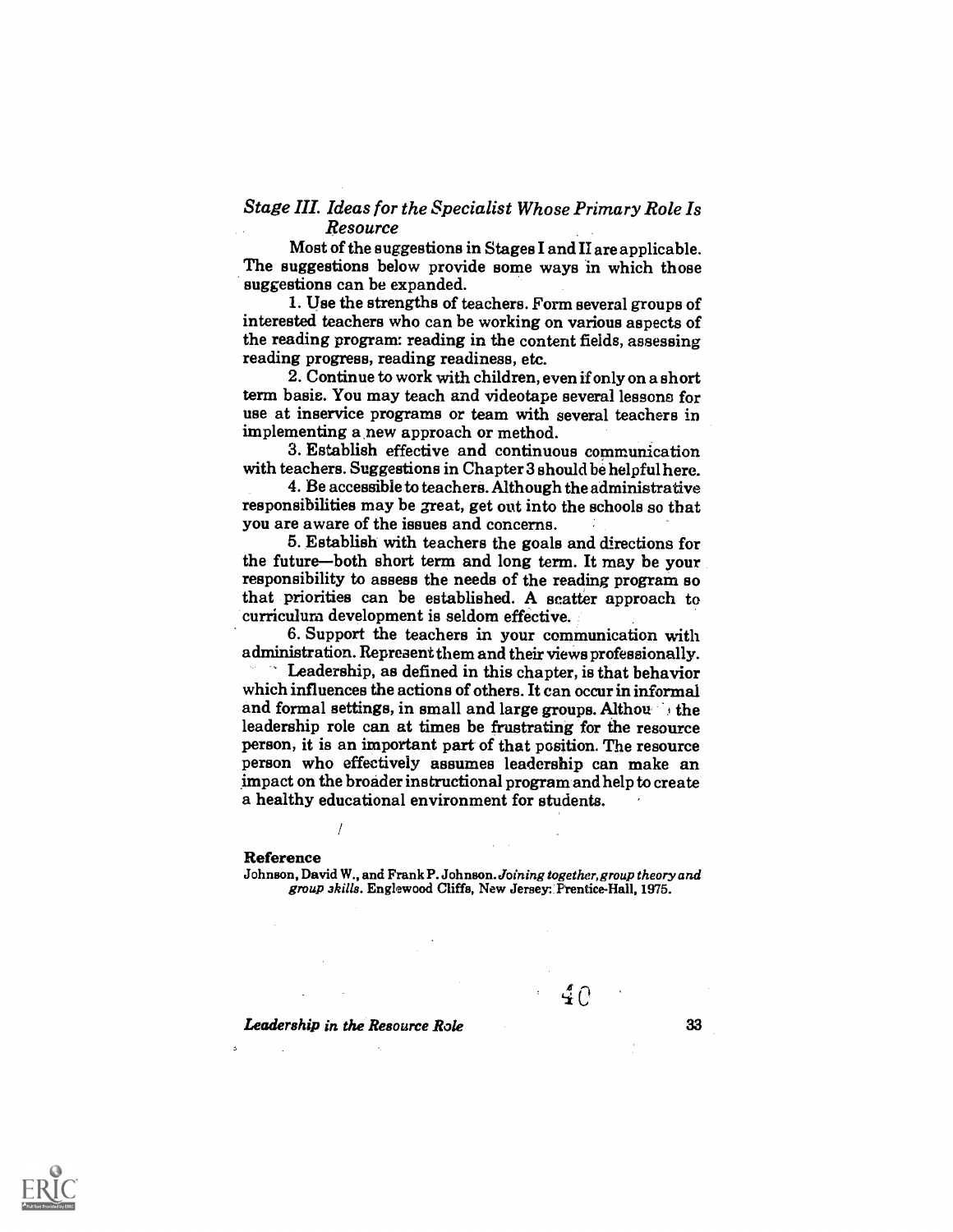## Further Readings

Blumberg, Arthur. Supervisors and teachers: A private cold war. Berkeley, California: McCutchan Publishing, 1974.

- Nemeth, Joseph S. (Ed.). Reading Rx: Better teachers, better supervisors, better programs. Newark, Delaware: International Reading Association, 1975.
- Smith, Richard. J., Wayne Otto, and Lee Hansen. The school reading program. Boston: Houghton-Mifflin, 1978.



 $\mathcal{L}$ 

34 School Reading Programs

 $\hat{r}$ 

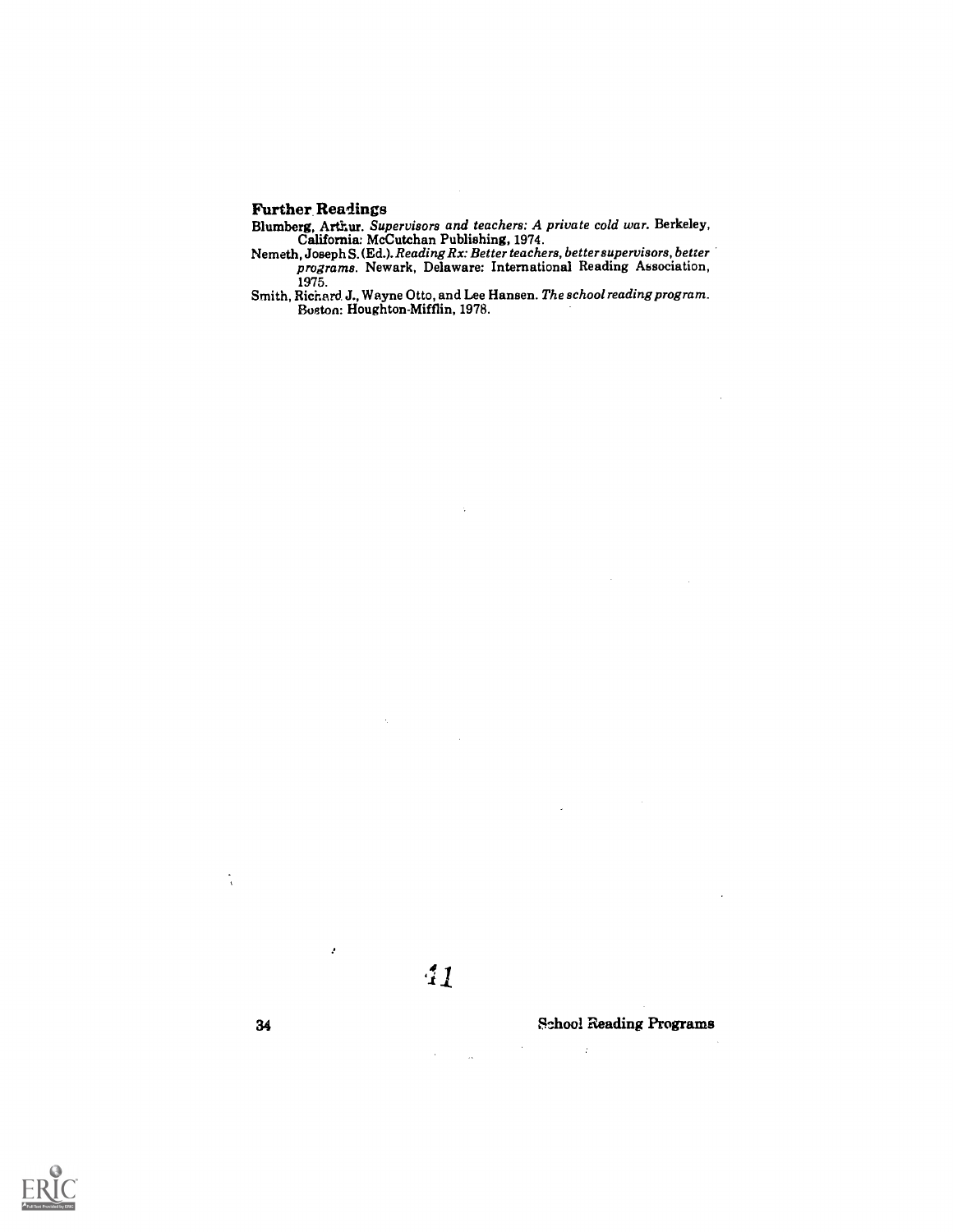# Chapter Six

## Decision-Making

What textbooks should be purchased next year? How should intermediate students be grouped for reading instruction? Is there a need to change reporting procedures?

Specialists in resource roles will be involved in decision- making processes. They will find themselves members of groups who must make decisions. At times, they may function as leaders. At other times, each may function as a group  $\mathbf{r}$ member challenged with the task of making an important decision.

In this chapter, the focus will be on the stages important in making decisions and on factors that affect decisions; also, guidelines that should help resource persons function more successfully in the decision-making process will be presented.

It might be helpful to relate the ideas in this chapter to a specific decision- $\sim$ -aking task in which resource persons might find themselves. Hence, the situation below:

The reading specialist in a local school district has been asked to serve as a leader of a committee of teachers whose task it is to assess the readiness program in reading and make suggestions for modifications and changes, if necessary.

Stages in Decision-Making

The stages for decision-making are illustrated in Figure

1.



35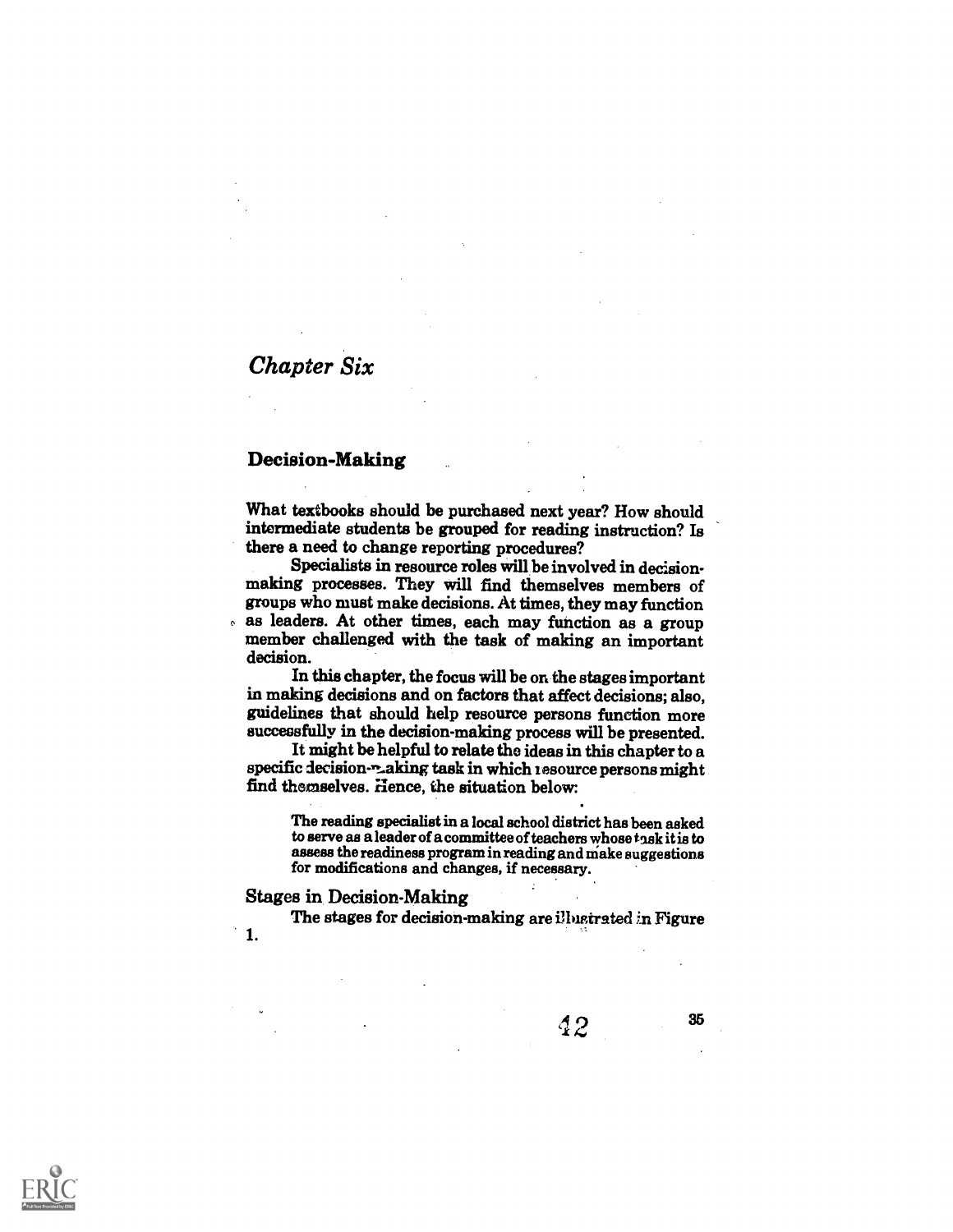

 $\frac{1}{2}$ ŋ

 $\mathbf{H}$ 

Do We Have a Problem?  $[No]$ Proposal Proposal C What Are the Consequences? IfC, then DECISION How Do We Carry Out Our Decision? What Is the Result of Our Decision?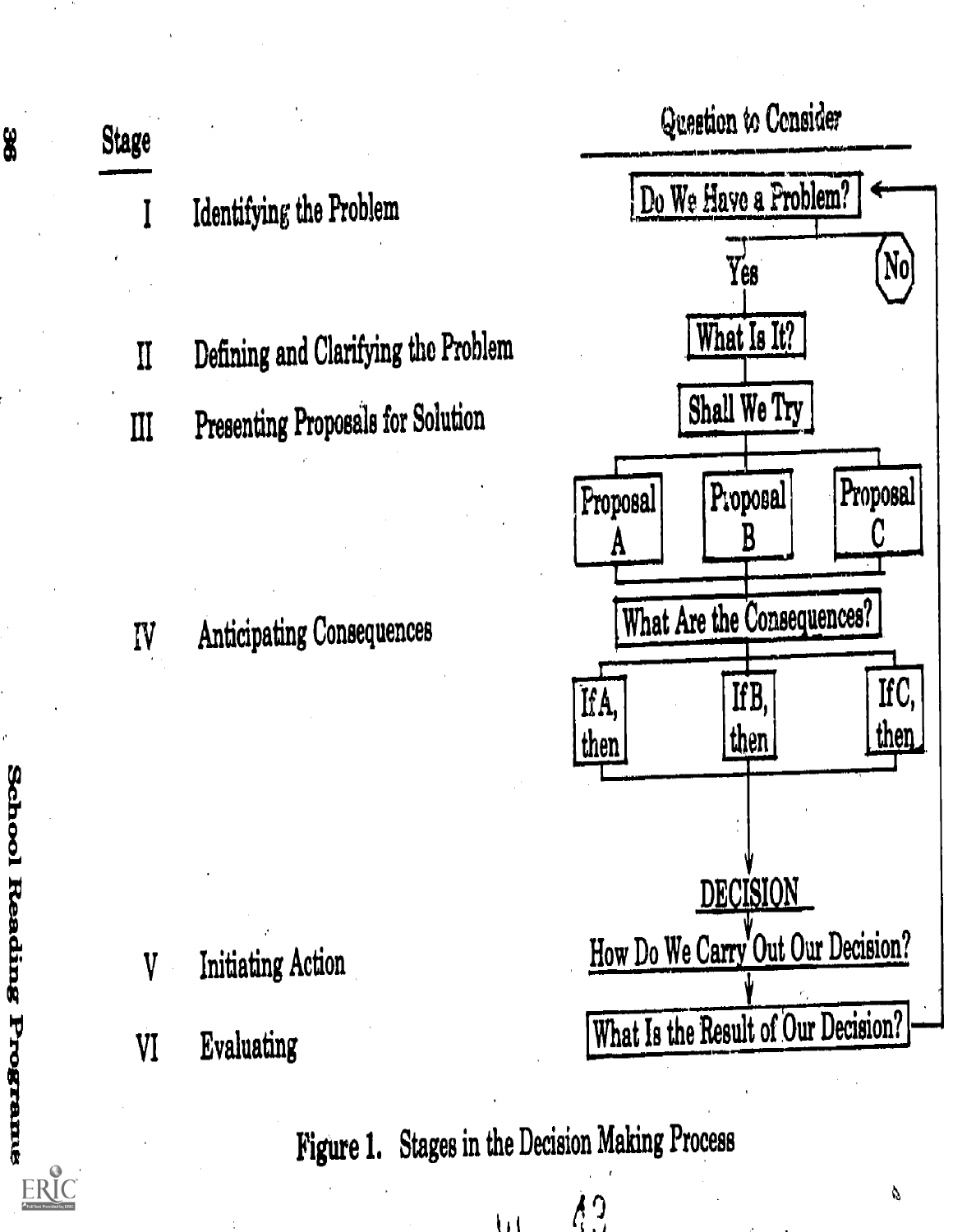### Stage I. Identifying a Problem

People who will be involved in the decision-making process should participate in identifying the problem or at least should be aware of the problem. One of the means for identifying problems is that of a formal or informal needs assessment process. School district personnel should devise a means for obtaining information from the teachers about curriculum, instruction, and other issues. The data from the needs assessment help to identify the problem to be solved.

Situation: The kindergarten and first grade teachers in several meetings discussed the achievement of the children in reading. They were concerned that many of the children going into first grade were not ready for instruction provided in the first grade ness Test helped to substantiate their concerns. The kindergarten teachers were eager to modify and adapt their program to provide better readiness experiences for the children.

A problem identified by those who will be directly involved in the implementation of the decision will be more seriously considered than one generated by individuals not directly involved.

## Stage II. Defining and Clarifying the Problem

Before a group can successfully work with an issue, the problem must be clearly defined. Too often a task is so vague or general that a group is not sure how to proceed. Part of this stage consists of identifying the factors which need consideration. Do teachers need retraining? Is there a need for new materials? Should grouping patterns be changed? What about parent education?

Situation: The teachers in this group spent much time specifically defining their problem. They had decided, based upon information from stage one, that they needed to: 1) become knowledgeable about the latest research and theories about readiness and beginning reading; 2) assess more thoroughly their current program relative to theory; 3) recommend to administration suggestions for teacher inservive as well as purchase of new materials; and 4) develop suggestions for parents.

Decision-Making ,  $\frac{1}{4}$   $\frac{1}{4}$  37

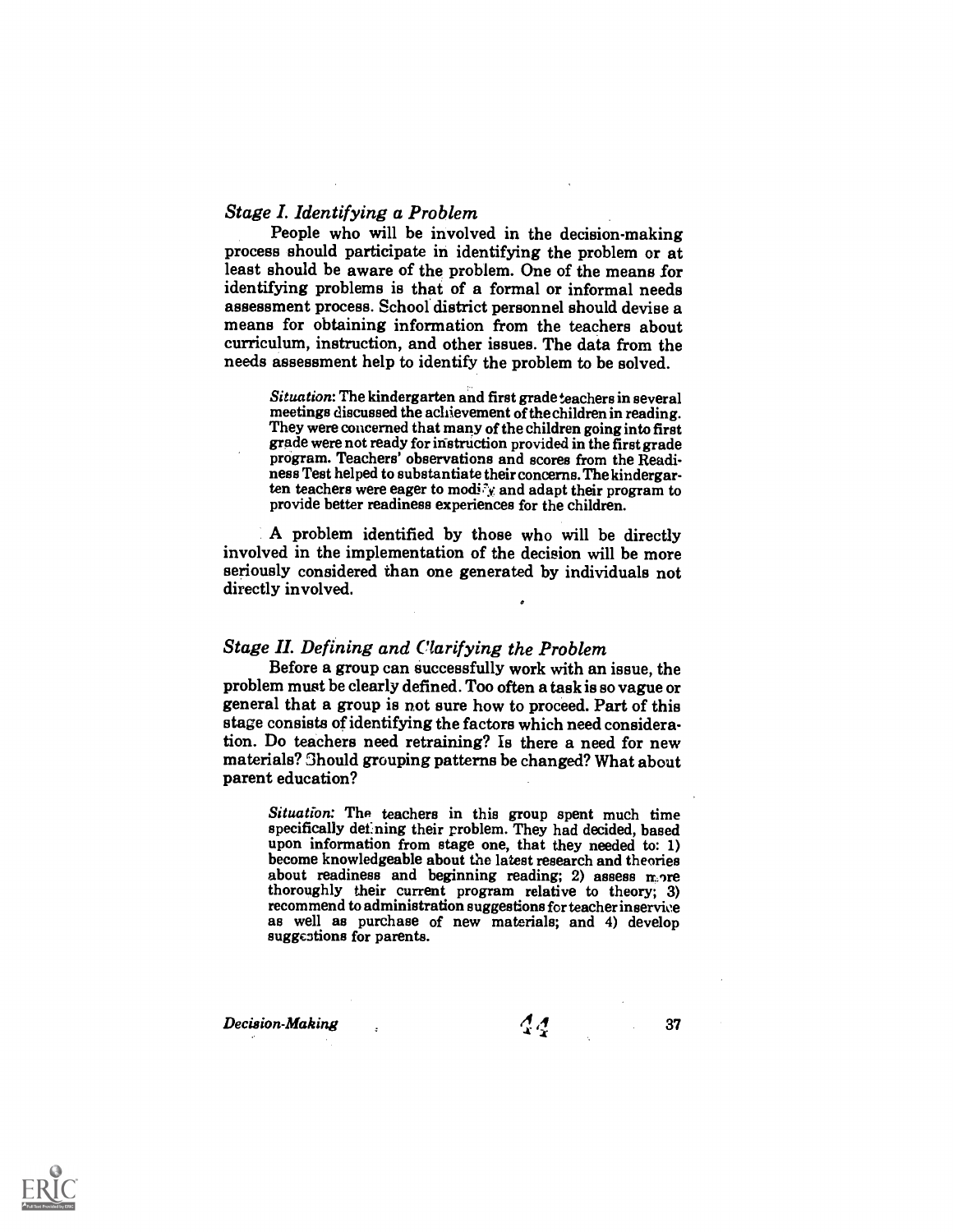The leader of a group may become restless if the group seems to spend a great deal of time wrestling with the problem. At times this is a necessity. If every member of the group has a clear understanding of the problem, solutions will be easier to reach, and the implementation will more likely be a reality.

### Stage III. Presenting Proposals for Solution

As the group works together, various proposals for solving the problem should arise. The communication within the group and the type of decision-making process used will make an impact on the quality and the quantity of proposals presented. It is important that all members of the group feel comfortable to think and speak freely; too often solutions are limited if people do not feel free to present their views.

> Situation: The teachers on this committee presented and considered various proposals which might help them with their problem. The proposals ranged from ideas on types of teacher inservice to suggestions for parent education.

## Stage IV. Anticipating Consequences

As various ideas are suggested, group members should seriously consider the consequences of each proposal. Each potential solution creates new dilemmas. For example, if a group decides to adopt a new program, what procedures are needed so that a wide sample can be evaluated? If a new type of reading method is suggested, what are the consequences of that method: Is there a need for teacher inservice, parental information, etc.? People in a group can make a wise decision only if they anticipate the consequences. The decision made without appropriate attention to consequences may cause more problems than it solves. Once the consequences have been discussed, the group can decide upon a course of action.

> Situation: The group spent a great deal of time discussing the pros and cons of various types ofinservice education. The merit of summer meetings versus afterschool sessions was debated. Deliberations about the content of the workshops were intense, with individuals presenting pros and cons of various alternatives. The group unanimously agreed that a brochure for parents was needed. Concerns about the composition of the writing team, the availability of resources, and the distribution efforts were thoroughly discussed.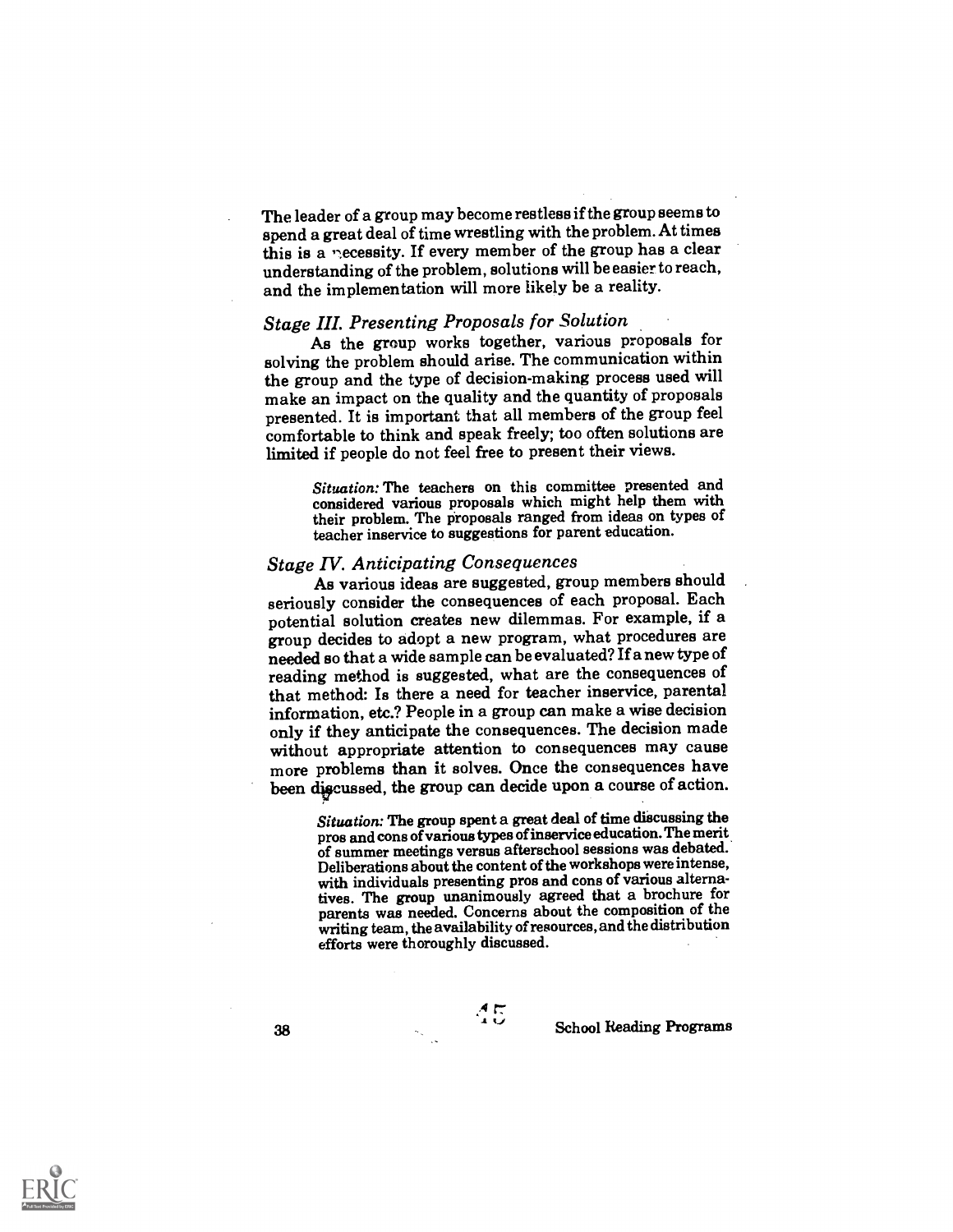The many discussions helped the group to reach its decision:

1. A series of inservice sessions would be held both during the school year and in the summer. The focus would be Language Development and its Relationship to Reading.

2. A writing team consisting of interested teachers would be formed to write the brochure for parents. The authors would be given release time to develop the booklet.

#### Stage V. Initiating Action

Many times the efforts of a decision-making group fail at this point. The groups do not get the support they need from others to accomplish their objectives. The leader must facilitate the process by obtaining time, financial resources, or other assistance. A group which sees no results from its efforts will not continue to work effectively for very long.

Situation: The resource person contacted consultants and assisted in organizing the inservice program. Administration quickly supported the idea of a booklet for parents and provided the typing and duplicating services.

#### Stage VI. Evaluating

As each action is initiated, the group should evaluate its effect. The evaluation process assists the group in deciding upon future actions. Perhaps the group will continue to pursue a certain course, or the evaluative process may send the group in a different direction..

Situation: The writing team shared its booklet for parents and, after some revision by other group members, decided to distribute the brochure to parents at an open house.

The resource person reported on the results of the inservice session, including the written feedback from teachers who had attended. Recommendations about changes in the kindergarten and first grade program based on input from those teachers were presented.

The group decided that it would monitor the effects  $\cdots$  is work in the following ways: 1) questionnaire to parents after a semester to determine parental response to the brochure; 2) analysis of scores from the achievement tests to determine whether any changes occurred in student progress; and 3) regular meetings with teachers to determine ch classroom teaching.

 $\mathcal{L}$  Decision-Making 39

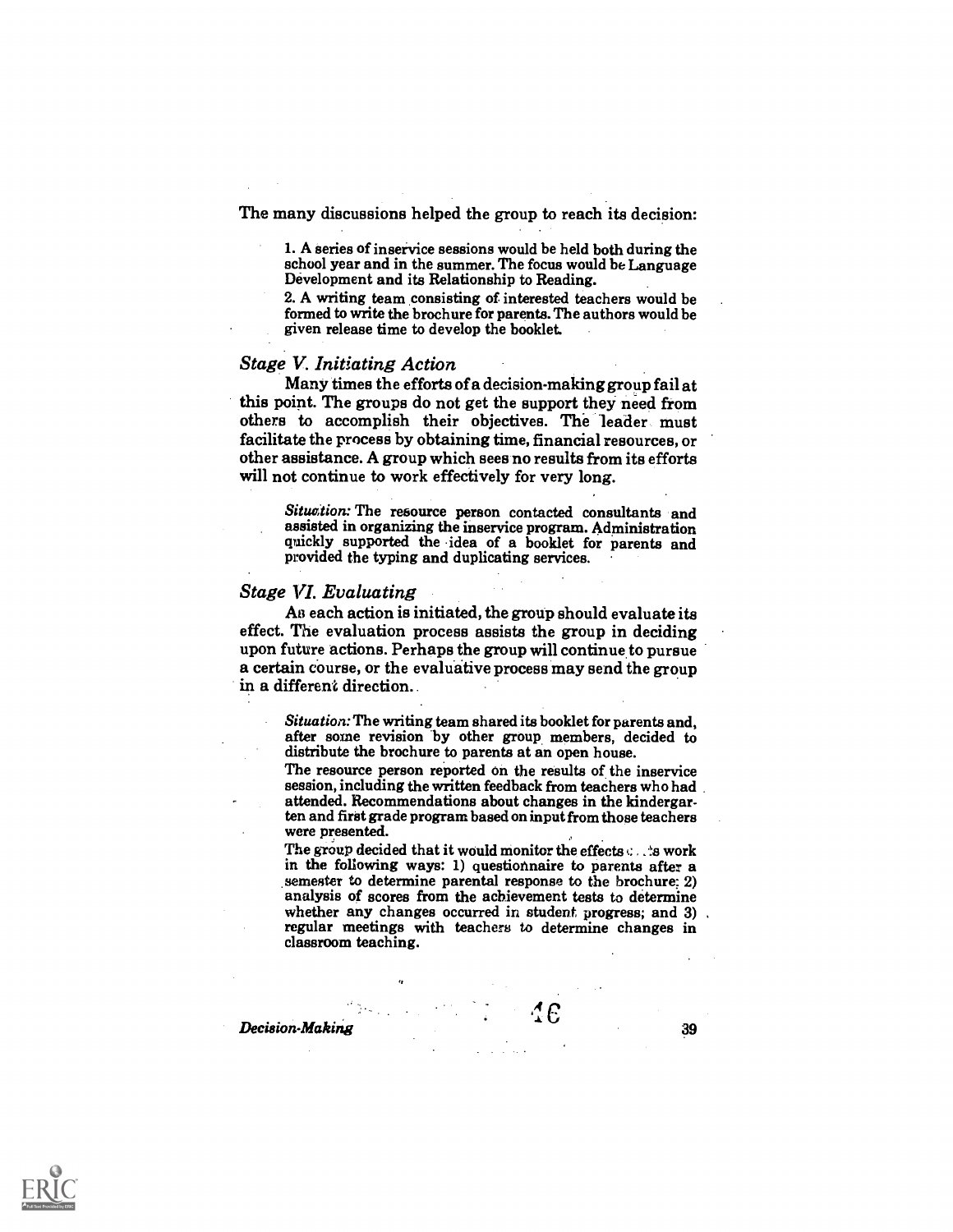The evaluation stage is by no means the last stage in the process. Indeed, it may become the first stage in identifying a new problem. For example, in the situation described above, the group recommendations may necessitate additional inservice or scheduling changes.

The decision-making process is cyclical; it is synergistic. It can be exciting and challenging or tiring and exhausting. Factors which facilitate decision-making and result in an exciting and rewarding experience are described in the following discussion.

Factors Affecting the Decision-Making Process<br>1. Interpersonal conflict. Personal differences that exist or arise among the members of a group may hinder productivity. Groups will have difficulty coming to a decision if individual members demean or criticize suggestions of others. This is not to suggest that conflict among group members is always destructive. When conflict exists over an issue, the ensuing discussion can be extremely provocative and stimulating to the group. However, conflict that arises because of personal hostility can destroy cohesiveness and prohibit any effective decision making. The leader and the members of the group must all help in working cooperatively toward the final

goal. 2. Hidden agenda. Although groups are formed for specific purposes or goals, known as the surface agenda, very often there are other goals or purposes that are not public and that do not fit into the group task. These purposes or goals are known as hidden agenda. Think about the situation described above. A teacher who has an extreme dislike for another teacher on the committee might find it difficult to support that teacher's ideas and may oppose any suggestion on that basis alone. Another group member might have looked at materials long before the group was formed, and made a decision that "x" was the best available. The hidden agenda would be to influence other members of the committee to select that particular program. Leaders of groups must be aware of the possibility of hidden agenda held by either individuals or

4r.4

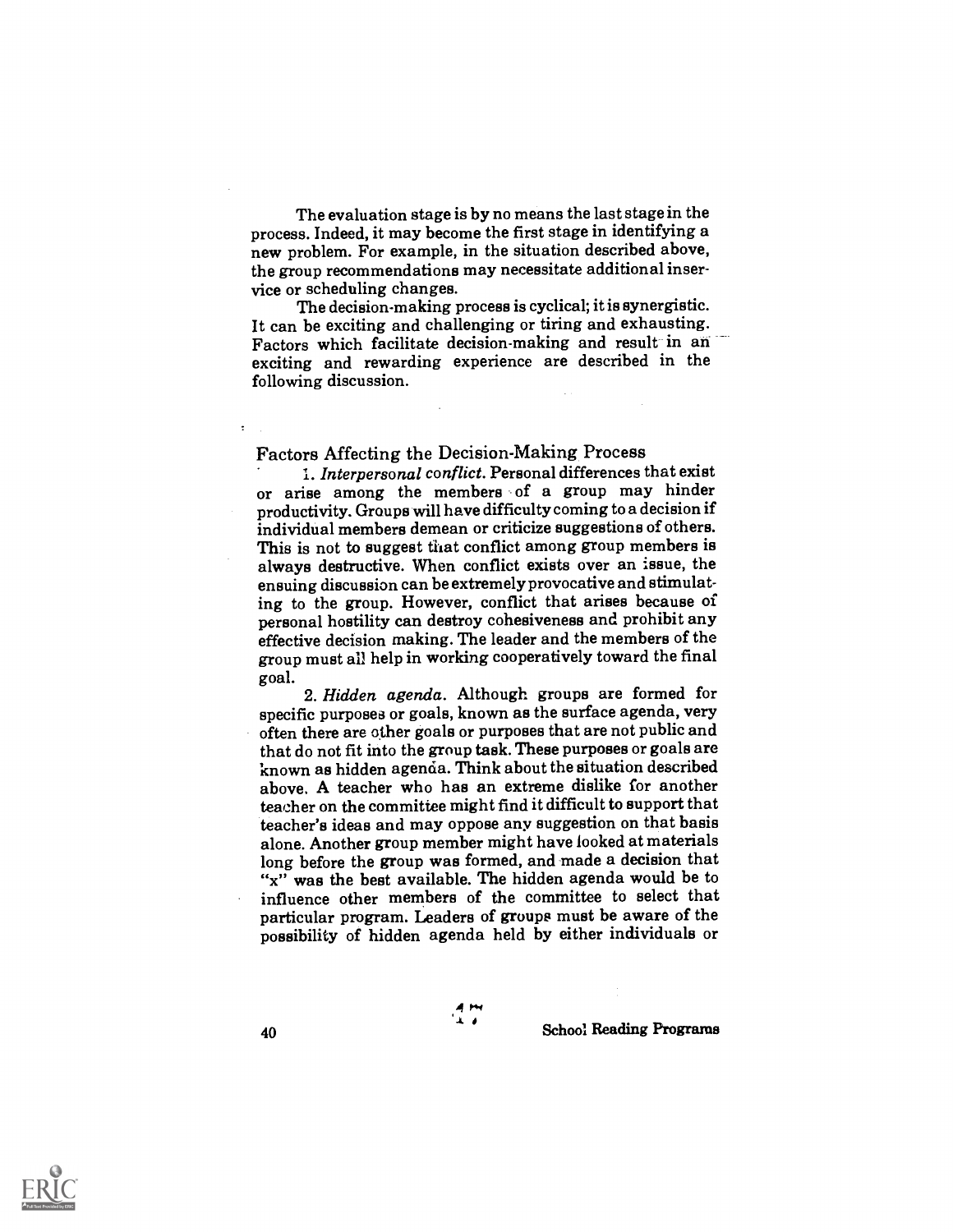groups so they can appropriately help the group deal with them. Because all people bring their own values, perceptions, and thoughts to a given situation, hidden agenda are quite common. The effective leader will help the group solve problems caused by hidden agenda by creating an atmosphere of openness in which all group members feel comfortable enough to discuss freely their thoughts.

3. Type of decision-making procedure. There are several different methods for reaching a group decision. One of the most common procedures is that of majority rule or vote taking. Although people are accustomed to this type of decisionmaking procedure, at times majority rule is not the best  $proc$ , dure to use since it does not always create an attitude of commitment and/or support. For example, if a decision is made and only 51 percent of the people support it,  $49$  percent may not be willing participants in its implementation. If one wishes to influence all of the group members to implement the decision, it might be better to fully discuss a problem until general agreement occurs. This does not mean that every person in the group must be convinced that the decision is without flaw. Rather, after viewing the alternatives, all members of the group agree that a particular decision is the best at that time. Reaching consensus is a time-consuming process; hence, when decisions must be made quickly, consensus becomes unwieldy and frustrating. However, the more one can involve the members in the group in the decision, the more likely it is that there will be a commitment to the decision.

It is wise to establish the ground rules as soon as the group starts its work. People feel more secure when they know how the decision is to be made and they understand the role that they will have in the process.

4. Communication. Free and open communication is a requirement for a group if it is to function effectively.

5. Information or clarity regarding task. If individuals do not have the information necessary to solve a problem or if they are uncertain about the problem, it will be difficult to reach a decision. The leader must provide opportunities for individuals to express their concerns and provide experiences that will develop needed background for the group members.

Decision-Making

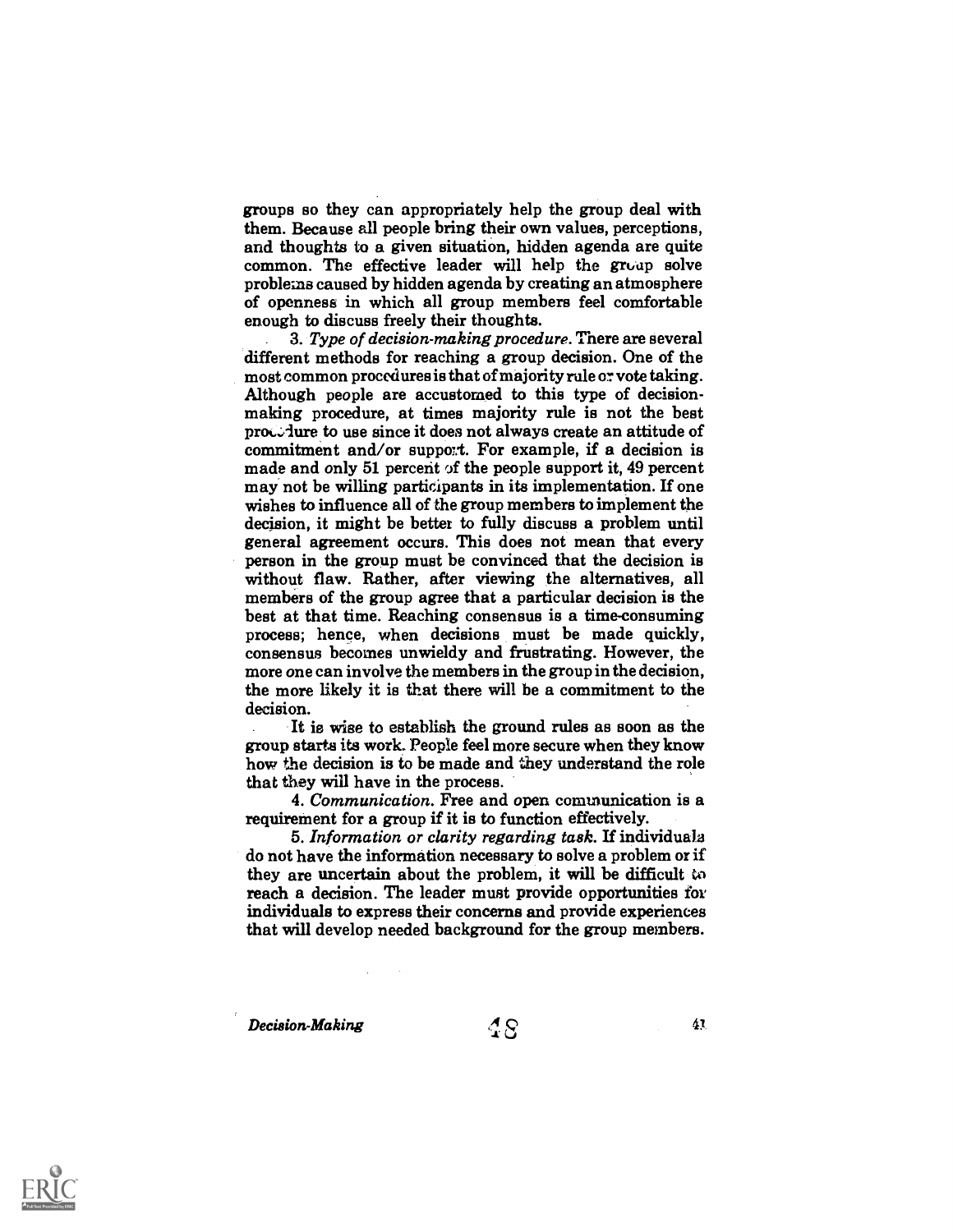Guidelines for Facilitating the Decision-Making Process

1. Attempt to involve as many people in the decisionmaking process as possible. The contributions made by various group members should stimulate the group, create new thoughts, and raise the level of thinking. Involvement builds commitment: there is little value in reaching a decision if that decision is thwarted by apathy and negligence.

2. Select an appropriate decision-making method. At times, the resource person must make a decision alone. Lack of time, the simplicity of the decision, or the lack of need for committed action on the part of others may suggest that the resource person arrive at a decision alone. For example, the specialist may have to decide upon dates for an inservice or submit a request for various diagnostic instruments within a short period of time and may not be able to consult with a large group of teachers. However, when major decisions affecting others must be reached, the resource person should be willing to devote the time to the consensus process so that people will feel that they have had a voice in making the decision.

3. Respect the thoughts and feelings of others. If one involves other individuals in the decision-making process, then one must be willing to listen and accept the viewpoints of those individuals. Too often, 2ndividuals who seem to be at odds with one's own way of thinking are ignored. The effective resource person will encourage divergent thinking and will be sensitive to the feelings of others in the group.

4. Follow the stages in the decision-making procedure. Be sure that the problem has been identified and defined clearly. Provide the information and resources needed by the group. Finally, be sure to follow through on the actions and decisions. When individuals see the result of their efforts, they will more seriously commit themselves to future group endeavors.

#### Further Readings

Berger, Allen, and Rita M. Bean. School reading programs: Criteria for excellence. Pittsburgh: University of Pittsburgh, 1976.

English, Fenwick, and Roger Kaufman. Needs assessment: A focus for curriculum development. Washington, D.C.: ASCD, 1975.

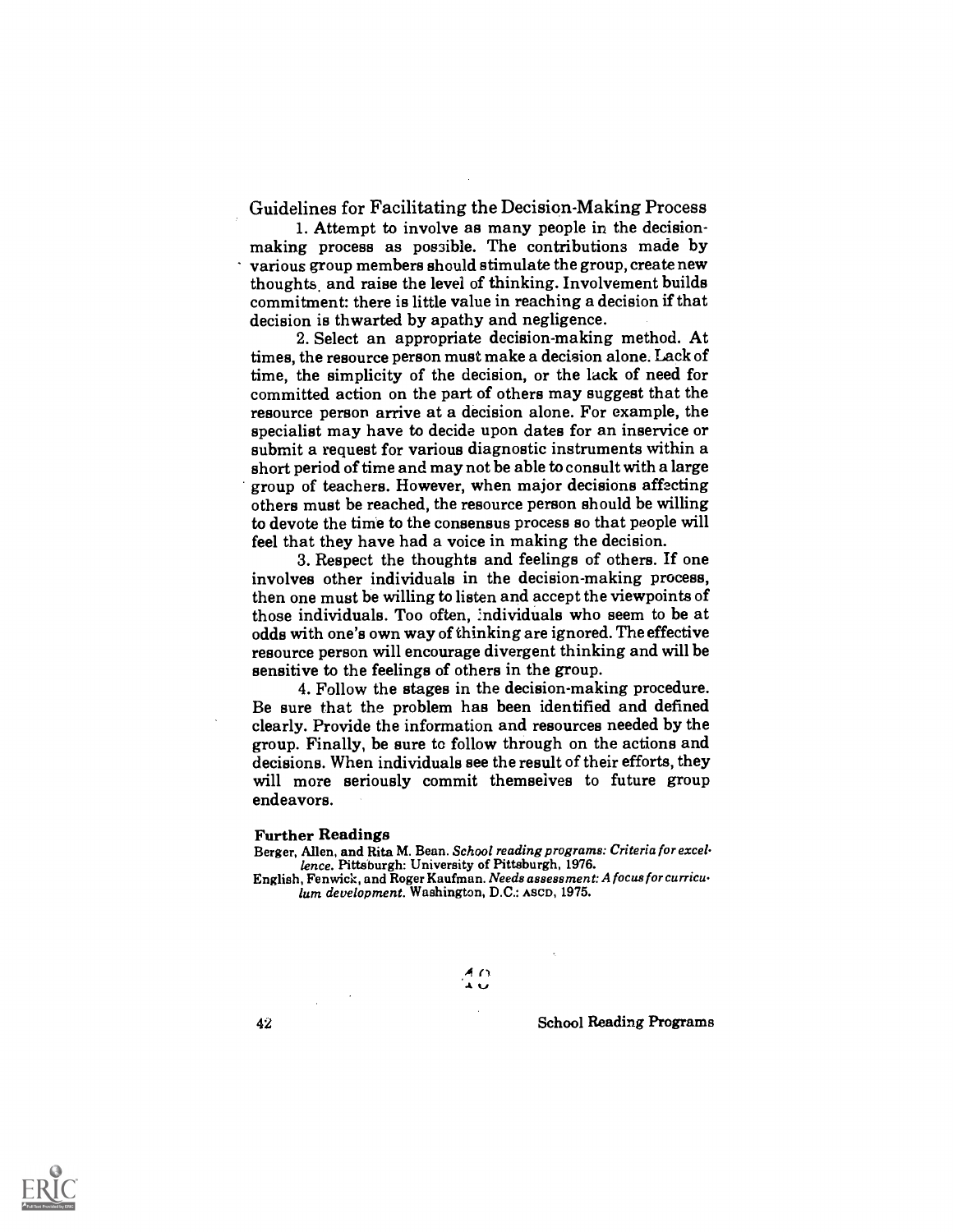# Chapter Seven

### External Resources

Ę

One responsibility of resource persons is to be knowledgeable about resources which are external to the school. Resources are available for special funding and for special personnel from such institutions and people as government agencies, professional organizations, colleges, universities; and parents.

### Government Resources

Local, intermediate, state, and federal governments often provide resources which can be useful for certain purposes. An overview of the potential for additional resources is offered so that resource persons can anticipate some of the possibilities.

Local district resources. Most school districts provide support services to individual schools. Personnel may be svailable to add support for special programs for the handicapped, gifted, reading disabled, etc. These personnel respond to requests from a school when problems have been recognized which are beyond the scope of personnel at the individual school. They might offer direct service to students or support service to teachers. Usually these support personnel are highly skilled in specialized areas and often can add insight to problems which otherwise go unattended.

Special funds often are available from central school offices for projects which need support and upon which the

43

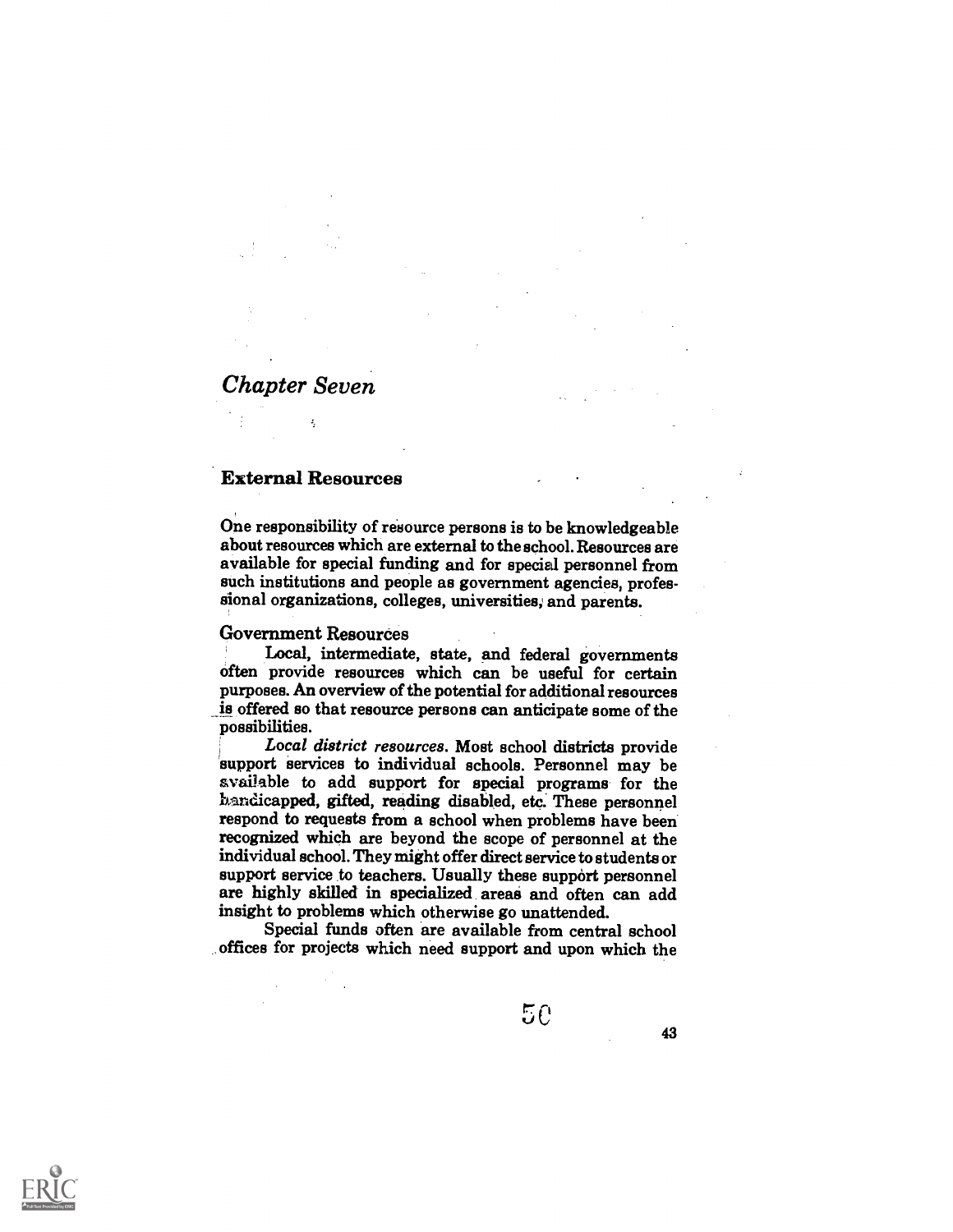school district has placed a high priority. These funds might support a parent volunteer effort, special student projects, or programs which are not normally covered in individual school budgets. At times special funds are made available for projects which are too costly for individual school budgets. While such funds are usually well advertised, at times they are available

only to those who make inquiries. Resource personnel have the responsibility of being aware of such resources and of knowing how to obtain them. At times all that is needed is a telephone call, while other resources might require special forms to be filed.

Intermediate unit resources. Some school districts are part of a larger organization such as an intermediate unit which represents several school districts. Intermediate unit resources are generally too expensive for local school districts (especially small ones) to provide. Resources provided by the intermediate unit might include psychological, medical, and guidance services. They might also include loans of films, videotapes, and instructional materials not normally provided by a local school district. Intermediate unit resources are available to those who request them. Once again, the resource person should be thoroughly familiar with the resources available and the procedures to obtain them.

State resources. States usually have large quantities of resources for special projects. Funds may be available for programs on basic skills instruction, compensatory education, and for the gifted, as well as for other programs. State resources usually are awarded only after needs have been thoroughly assessed. These resources are usually granted to school districts which, in turn, distribute them to individual schools. However, some resources go directly to those schools that are alert to their availability. The resource person must know about the types of resources provided by the state to the school district and should also be alert to the possibility of direct state assistance to a given school.

Federal resources. Huge amounts of funding are granted to each state every year. These funds generally are earmarked legislation. Individual schools do not normally apply for federal funding, but they should be aware of what funding

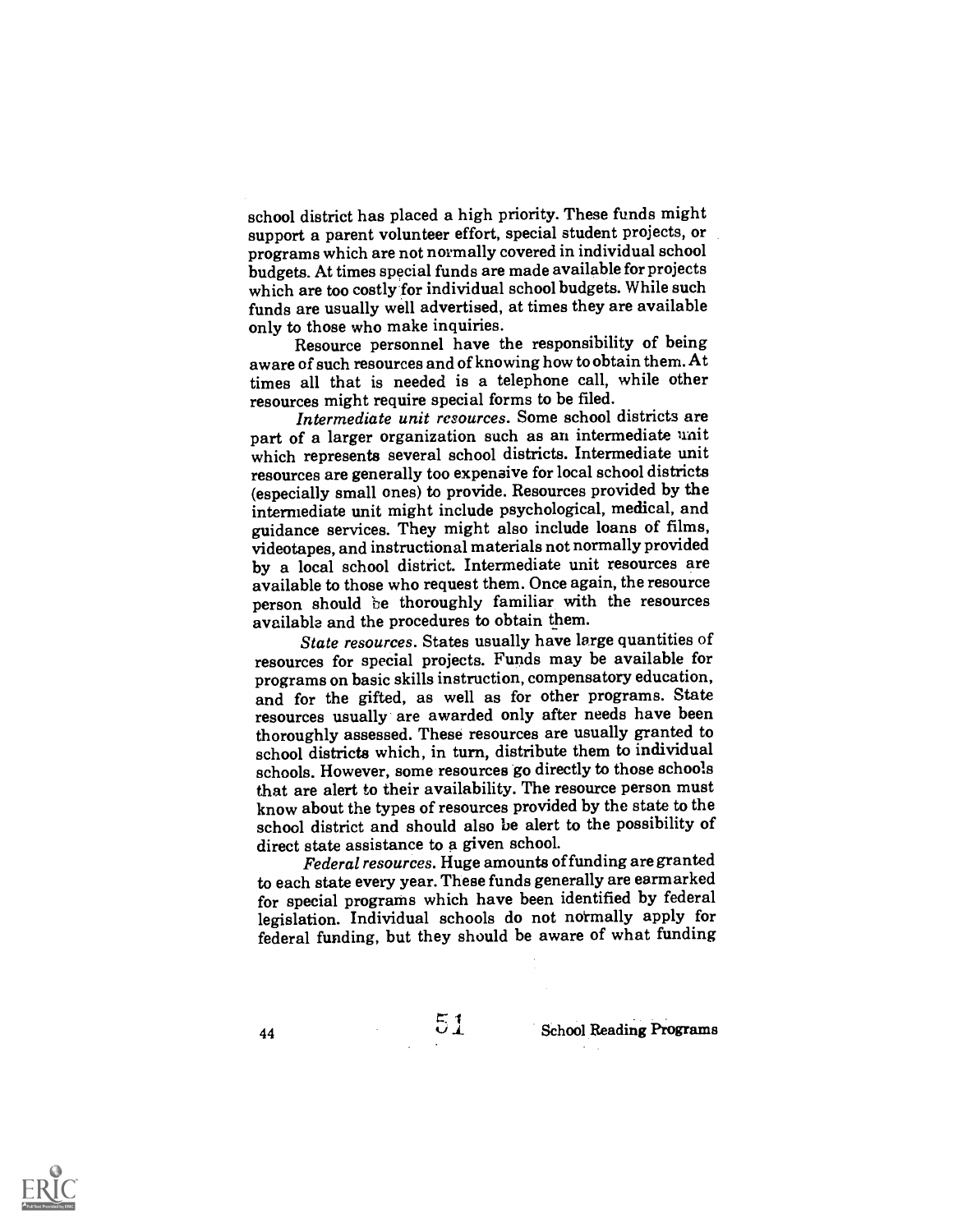their state agencies have ieceived. A subscription to the Federal Register will provide that information. The resource person should scan that publication every day to find out about grant of ten million dollars has been awarded to a state for funding programs for the handicapped, then it would be important for the resource person to locate the guidelines necessary to compete for those funds.

Governmental resources are provided to be used. Those who are informed have a better chance to receive those resources than those who are uninformed. It is not necessarily easy to keep informed, but the effort might provide additional support for the students and teachers with whom the resource person works.

Higher Education Resources<br>Colleges and universities usually have outreach programs which provide resources to school districts. These include personnel, library, computer, and clinic resources.<br>Personnel. College and university faculties are composed

of highly specialized personnel. These people can offer services for staff development, curriculum development, and proposal writing. For these and other purposes, most colleges and universities are eager to develop working relationships with the schools in their areas. Liaison committees, composed of personnel from the local education agencies and the higher<br>education faculties, can be of great help in matching the needs<br>of the schools with the resources of the colleges and universities.

Library. Many colleges and universities welcome the use of their library facilities by teachers in the local schools.These facilities include professional and curricular and media libraries. If there are no procedures established for the use of such facilities, then higher education administration can be approached with a proposal to create such procedures.

Professional libraries are usually up-to-date with the latest books and journals. They also have reference rooms with specialized staff to aid in the search for information. Many have the facility for computer searches when specific background information is needed on a topic of concern for a school.

External Resources 45

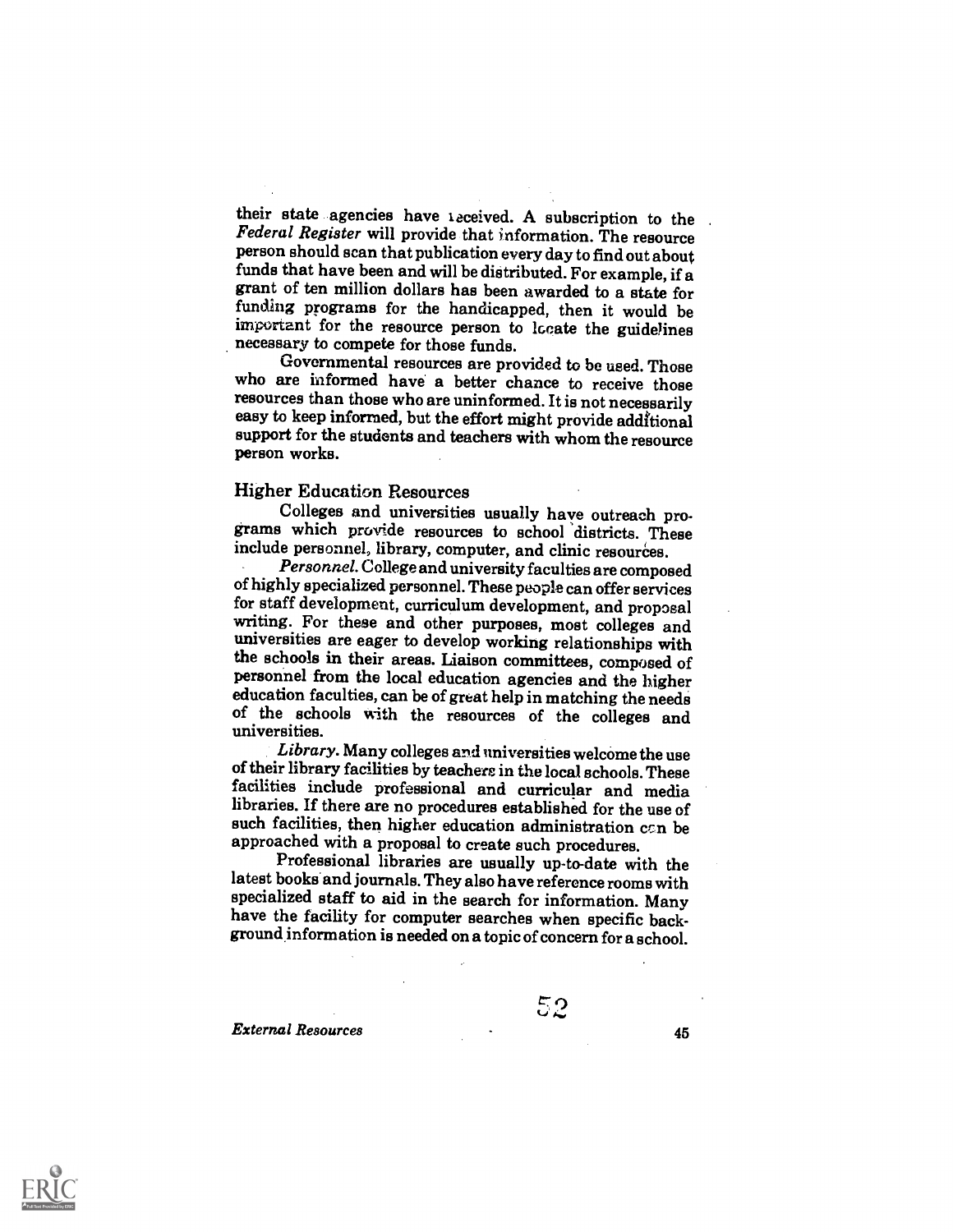Clinics. Many colleges and universities operate clinics as a part of their instructional programs in reading, arithmetic, speech and hearing, medicine, and others. These clinics usually provide quality programs at little expense to the client. Teachers who may have students whom they wish to refer for services must know about such clinics.

Professional Organization Resources Professional organizations such as the International Reading Association, the National Education Association, Association for Supervision and Curriculum Development, and the Council for Exceptional Children provide manyuseful resources to teachers through publications, conferences,

Publications. Journals, newsletters, and monographs contain the latest information concerning the profession. These publications often can be purchased using school funds and can be housed in the school library. If funds are not available, various teachers can subscribe to differentjournals and pool them for use by all. The ideas and research fundings reported in these publications must be available to teachers.

Meetings. Local, state, national, and international meetings are scheduled by many organizations. At these meetings teachers have the opportunity to talk with others, sharing their ideas and learning about what others are doing. Some school districts budget funds to assist with the expenses of such meetings. Teachers should be aware of what funds are available and should be encouraged to use them. The professional stimulation that comes from such meetings can have enormous pay-off in terms of teaching behavior.

Those who are selected to attend such meetings should be responsible for reporting to other teachers upon return tothe school. In this way all teachers can profit from the experiences of a few. Reports can be written or oral. Informal discussionin the teachers' room or sessions on inservice days can focus upon the new ideas learned at a conference.

Personnel. Professional organizations sometimes have personnel resources relating to the area of that organization's objectives. Personnel may help to establish local chapters of the national organization. They may help to run alocal or state

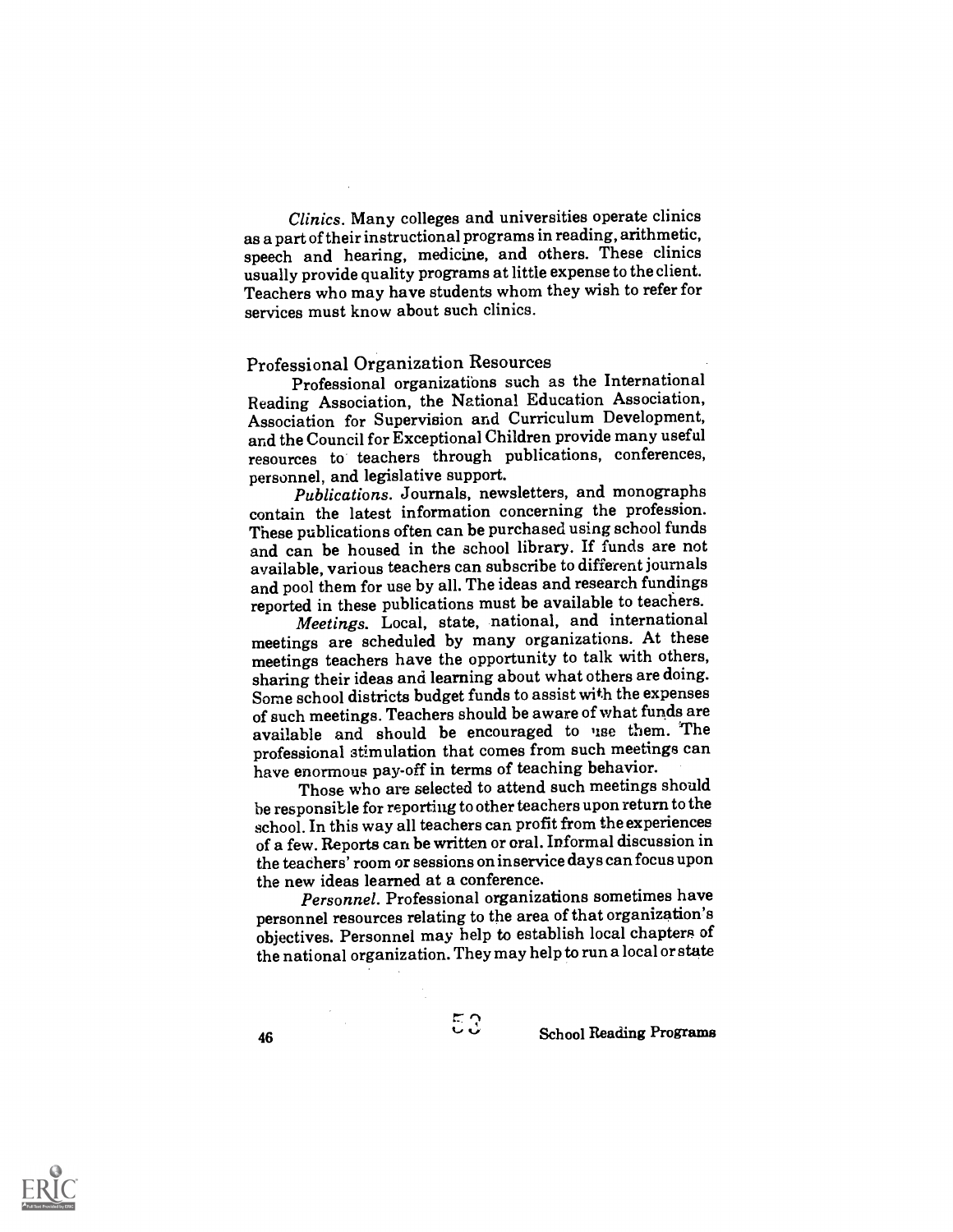conference. Personnel is sometimes available for legal advice.<br>Reading resource people should be acquired in the personnel resources of the various organizat: request support when it is appropriate.

Legislative support. Most national organizations have a legislative division or committee. Federal and state governments call upon national organizations for testimony concerning educational legislation. That testimony can have a direct effect upon the teacher's professional life. The Council of Exceptional Children, for example, had a large role in the development of Public Law 94-142, a law that has a direct effect upon the education of all handicapped children. The time for input into legislation is before a bill becomes law. Teachers organizations and should provide input into the various position statements.

Professional organizations also provide legislative and legal advice to local schools and to individual teachers. Such resources often go unused because teachers do not know that they are available. Once again, the resource teacher can be of assistance by keeping informed and, inturn, keeping teachers informed.

Parents<br>Parent involvement in education is receiving a great deal of interest, concern, and publicity. One can find many books written by laypeople and professional educators that make suggestions to parents on how to help their children or how to gain more control of their schools. School personnel are encouraging parents to become involved in a variety of ways, from attending various meetings to serving as volunteers in. classrooms. And almost every journal or magazine, whether found in the bookstore or in the local grocery store, has at least one article devoted to education.

Current writings indicating that a large part of the variance in school achievement is directly attributableto home and family factors have helped to stimulate this interest (Bessent and Webb, 1976; Coleman, 1966). Requirementsin the guidelines for federal and state program funding which generally stipulate that parents be included have also created additional interest in programs for parents. The results of the

 $54<sup>1</sup>$ 

External Resources <sup>47</sup>

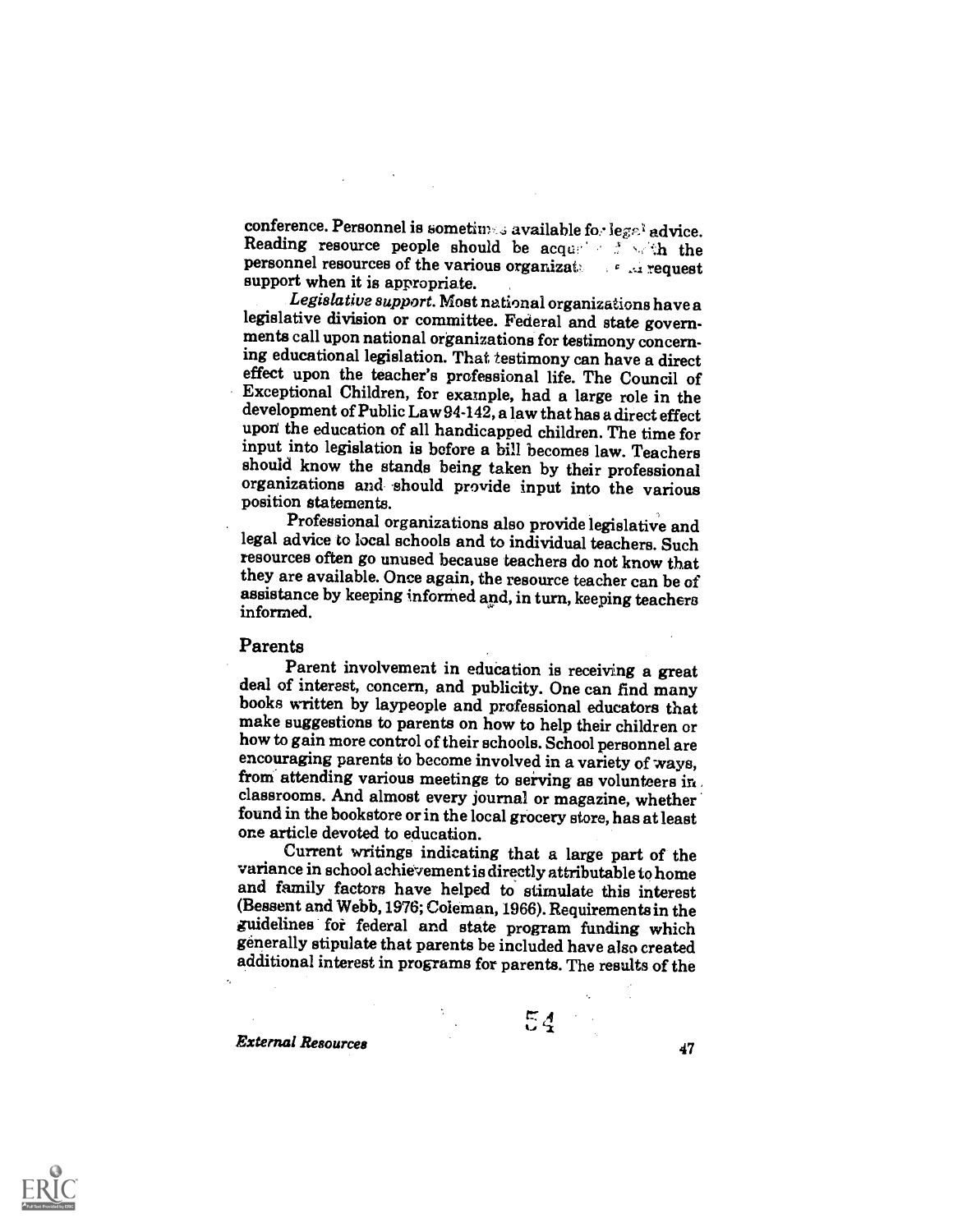1976 Gallup Poll indicate that parentsof public school children overwhelmingly support the notion of courses that will help them help their children in school (Smith and Gailup, 1977, p.

34). Parents do have an important role in their children's education, and reading specialists can help make that role a positive one. One model that is useful in thinking about the role of parents is the one developed by Gordon (1976, p. 7). His parent involvement model consists of five components: parent as audience, parent as teacher in the home, parent as volunteer, parent as paid employee, and parent as decisionmaker. The guidelines below encompass each of these components and provide, suggestions for increasing parent involvement in the school.

1. Know your own feelings. You, the reading spcialist, should know your own beliefs and values about the parents' role in education. Fifteen years ago, the common view held that parents should leave "teaching to teachers." Although this view is no longer an accepted one, there are some educators who find it difficult to accept some aspects of a parent involvement model. A questionnaire to solicit views about parent involvement was devised and administered to reading specialists. There was a wide discrepancy in the views of the group, with some teachers feeling that parents should have a voice in every aspect of education to those specialists who would put limits on parent involvement. The component that caused moat controversy was that of parent as decision-maker. The questionnaire found in Appendix D might be useful in sparking discussion among teachers or specialists in your school and developing an awareness of values or feelings about parental involvement.

2. Know the parents' needs and attitudes. As important as it is to know your own attitudes and values about the parents' role, it is equally important to know how parents feel about their role,,and also to know what they would like to learn to do as they become involved with their children's education. You might consider asking parents to respond to a questionnaire similar to the one in Appendix D; certainly it would provide an interesting point of departure for discussion. You might find that parents and teachers have similar views about involve-

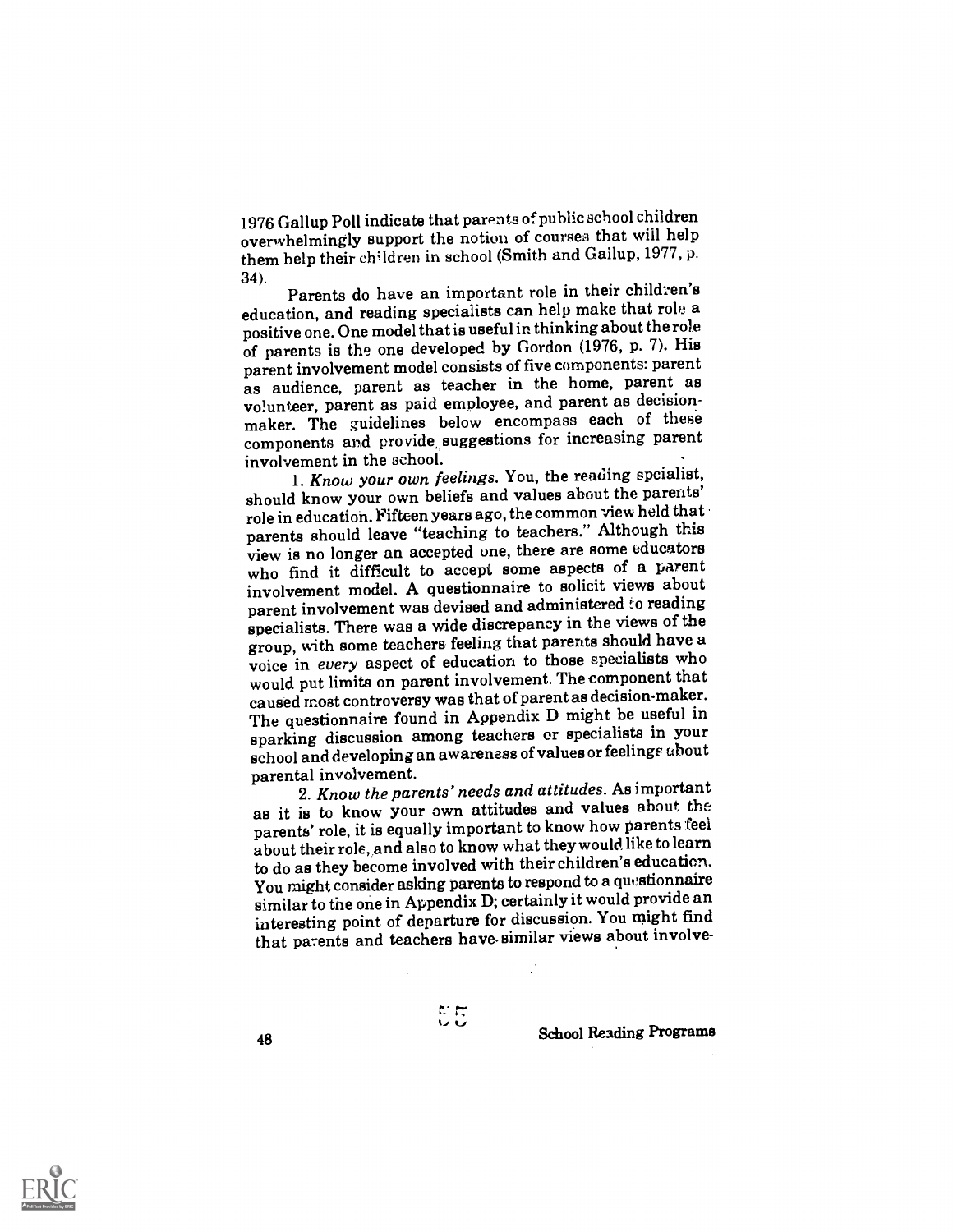ment; on the other hand, beliefs may differ. A discussion using a questionnaire like the one in Appendix D might bring out the areas in which there are disagreements as well as agreements.

The reading specialist interested in developing a parent involvement program should also administer some type of needs assessment instrument to determine the interests and needs of parents. Do parents want specific suggestions about teaching their children to read, information about various programs available in the school, help in developing the selfesteem of their children, or help in developing an effective home management system?

In addition to gaining some ideas about concerns of parents, you might also get some basic information about appropriate meeting times and places. Over and over again, we hear the comment from teachers, "We can't get the parents to attend our meetings." Professional educators need to do all they can to schedule meetings at times when working parents or parents with preschool children can make arrangements to be at the school

3. Involve others in developing a parent program. Your parent program can be much more effective if school personnel (psychologist, social worker, counselor, administrator) and parents are involved in the development of the program. Parent concerns and interests will generally be much broader than "reading:" Often, an academic problem leads to problems in the home, as well as problems of self-esteem for the child. k, Parents are acutely aware and concerned about these difficulties and should have access to people who can present some possible solutions.

4. Provide workshops which serve as models for parents as teachers. In most federally funded programs, there is a requirement that reading specialists hold workshops for parents. These workshops can focus on a number of topics: developing materials for use in the home, helping your child learn to read, finding good books for the elementary or adolescept child, monitoring television watching, and developing self-esteem. No matter what the topic, there are certain principles which should be followed if these workshops are to influence parental behavior. First, place parents in the role of the learner. Parents seem to be more comfortable using certain

External Resources 49

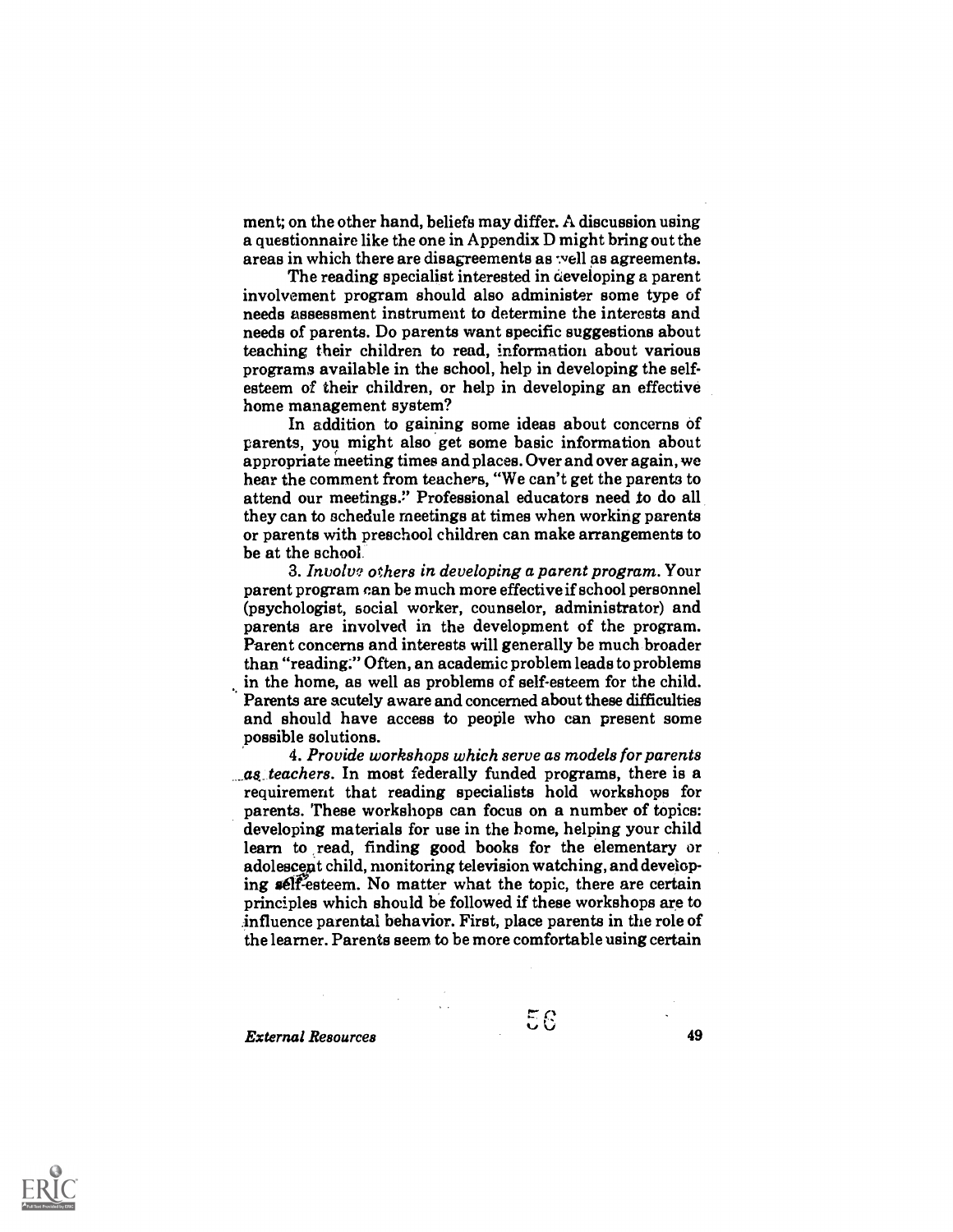activities if they have experienced them. Also, parents are more empathetic if they have been through certain "difficult learnings." Therefore, if you want parents to play certain types of games with their youngsters, put the parents in the role of learner and have them go through the experience of playing an educational Lame. The book, The Parent as Teacher (1972), provides a useful self-rating scale which forces parents to evaluate their approach to game playing (from beginning to end). This checklist provides a clear set of guidelines for parents to use when playing games with their children.<br>Second, the activities for home use must be very

practical and nonthreatening  $t_0$  both parent and child. The majority of the experiences should be reinforcement and practice activities. New learnings should generally be taught in school under teacher guidance. Otherwise, the home sessions may turn into frustrating  $f : A$  negative experiences for both parent and child. For example, ask parents to have children find pictures of various oujects which begin with a certain sound. This application activity is very different from asking parents to teach a specific letter sound relationship to their child.

Third, stay away from educational jargon that may be frightening and demeaning to parents. Parents aren't always sure what is meant by terms such as neurological impress method, synthetic and analytic phonics, visual perceptual training. Make recommendations in meaningful terms.

Finally, and most important, these workshops should provide for two-way communication. You will be able to learn a great deal about parents and their efforts and educational desires for their children. You may also get some ideas for enhancing your work with specific children. Also, parents should be encouraged to share with other parents certain activities that have worked well for them.

5. Maintain continuous communication between home and school. Too often, the only communication between home and school occurs when there is an academic or behavior problem. One way to develop a positive relationship between home and school is to maintain an ongoing communication system. Notes or phone calls can be made to share the progress

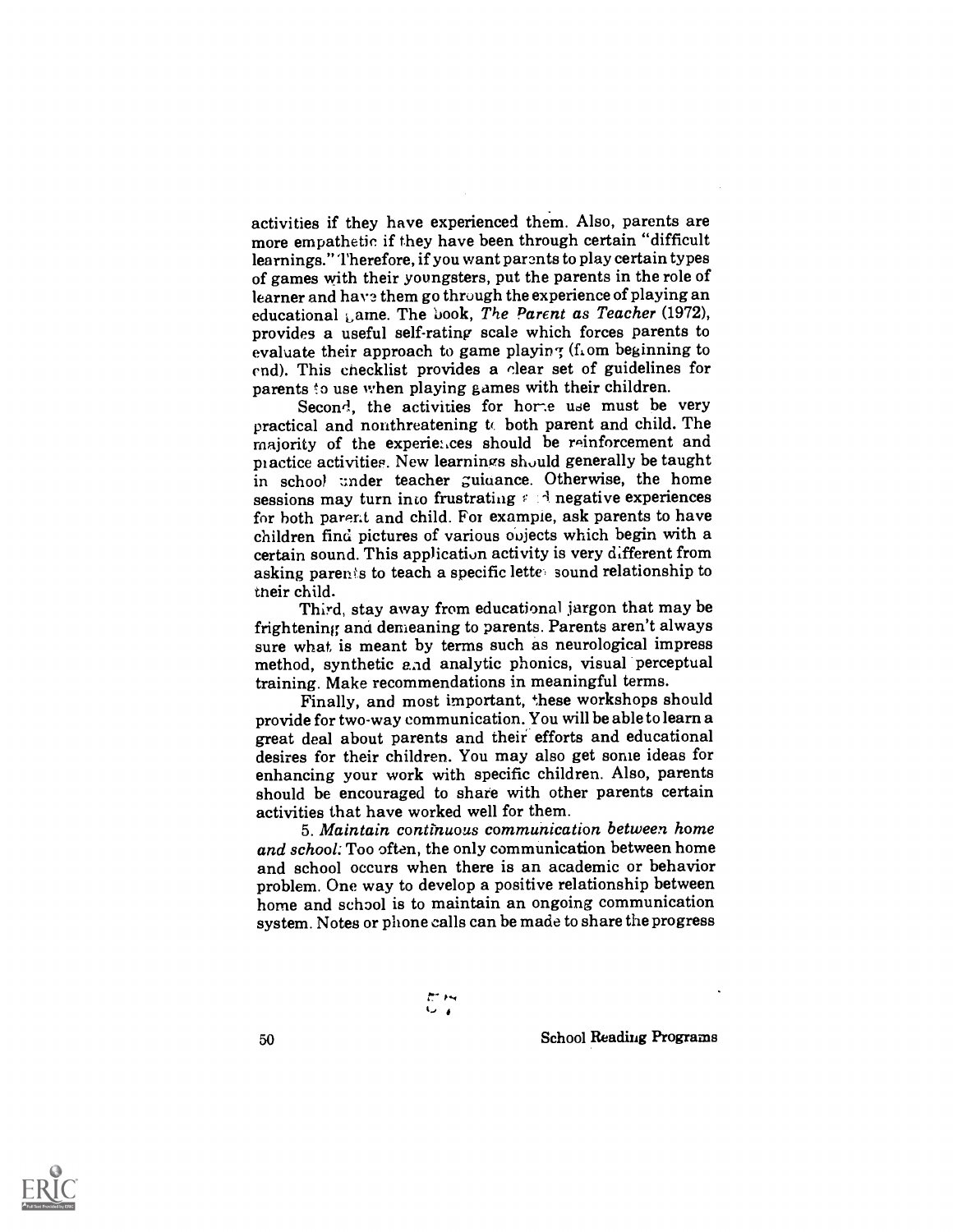of the child or to point out some specific achievement. Parents can be encouraged to send notes indicating their feelings about the child's. performance. Regular communication should begin in the fall and continue throughout the school year.

6. Develop parent involvement programs which are honest and realistic. Whether your school is interested in developing a workshop for parents, starting a parent advisory council, or developing a school volunteer program, your efforts should take into account your views and expectations for parents and the views and desires of the parents themselves. If a parent advisory council is established, then it should have meaningful tasks which can result in effective programing for children. The council should not be a "token" organization that rubber stamps the wishes of the professional educators.

Parents who have made a commitment to becoming involved with such a responsibility have a right to be heard. However, they often need to be encouraged to express their views; they may feel somewhat hesitant about voicing some thoughts that they think will show a lack of knowledge about the educational process. Their ideas and thoughts may help you, the professional, to make some changes that will improve educational programs in the schools.

Likewise, school volunteer programs need to be structured to take advantage of the skills and competencies of the community workers. Volunteers should be given the training, however, that will enable them to carry out their roles effectively. Guidelines that set parameters should be discussed in advance so that the volunteer as well as the classroom teacher benefits from the experience. The National School Volunteer Program, which distributes literature on developing and implementing a school volunteer program, is an excellent source for the reading resource teacher.

Developing a parent involvement program in the school is not easy. Involving the parent of the problem learner is probably even more difficult. These parents have some frustrations and concerns that the parent of the successful learner does not. However, the school reading program can be strengthened if there is an honest commitment to a cooperative effort between schooi and parents.

External Resources 51

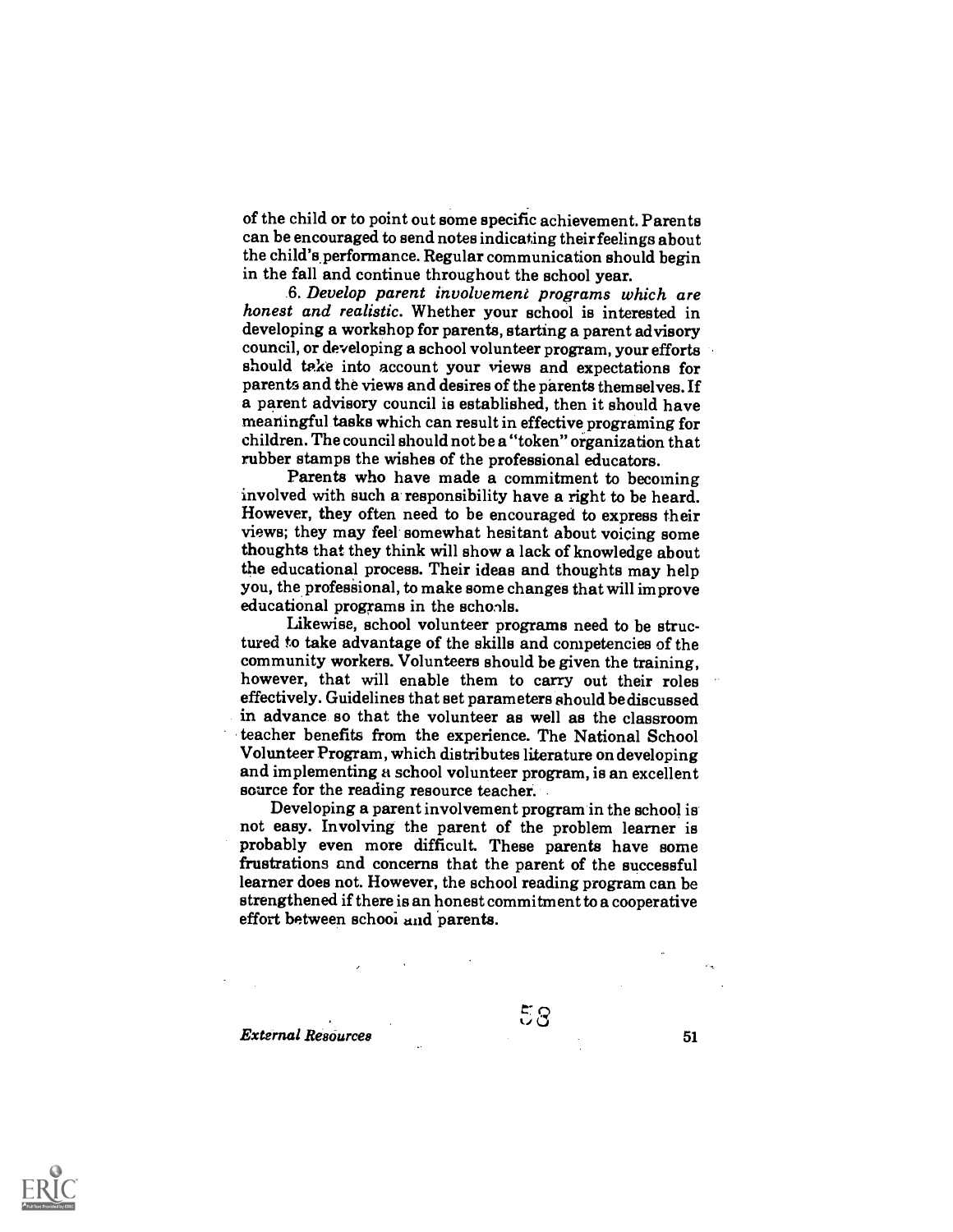#### References

- Bessent, G., and R. Webb. The role of the parent. In I.J. Gordon and W.F. Breivogal (Eds.), Building effective home-schoo! relationships. Boston: Allyn and Bacon, 1976, 94-110.
- Coleman, J., and others. Equality of educational opportunity (Catalog No. FS 5-238-38001). Washington, D.C.: U.S. Government Printing Office,
- 1966. Gordon, Ira J. Toward a home school partnership program. In Ira J. Gordon and William F. Breivogal (Eds.), Building effective home-school relationships. Boston: Allyn and Bacon, 1976, 1-20.
- Smith, Vernon, and George H. Gallup. What the people think about their schools: Gallup findings. Bloomington, Indiana: Phi Delta Kappa Educational Foundation, 1977.
- Stott, D.H. The parent as teacher: A guide for parents of children with learning difficulties. Toronto: New Press, 1972.

- Further Readings<br>Gambrell, Linda B., and Robert M. Wilson. Twenty-eight ways to help your child be a better reader. Paoli, Pennsylvania: Instructo/McGraw-Hill,
- 1980. Jurkiewicz, Kathleen. A comparative study of the perceptions of parents and teachers toward parent involvement in reading. Unpublished doctoral dissertation, University of Pittsburgh, 1980.
- Kappelman, Murray M., and Paul R. Ackerman. Between parent and school. New York: Dial Press, 1977.
- Losen, Stuart M., and Bert Diament. Parent conferences in the schools: Procedures for developing effective partnership. Boston: Allyn and Bacon,

1978. Newmark, Gerald. This school belongs to you and me. New York: Hart, 1976.

Teague, Gerald V., and Betty S. Heathington. The process of grant proposal development. Bloomington, Indiana: Phi Delta Kappa, 1980 (Fastback

#143). Williams, Catharine. The community as textbook. Bloomington, Indiana: Phi Delta Kappa Educational Foundation, 1975.

## Organizations

Center for the Study of Parent Involvement(csP).c/o Children's Rights Group, 691 Mission Street, San Francisco, California 99105.

Home-School Interaction Council (Hslc), Middle Tennessee State University, Murfreesboro, Tennessee 37132.

National School Volunteer Program (NsvP), 300 North Washington Street, Alexcndria, Virginia 22314.

#### Other Resources

Clouse, Kenneth E. Who? Me? Teach Reading? A programfor parents of elementary school children (filmstrip). 1978, 333 Quail Hollow Road, Felton, California 95108.

Publications on Parents and Reading. Brochures available from International Reading Association, 800 Barksdale Road, P.O. Box 8139, Newark, Delaware 19711.

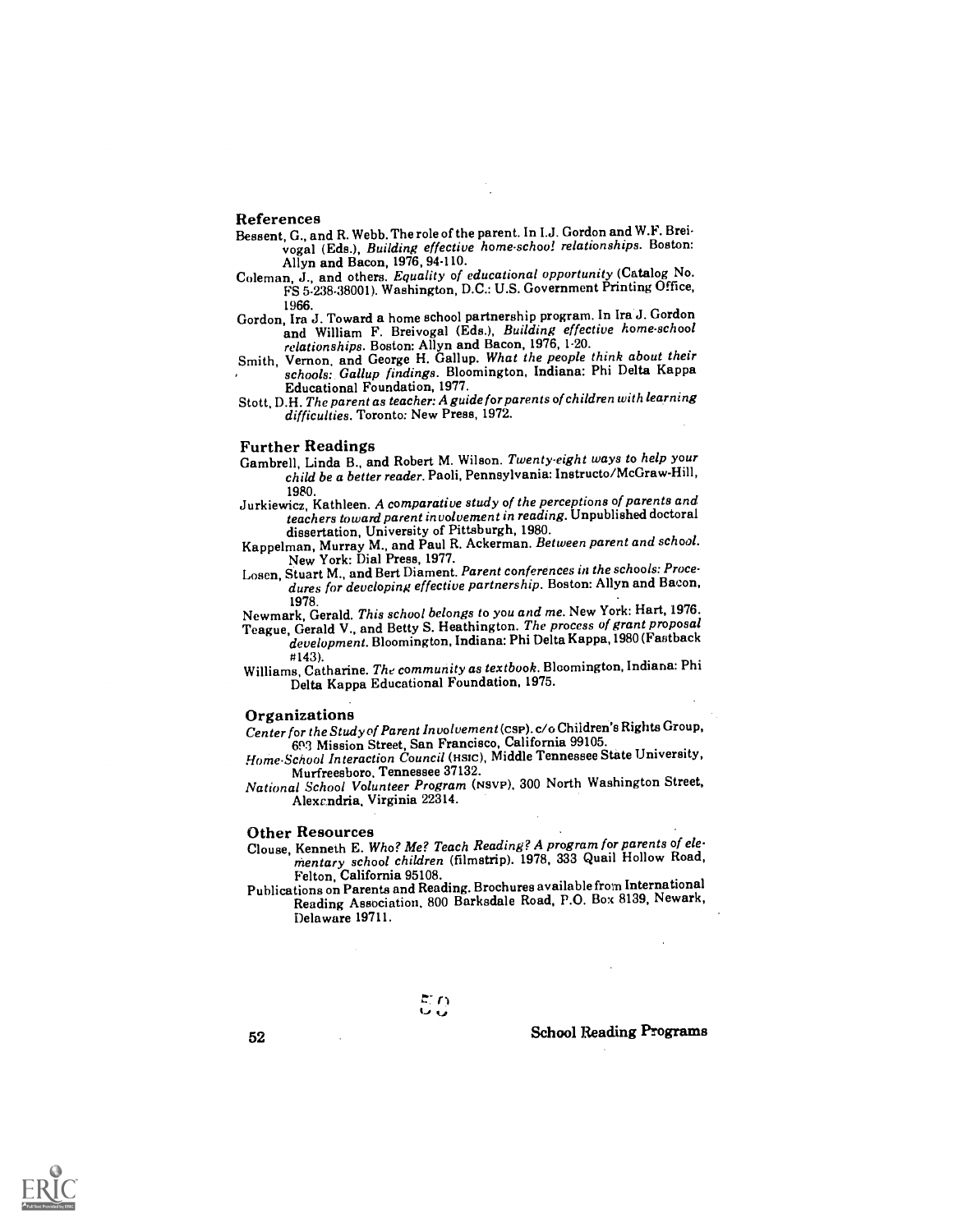# Chapter Eight

### The Rights of Others

It is important for the resource person to be aware of the rights -<br>of others. All people have the right to official records, the right to privacy, the right to fair treatment, and the right to due process. To ignore or violate the rights of others is not only unprofessional, it might be illegal. The resource person also has the important task of being aware of the rights of students and of imparting this knowledge to other specialists and classroom teachers.

The resource person should be well informed about the rules, laws, and regulations of the school,school district, state, and federal government. If rules, laws, and regulations are not clear, the resource teacher should check with the supervisor or an appropriate and knowledgeable source. Ignorance of rules and regulations is no excuse for violating the rights of others.

Resource persons can obtain copies of original documents of rules, laws, and regulations. They should be cautious of the explanations of others and of summaries of policy documents. They should check documents for clarity and try to obtain explanations when language is not clear. For example, if a school board regulation states that, under normal circumstances, one must have parental permission before administering tests to a child, then the resource person must know what is meant by the words "under normal circumstances." In what situations would permission not be required?

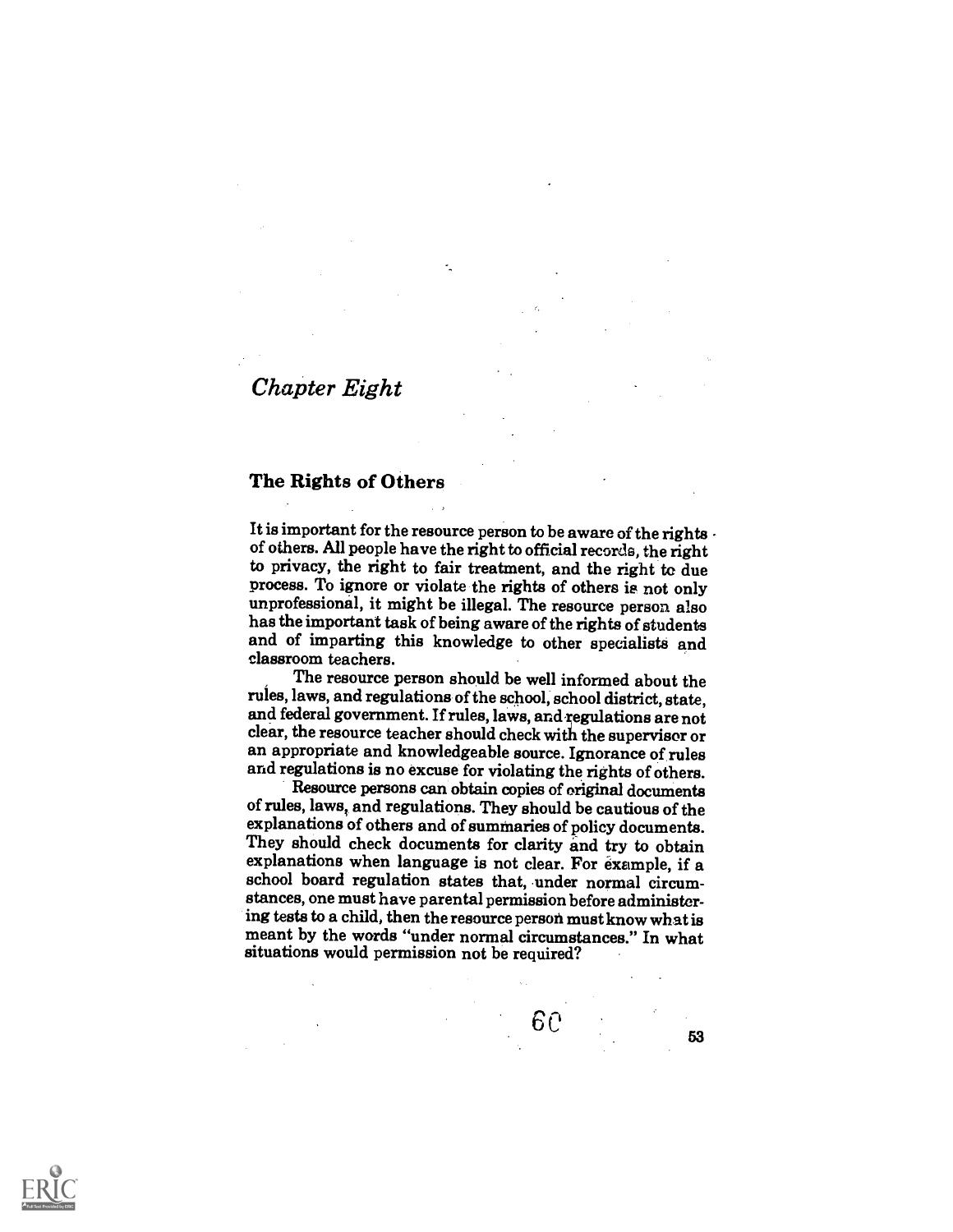Described below are some of the rights of students which the reading resource person should know.

Right to Official Records<br>Official records are normally available to the person involved. Parents also have rights to the records of their children. Efforts must be made to keep all official records accurate and up-to-date. Statements in records that are based on inferences about behavior should be avoided.

When making educational decisions, data from a variety of sources should be considered. Conflicting data should be a warning fle ; that some of the data may be unreliable. One test score or one observation of behavior should be viewed as tentative, at best.

## Right to Privacy

Legally, the right to privacy meansthat a person has the right to be left alone and the right to be free from unwarranted publicity. The right to privacy also involves some ethical

concerns. As mentioned in a previous chapter, information provided to the resource person by another person is considered privileged. If the resource person desires to use that information with others, permission must be obtained.

Student progress records and test performance are other areas of privacy that must be recognized. All teachers should reevaluate such practices as placing certain papers on bulletin \_boards, discussing one child's performance with other children, and making records public. Each of these is an invasion of privacy from an ethical point of view.

When the resource person works with other adults, the same concern for privacy exists. Any public display or discussion of information that comes from personnel files, classroom teaching observations, or teacher conferences should be considered an invasion of privacy. information obtained from a third party should be treated with the utmost care, since third party information is notoriously unreliable.

Right to Fair Treatment The right to fair treatment means that all procedures (whether testing or instructional) should be applied fairly to

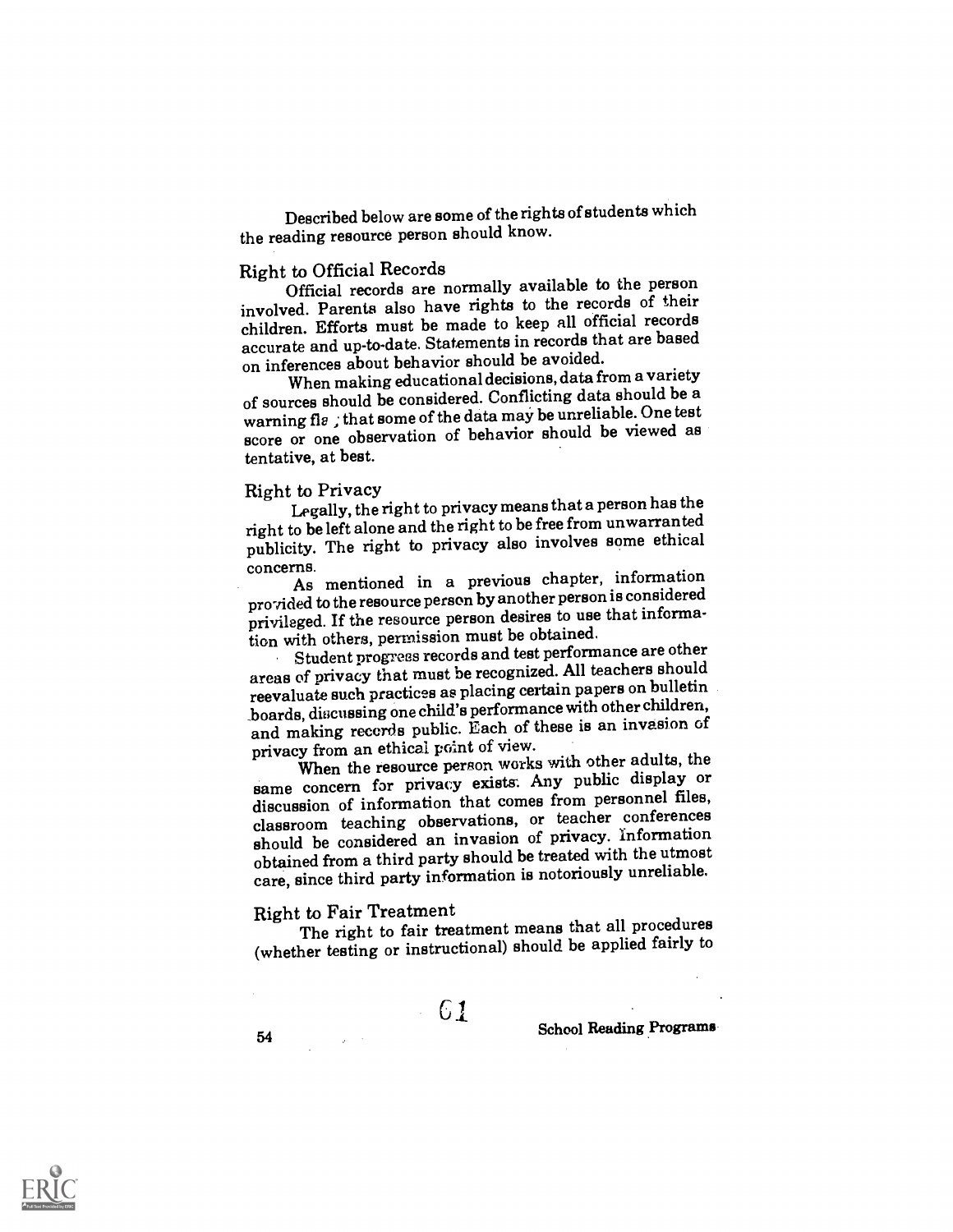all. Steps should be taken to ensure that race, sex, and/or religious discrimination are not used in establishing procedures.

Being fair to others also involves the right to due process. Legally, due process is a principle of law requiring reasonable notice and an opportunity to be heard. McClung (1977) provides some illustrations concerning the denial of due process in testing. For example, the author claims that teachers must be certain of the reliability and validity of any test that is used to make educational decisions about students. For example, making a decision to place a child in a special setting for instruction based upon a test of known low reliability could be considered a denial of due process. Denial of due process could lead to law suits. Short of that, appeals, sanctions, and protests within the system can have an effect on one's professional reputation and credibility. Most educators would not intentionally deny due process to others but, because of the subtle legal technicalities, it is best to consult legal authorities when there is any doubt.

#### The Use of Test Results

Many states are passing legislation that establishes a certain performance on a test as a requirement for promotion from grade to grade or for graduation from high school. The use of a single test for such decision-making can be challenged

seriously. Most of the tests being used to satisfy such legislation are group tests. Group test scores are not accurate reflections of individual achievement. They provide little information regarding the way an individual performed on the test. They do not provide the educator with an accurate grade level of performance of an individual student. Some report grade equivalent scores but these are not grade levels. A twelfth grader who scores 7.0 grade equivalent is not reading at the seventh grade level. To further complicate the matter, extreme scores (those most distant from the mean score) are highly unreliable.

Group standardized tests used for decision-making must be evaluated for validity. Do the tests measure what the curriculum of a given student's program provides? If not, the test is not valid for that student.

The Rights of Others 55

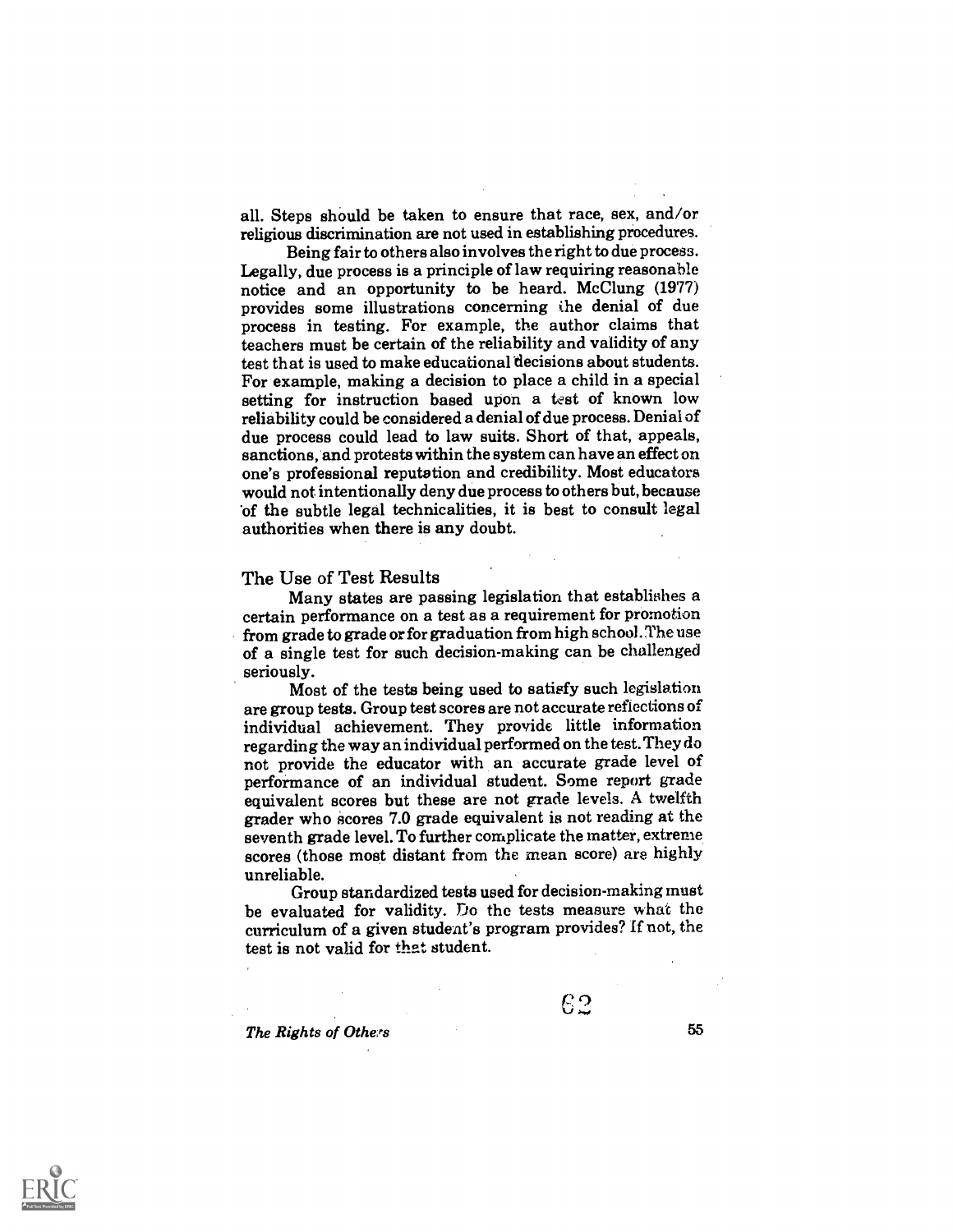Harper and Kilarr (1978) discuss another problem with such testing when they present the case that reading is not an exact process and cannot be measured precisely. They call for educational leaders to make their positions known so that legislators do not fall into the trap of requiring single test scores for educational decision-making.

Test results that get reported by the news media indicate that some schools are better than others. Low scores in some schools might be attributed to factors other than poor educational programing. Highly transient school populations, lack of family interest and support of the schools, and lack of motivation to do well on the test may contribute to poor test scores. Again, educational leaders need to be aware of these factors and to interpret them to the public.

This chapter on the rights of others reflects a concern for ethical behavior and a realization that according to law, educators are responsible for their professional behavior.

#### References

Harper, Robert J. II, and Gary Kilarr (Eds.). Reading and the law. Newark, Delaware: International Reading Association, 1978, 53-60.

McClung, Merle Steven. Competency testing: Potential for discrimination. Clearinghouse Review, September 1977, 439.448.

#### Further Readings

Flygare, Thomas J. The legal rights of students. Bloomington, Indiana: Phi

Lewis, Donald M. Testing and its legal limits: The Florida decision. Today's Education, November/December 1979, 25-28.

 $c_3$  . The set of  $c_3$ 



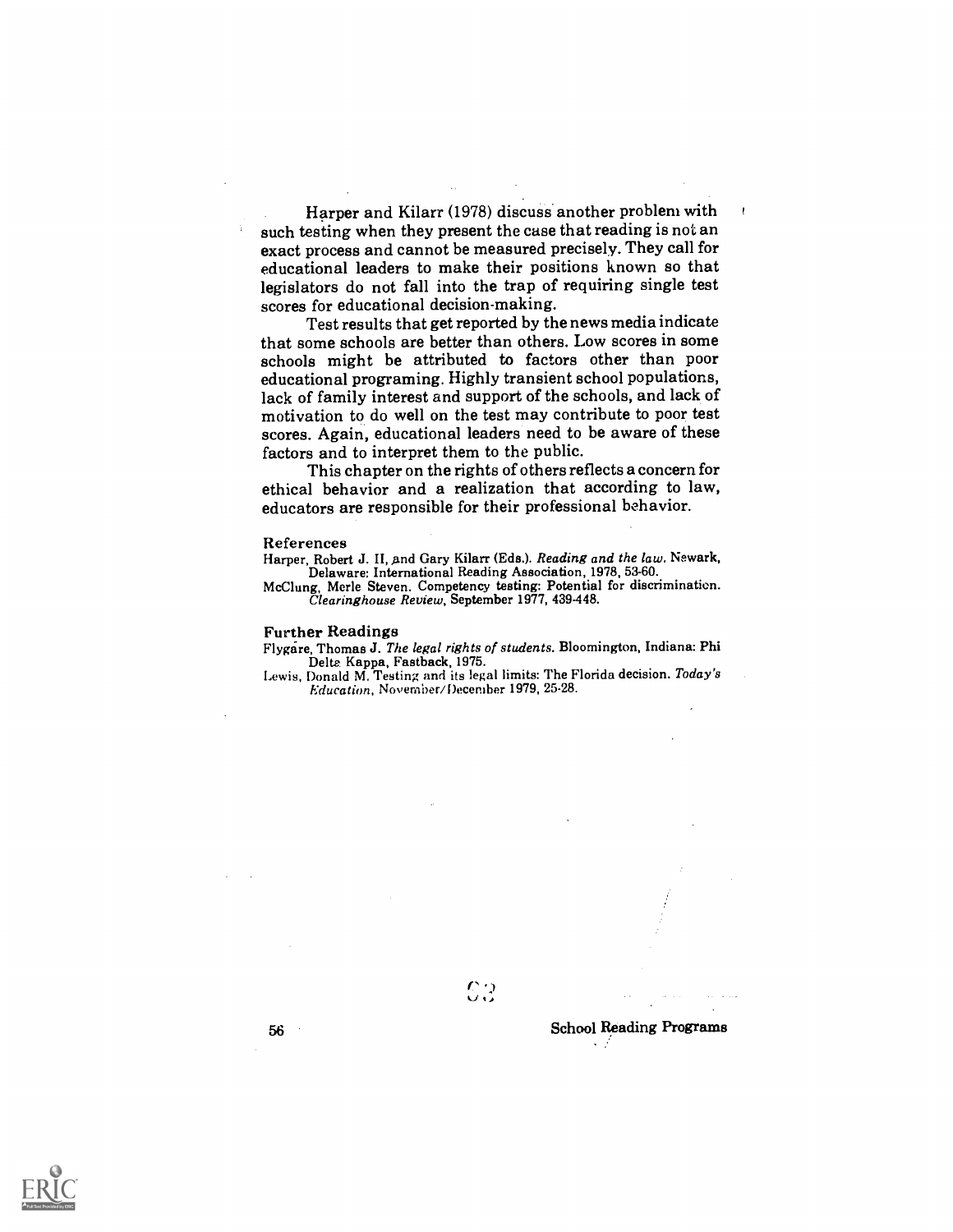# Chapter Nine

## Evaluation

Evaluation is essential for effective decision-making. Without a good evaluation system one finds itdifficult to make effective program changes. The resource teacher needs to establish objectives for various aspects of the resource role. Methods of collecting data relating to those objectives should be planned at the time the objectives are set. Interpretation of the data as they relate to each objective completes the evaluation process. Then, new objectives can be set and the process starts again.

### Process of Self-Evaluation

Self-evaluation is an ongoing process in which all are involved. The resource teacher's roles with students, teachers, other resource persons, administration, and the community are all important in self-evaluation. It is important to obtain feedback through hard data such as test scores and hours spent on certain activities; however, much data could be soft data such as teacher opinions, thank You notes, and signs of interest from parents. By keeping records of both types of data as they relate to stated objectives, resource persons can evaluate themselves effectively.

Self-evaluation calls for careful objective record keeping. By entering negative reactions in a self-evaluation, the credibility of the positive reactions is improved.



57

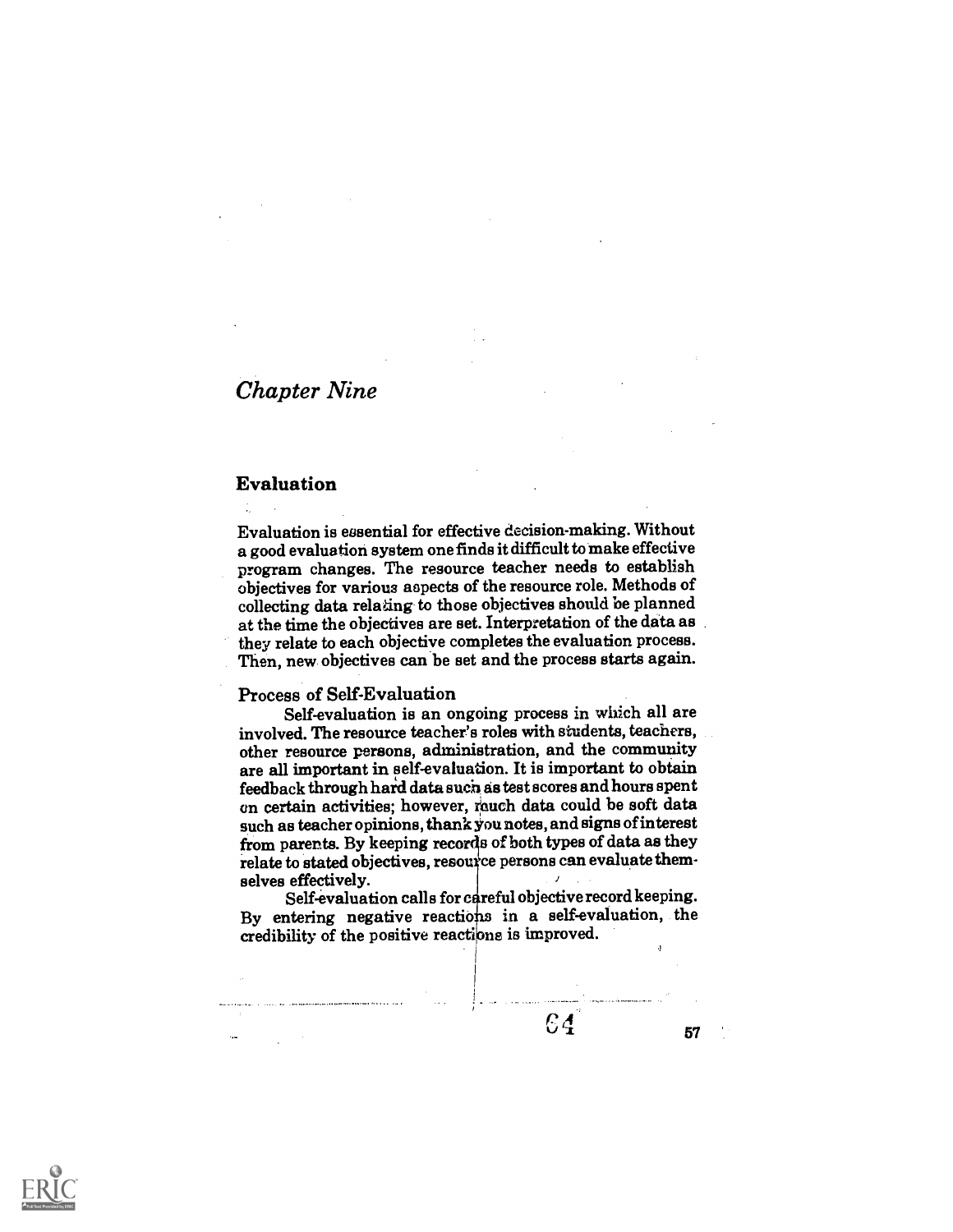One must be careful not to be defensive about reactions which are unfavorable. Defensive reactions are damaging in that one reduces the possibility of obtaining honest appraisal in the future.

#### Self-Eyaluation Techniques

By collecting data from several sources, the reliability of the self-evaluation is improved. Although several sources of data are described below, the list is not intended to be limiting. Many sources of data are available.

1. Questionnaire. By soliciting evaluation through questionnaires, a person can obtain data from different persons on the same item. Reliability of data is improved by obtaining reactions from many persons; consistency of responses is an indication that one can rely upon the data for making future decisions. The major problem with questionnaires is that people may interpret questions differently, in which case the data are not valid. Questionnaires need not be lengthy; two or three well phrased questions can often obtain all the data needed. Some questionnaires call for responses to specific items such as, "Rank your preference for the ideas presented." Others ask teachers to respond to value questions such as, "I found the day to be: not useful useful very useful." found the day to be: not useful useful very useful."

2. Interviews. Resource persons could have face-to-face discussions about their work. In this technique the problem of questionnaires can be avoided because one can discuss various questions. As a rule, however, people tend to be less critical in an interview than they are in a questionnaire. It might be wise to use both techniques.

3. Observation. The resource person, or an objective other person, can make periodic observations and collect important data. Examples of observation data can include the following: students' responses to lessons, teachers' reactions to an inservice session on learning centers, parents' commitment to the volunteer effort. Objective observation is one of the most valid sources of data. The problem with observation is that there may be difficulty in interpreting objectively what was observed. If another person makes the same observation, then one can be more certain of the reliability of the data.

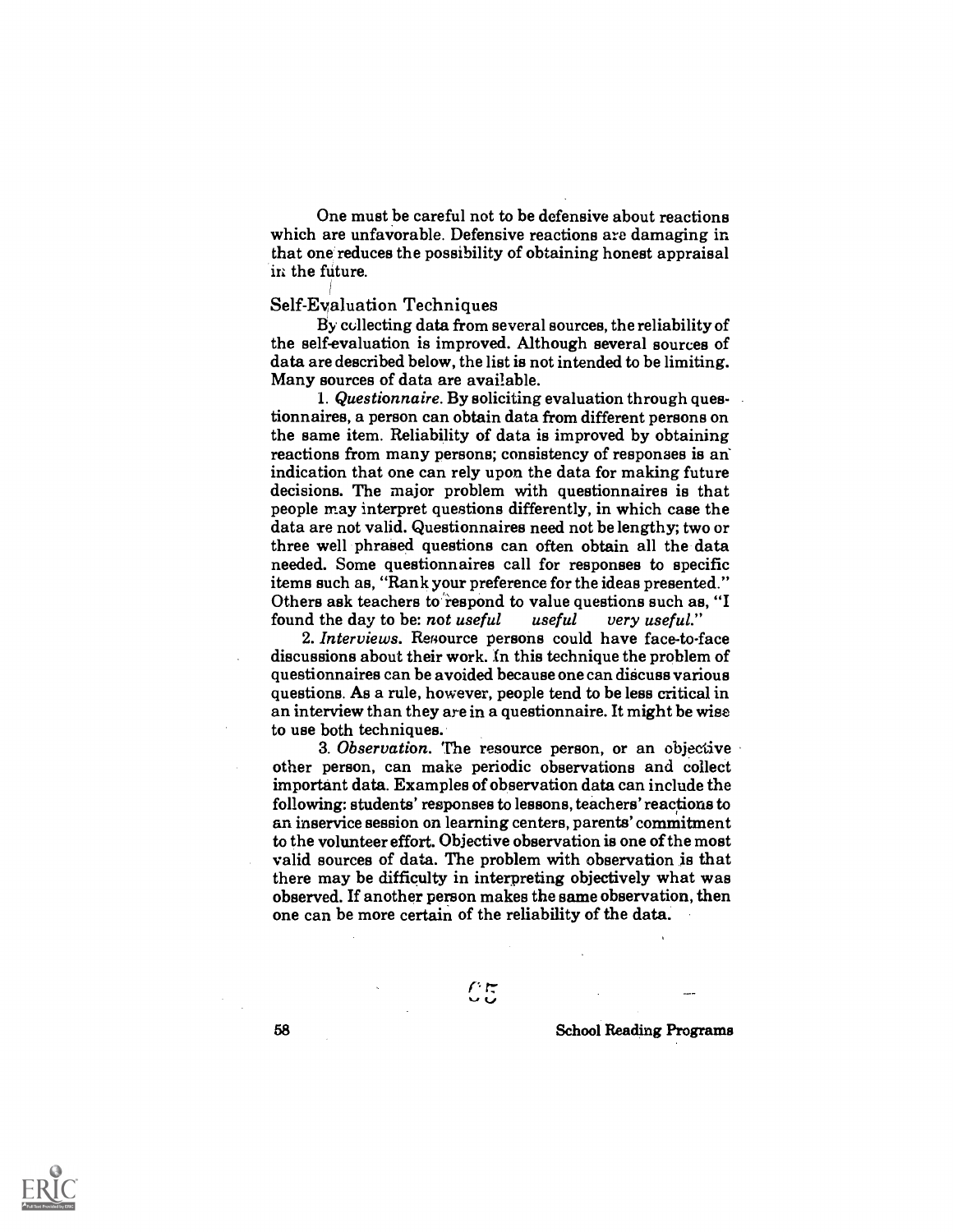4. Test data. Student performance on tests is an obvious source of data. The results of criterion-referenced tests administered before and after the instruction are probably of most value. Group performances on standardized tests are also of value; however, caution is urged when one tries to make individual interpretations on group test scores.

5. Supervisor evaluation. A resource person fortunate enough to have periodic supervisor evaluation should use this data for self-evaluation. If such a system is not in operation. ask for it. Be certain to build in a system of feedback concerning the evaluation, that is, face-to-face sharing of the behaviors that were noted during the evaluation or a written comment which can be retained in your records.

6. Unsolicited feedback. Some of the most useful data can be collected from unsolicited feedback. A note of appreciation, a comment of how it might be done better next time, and a conference with a happy parent all provide opportunities for feedback.

## Difficulties with Self-Evaluation

All evaluation has some difficulties; seIf-evaluation has several peculiar difficulties. One of the biggest problems is that the feedback received may be unreliable. Some persons seem to complain at every chance, while others report everything to be fine. Unreliable feedback can be overcome only by obtaining

Some people hear only what they want to hear. Many<br>times people are indirect in their criticism or praise, and it requires careful listening and interpretation to obtain the precise meaning of their message.

When the data indicate that people are displeased, it is important to admit it, face it, and adjust if possible. As people see change based upon self-evaluation, they will be more favorable toward future efforts at self-evaluation.

Finally, as mentioned before, one must develop a people are trying to be helpful when they offer negative feedback. Defensive reactions create a breakdown in communication and threaten future evaluations.

**Evaluation** 59,

ر<br>والد الأمير

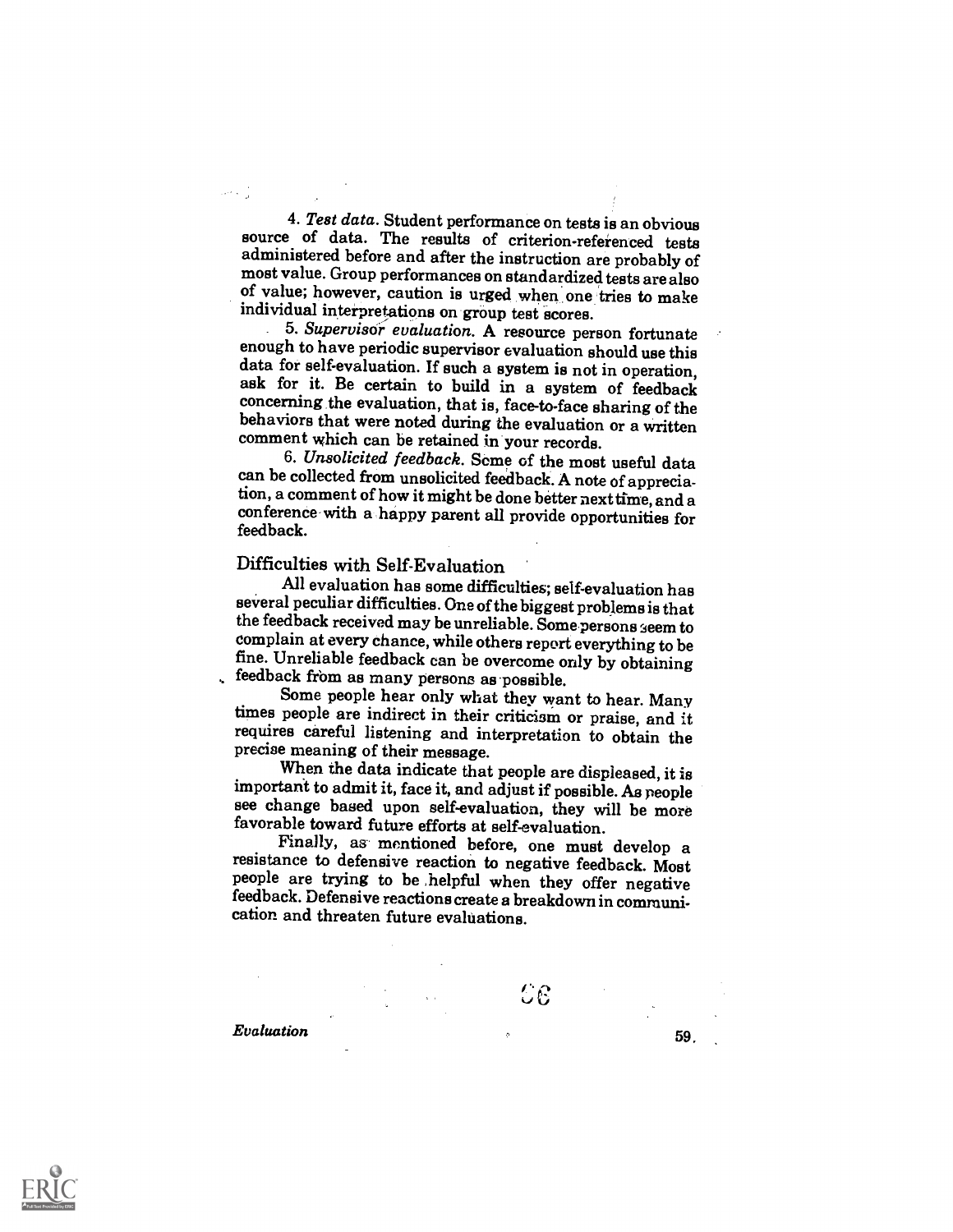## Evaluation of Teachers

Try to avoid evaluating teachers. If reading specialists are seen by teachers as individuals who have to report on teacher effectiveness, then the specialists will have difficulty being seen as regular members of the teaching staff. Resource persons should make every effort to have their roles in teacher evaluation clearly defined. If the resource person acts as evaluator, the roles of assistantand colleague can be hampered seriously. If one must evaluate teachers, the following suggestions might be helpful.

1. Focus on strengths. Try to find teacher activities that are praiseworthy. Teachers might receive suggestions for change without feeling threatened if they also have received praise for several teaching behaviors.

2. Make suggestions as alternatives, creating the feeling that there are several acceptable ways to conduct an activity. For example, suggest that there may be times during the day that students can work in pairs or small groups. Such a statement does not say that a teacher is wrong to have students working alone.

3. Provide immediate feedback. Let the teacher know as soon as possible what the reactions are. Needless waiting creates anxiety.

4. Maintain confidentiality. Be certain that the teacher knows that you will not be discussing your reactions with other

teachers. 5. Provide written feedback. After the immediate verbal feedback, be sure to provide the. teacher with a written evaluation. Encourage the teacher to read the evaluation, ask questions about it, and save it for future reference.

Cogan (1973) suggests the following considerations when engaged in the evaluation of teachers.

1. Priorities. Try-to be certain the priorities have been mutually established. If the teacher's priority is with the comfort of the educational climate and yours is with the technical aspects of the lesson, then meaningful evaluation can be missed.

2. Feasibility. Can the teacher implement the suggestions made in the evaluation or are they unfeasible for that teacher?

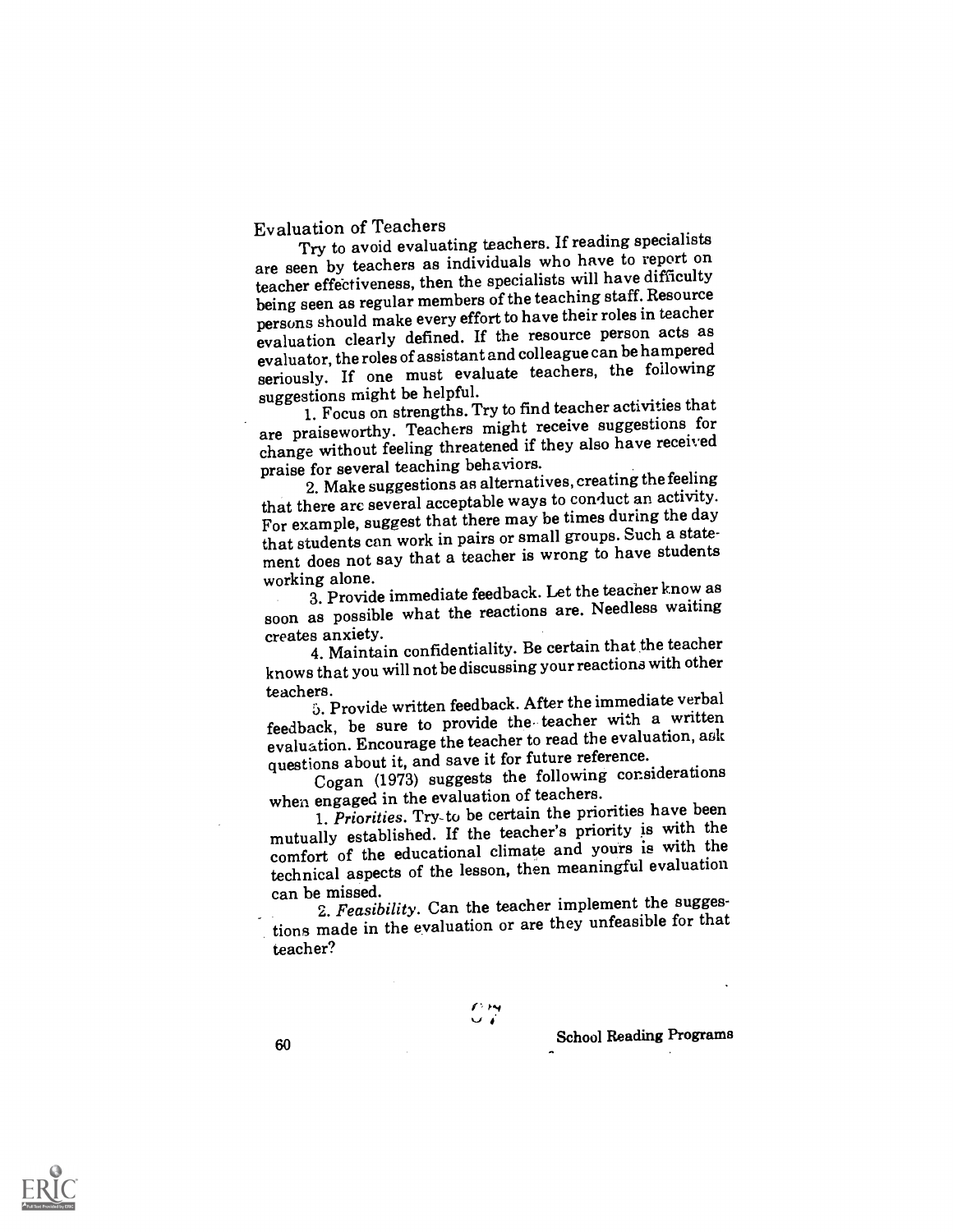3. Congruence. Do the suggestions fit the style and talents of the teacher?

4. Suitability. Are the suggestions suitable to long or short term adjustment?

### Evaluation of Students

Because resource teachers have had course work and experience with student diagnoses and assessment, it will not be expanded upon in this book. However, resource persons should be certain that the teachers with whom they work are prepared to evaluate the performance of their students. These teachers should collect data from a variety of sources and keep accurate records of student performance. They should develop a system for sharing student evaluations with each student. It may be the reading resource person's responsibility to make certain that Student evaluation is understood.

#### Reference

Cogan, Morris L. Clinical supervison. Boston: Houghton Mifflin, 1973, 210-11.

#### Further Readings

Blumberg, Arthur. Supervisors and teachers: A private cold war. Berkeley, California: McCutchan Publishing, 1974.

Mosher, Ralph, and David E. Purpel. Supervision: The reluctant profession. Boston: Houghton Mifflin, 1972.



 $\mathbb{C}8$  . The set of  $\mathbb{C}8$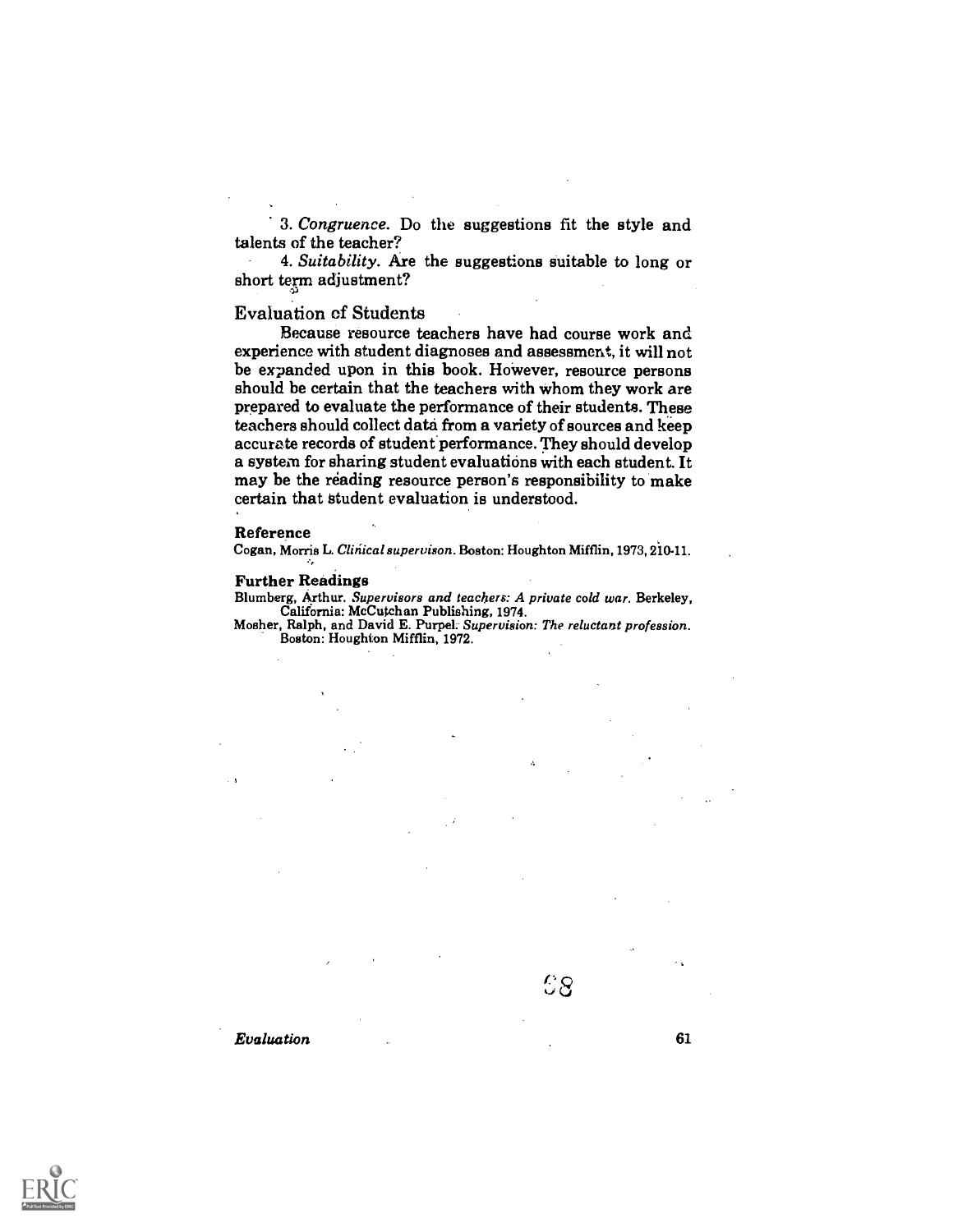# Appendix A

### Job Interview

Interviewing should be viewed as a two-way communication process in which the interviewer and the interviewee are obtaining information. Often interviews deal with surface issues such as job related experiences, physical settings, and a description of the school population. While such issues are important, they do not deal with deeper aspects such as knowledge of the reading process, theoretical basis for learning, biases, and school staff rapport. One should expect some deep probes and have a few questions to ask of the interviewer.

Certain questions can be anticipated. Generally, answers that are short and precise are well received. Questions such as the following might be expected.

#### Surface Questions

1. Please give us a brief outline of your past experiences that qualify you for this position.

2. What certification do you have?

3. Why did you leave your last position?

Deep Questions<br>1. What are your beliefs about the reading process?

2. Describe the type of caseload you think you can

handle effectively. 3. What is the place of testing in the total school reading program?

> $\Omega$  and  $\Omega$ co<br>Co

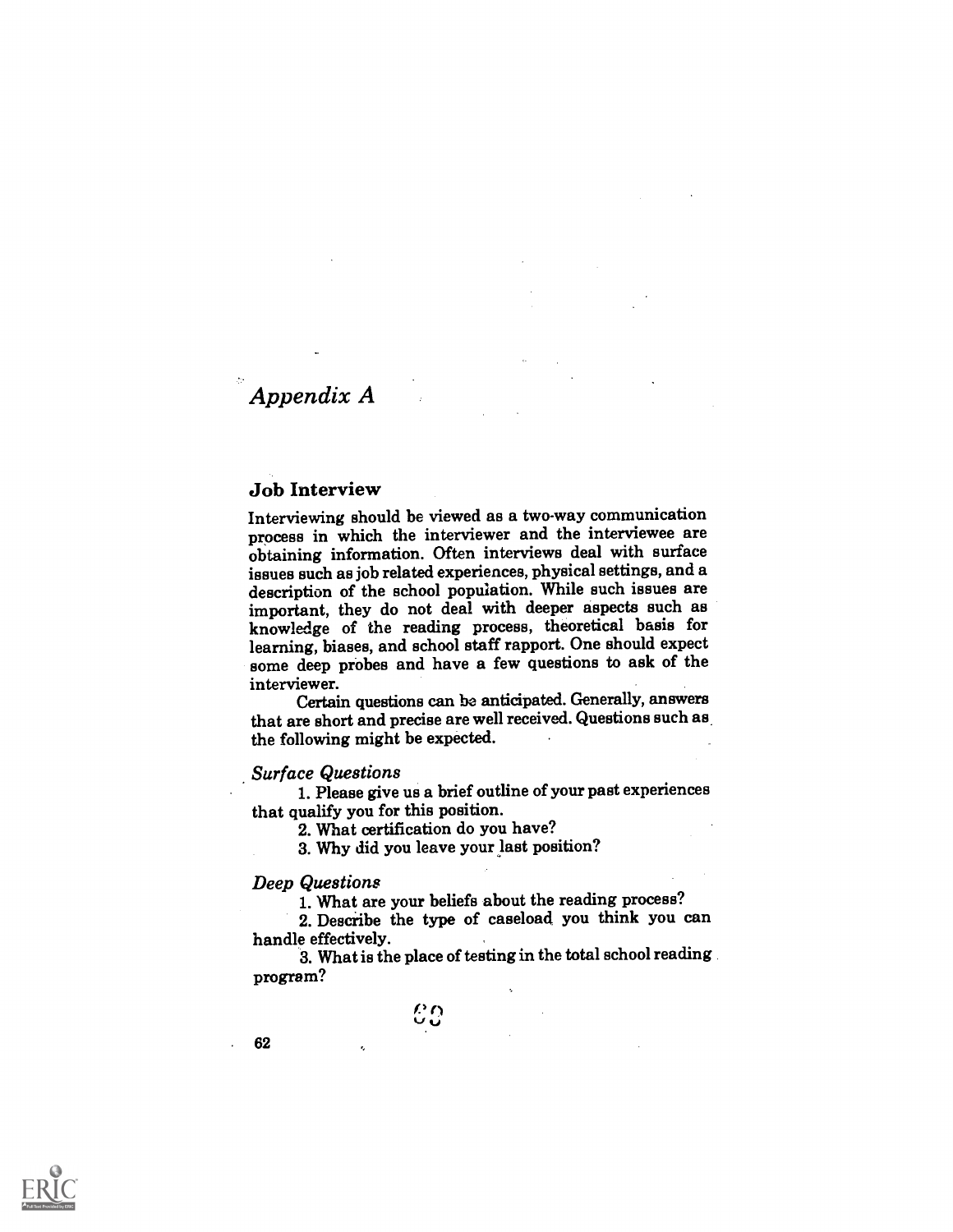4. What relationships would you try to establish with other resource persons in the school?

Anticipate as many questions as possible and develop answers with which you can live comfortably. Also formulate questions so that you can leave the interview with as much information as possible.

## Questions which Require a Commitment on Your Part

1. Do you believe in a strong phonics program in kindergarten?

2. How will you try to influence teachers and their use of oral reading?<br>These questions tend to be difficult because you do not

know the biases of the interviewer. Be as honest and tactful as possible. Never try to bluff, for the next question might expose<br>your insincerity.<br>Since the interview is one way of obtaining knowledge,

go into the interview with three or four questions which are important to you. Questions might be formed on the following topics.

1. Duties required. What responsibilities does the reading specialist have for the developmental program, diagnostic testing, remediation, and resource activities?

2. Evaluation roles. What is expected in terms of evaluation of self, children, materials, others?

3. Responsibilities. What other activities does the job require? Is the reading specialist expected to be active in the

4. Relationship with other resource persons. If other resource persons are in the school, what are the lines of responsibility?<br>The following guidelines might be useful.

Try to listen very carefully before answering any question. Be certain you know what is being asked.

Try to answer questions honestly within the bounds of your knowledge.

Note taking usually is not appropriate; however, shortly after the interview you should jot down as much  $s_3$  you can remember. These notes will become your base line data for an understanding of the school system.

 $Appendix A$  63

7e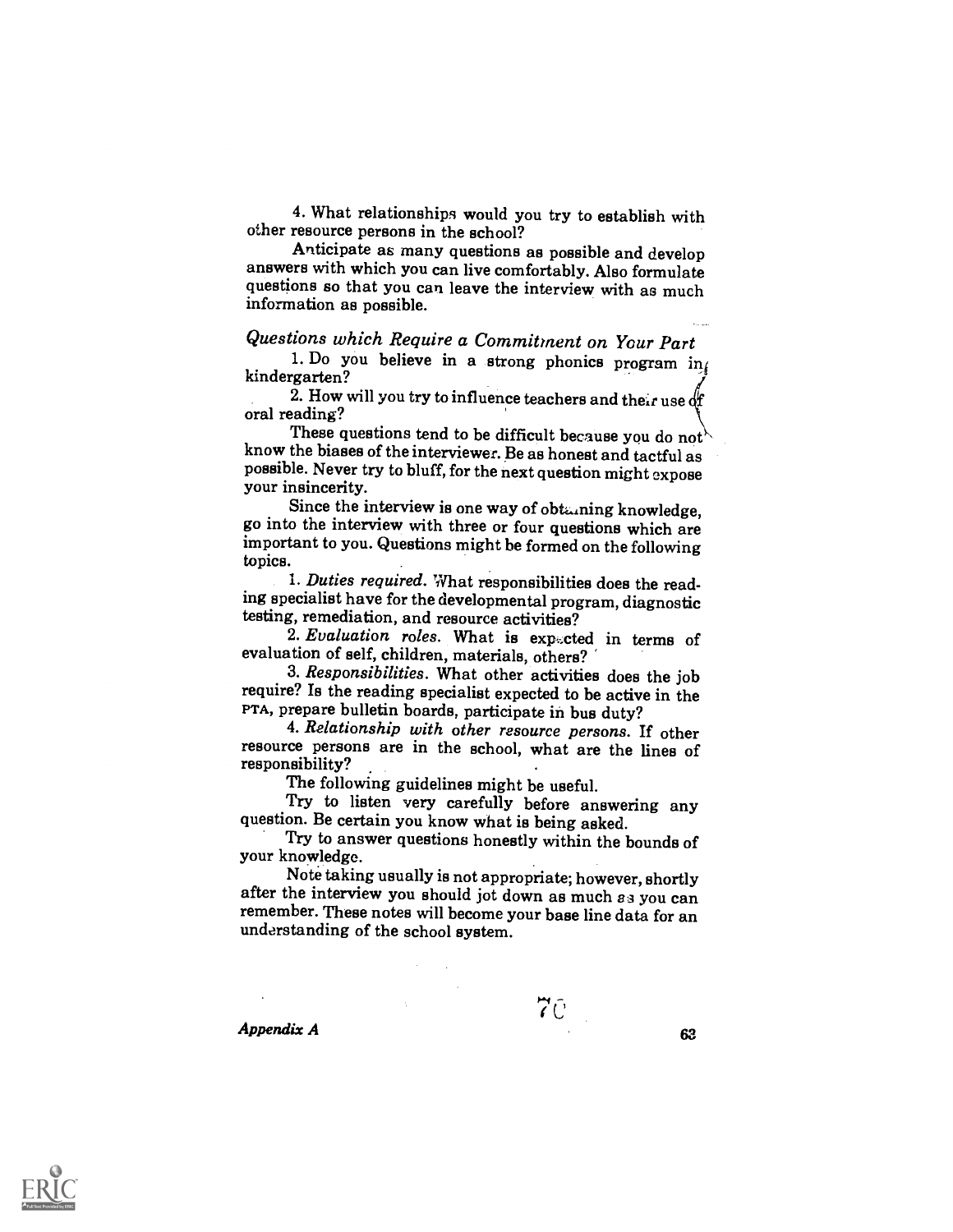# Appendix B

# Preparing for the First Week

You have been hired! Now your search for knowledge about the social setting begins in earnest. Subscribe to the local newspaper, drive through the area served by the school and through surrounding areas. Go to the shops and stores. Get an overall feeling for the area in which you will be working.

Visit the school, meet the students and the teachers, attend faculty and PTA meetings, get to know the maintenance staff and the secretarial staff. Note the information you gain  $f_{\text{r}om}$  these activities  $s\circ$  that you can retrieve it at a later date.

Plan the first week. Make certain that you are seen as one who is willing to work hard and to help students and teachers. Plan to share materials, put up bulletin boards, and be generally helpful. At the same time, plan to help teachers understand your role and your responsibilities. Know what expectations teachers have about yourrole. Develop a checklist of all the items about which you need information. Thefollowing list might be helpful es a starter

1. School goals and objectives (not just reading).

2 Establish priorities. Make certain that you knowwhat must be done first and what can wait until later.

3. Procedures for decision making about curriculum and instruction.

4. Available materials.



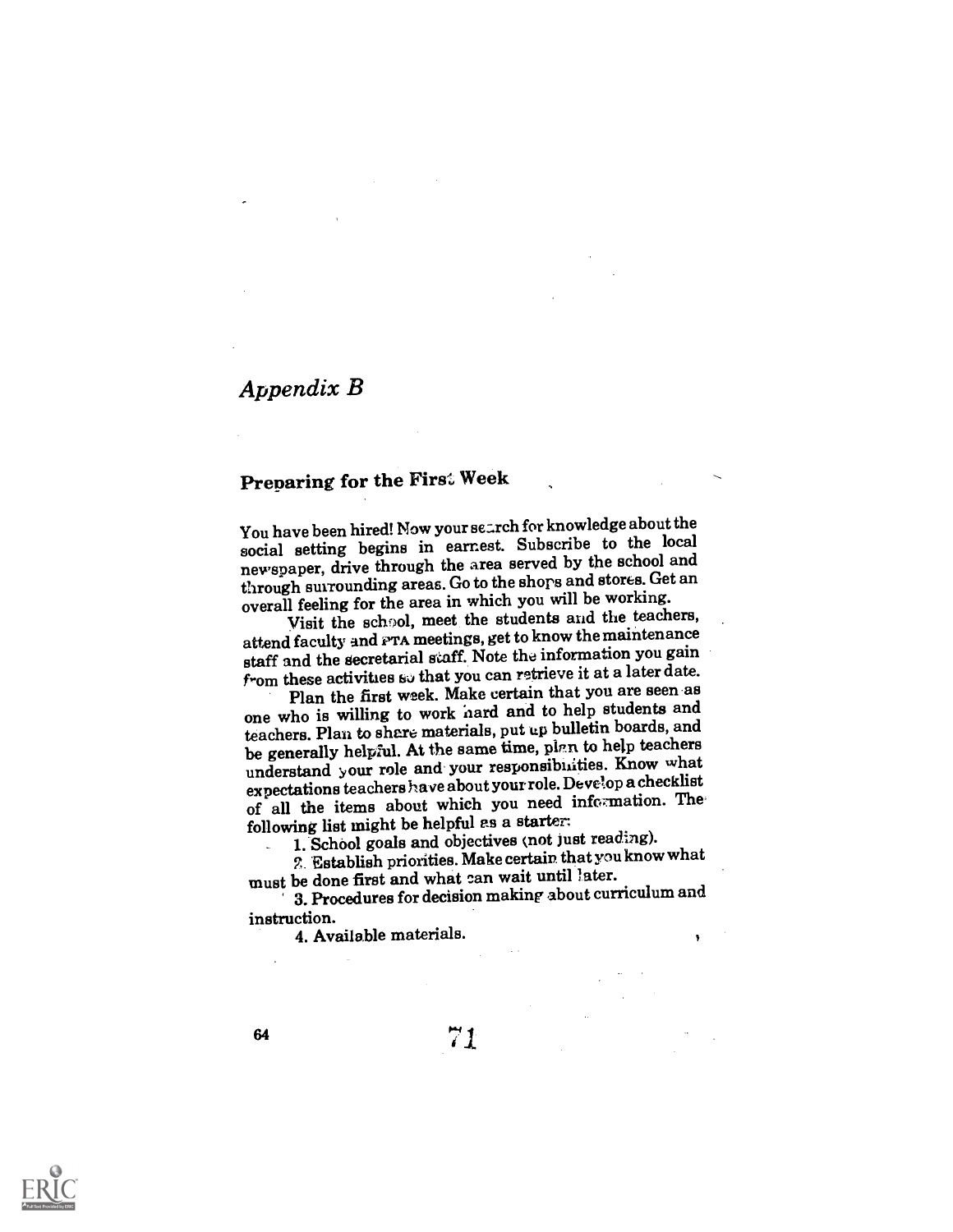5. Budget resources.

6. Teachers' names, training, expertise, interests.

7. Student home background, attitude, behavior.

8. Community interest in school, use of school, volunteer programs.

9. Othe: resource persons' names, responsibilities, interests.

10. Administrators' names, duties, responsibilities, expertise.

Determine whether you have any administrative duties and establish the source of authority for such duties.

Add to this list. Keep notes on each item. Double check areas for which you receive contradictory information. Resist the temptation to make judgments, for this is data collection time.

Try to be seen as a helpful person. Be interested in the students and teachers.



r)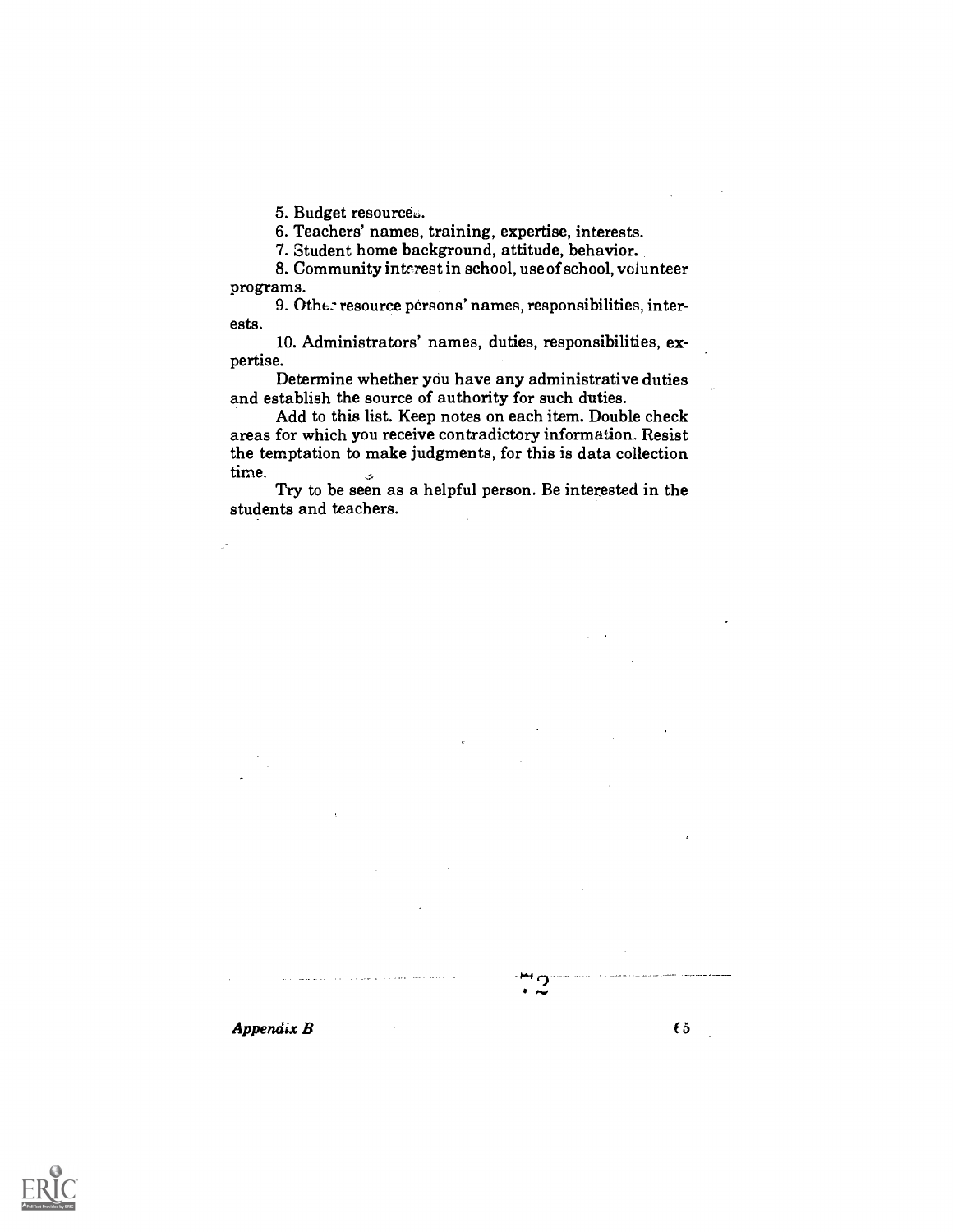## Appendix C

66

## Working in the Classroom

Working with the teacher in the classroom is always a desirable goal. You will find your understanding of the social system of the school to be considerably clearer once you start working with teachers in their classrooms. While it is not essential to your functioning as a resource, working in the classroom certainly has advantages.

First, you will be able to be of greater help to the teacher for you will be able to observe the children and the teaching process for yourself. What teachers report about what happens in the classroom is often misleading, not because they intentionally distort, but because they are reporting their own

perceptions of behavior. Second, it improves your credibility if you can work in the classroom and help the teacher do a better job. As teachers observe you working with children, they become aware of what

you can accomplish. Third, as you work with all of the children in the classroom, the children's perception of you will change. You will not 'be seen as the teacher who works with poor readers

only. Gaining entry into the classroom is not always an easy task. Several ideas are suggested:

1. Go where you are wanted. Do not force yourself upon a reluctant teacher.

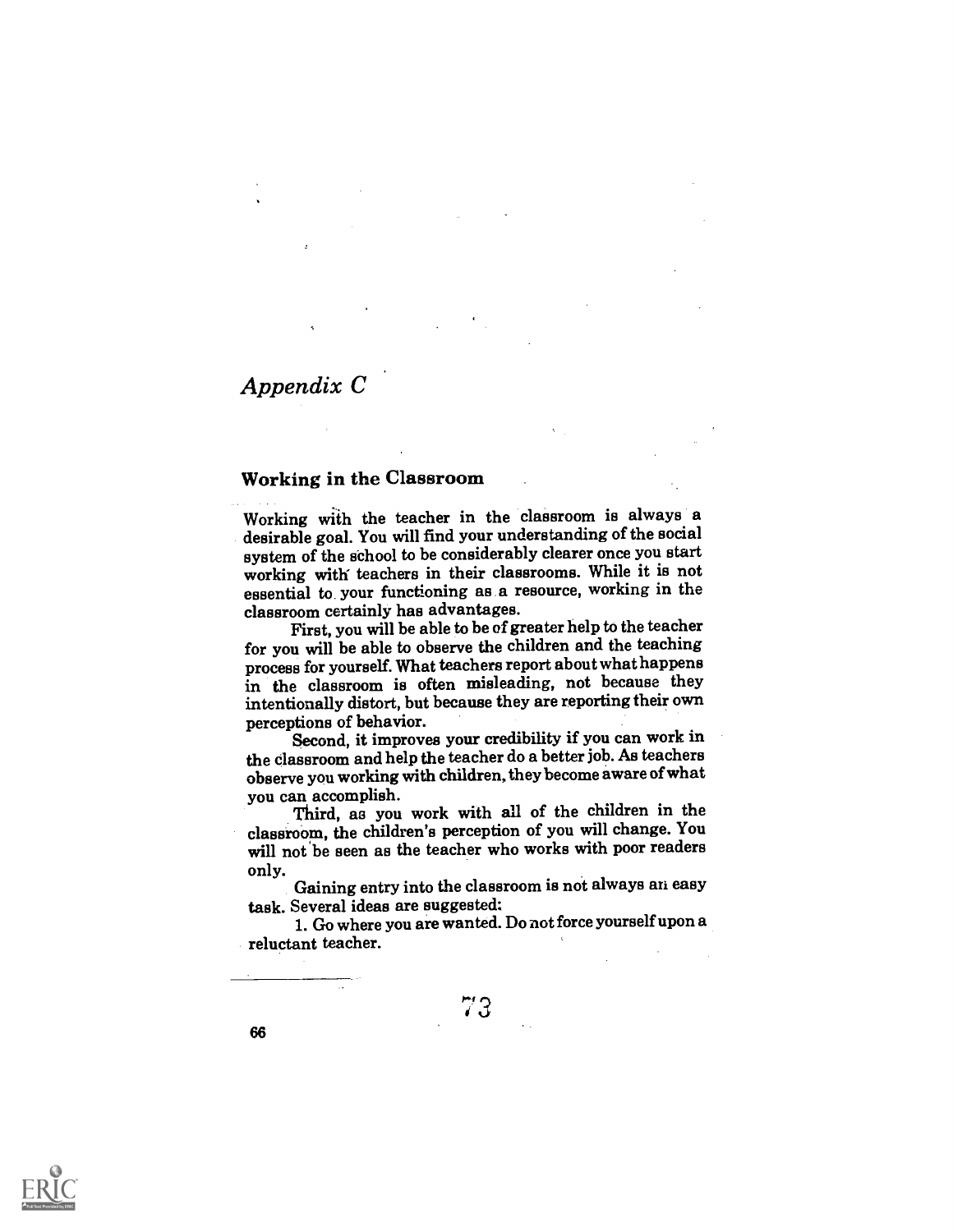2. Upon obtaining some new teaching materials, ask teachers if you can use their children to try out the materials. If the materials work well, leave them with the teacher for use in the classroom.

3. Ask permission from the teacher to observe children with whom you are working. It is often necessary for the reading resource teacher to see children operating in the classroom in order to obtain a complete picture of the child's learning behavior.

4. Volunteer to work with a group of children in the classroom, thereby relieving the teacher of some teaching responsibilities.

It is essential to create an atmosphere of cooperation and maintain two-way communication.

 $\boldsymbol{A}$ ppendix  $\boldsymbol{C}$  67

l

 $\frac{m}{2}$ 

 $\hat{\mathbf{z}}$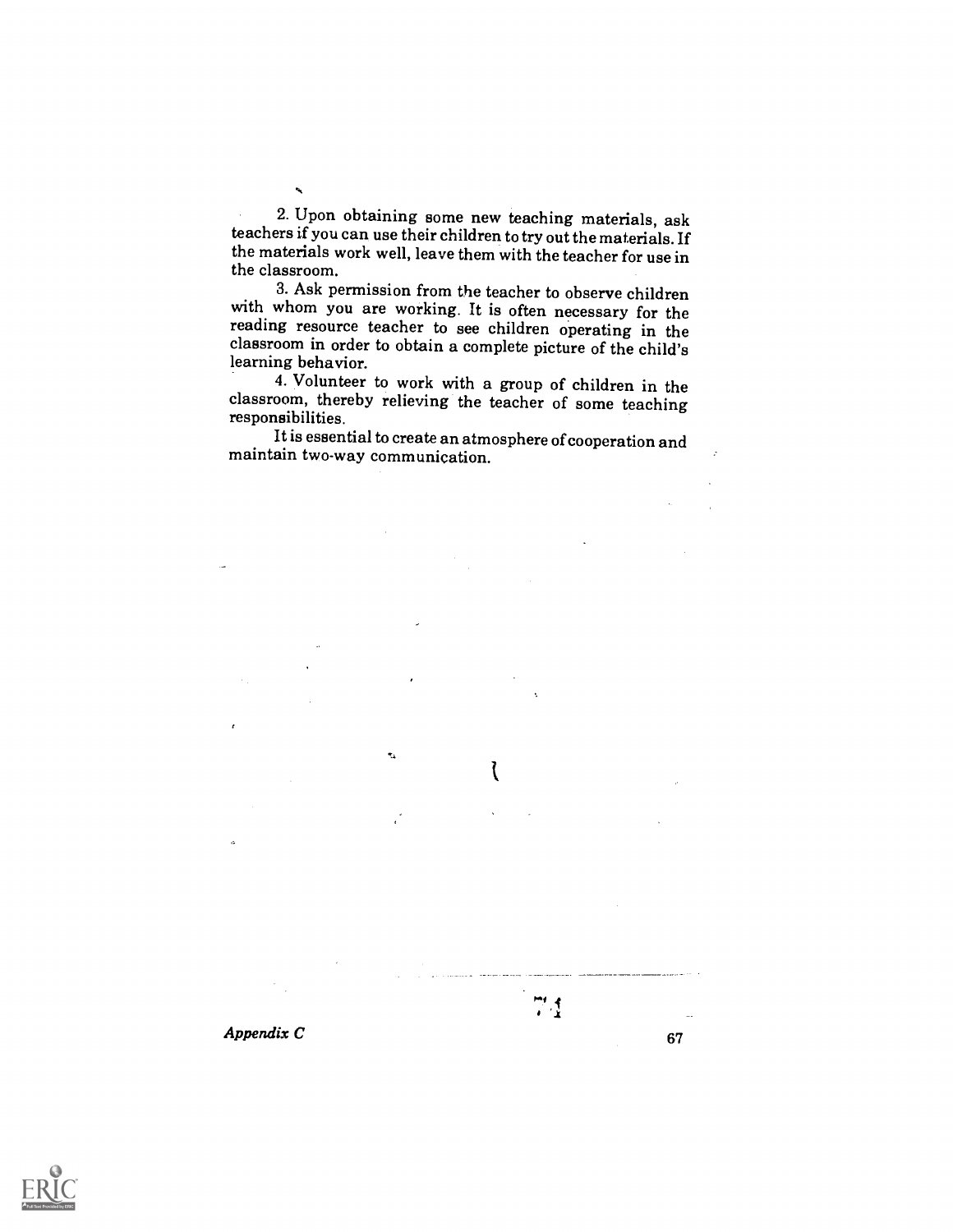## Appendix D

## Attitudes about Parent Involvement

Directions: Read each statement and then put a check in the box that most agrees with your ideas.

Parents should be informed about the reading program in their school.

Parents should have a vote in textbook selection.

Parents should have a voice in textbook selection.

Parents should know the intelligence test scores of their children.

As a whole, parents today sup-port the school when there are "teacher-student" problems.

Parents can be extremely helpful in developing the readiness skills of children.

Parents should monitor the television watching of their children.

Parents can be very effective volunteers in classroom reading programs.

Parents can be very effective volunteers in special remedial reading programs.

| 5 | з<br>Always Frequently Sometimes Seidom Never | 2 |  |
|---|-----------------------------------------------|---|--|
|   |                                               |   |  |
|   |                                               |   |  |
|   |                                               |   |  |
|   | $\bullet$                                     |   |  |
|   |                                               |   |  |
|   |                                               |   |  |
|   |                                               |   |  |
|   |                                               |   |  |
|   |                                               |   |  |